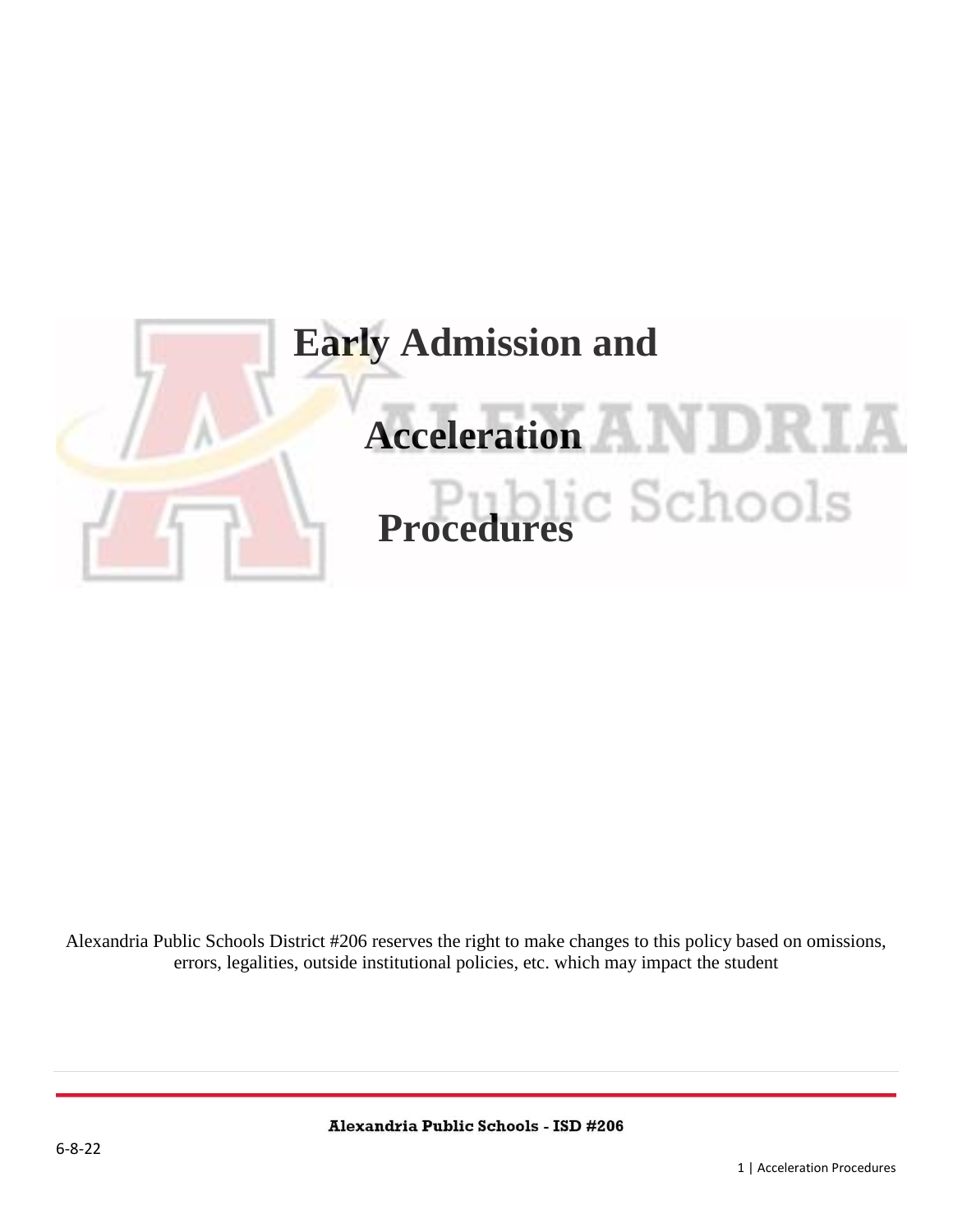#### **TABLE OF CONTENTS**

| <b>EARLY ADMISSION TESTING CONSIDERATIONS</b> |    |
|-----------------------------------------------|----|
| <b>ELEMENTARY (K-5) ACCELERATION</b>          | 8  |
| <b>MIDDLE SCHOOL ACCELERATION OPTIONS</b>     | 23 |
| <b>MIDDLE SCHOOL SUBJECT ACCELERATION</b>     | 36 |
| <b>HIGH SCHOOL ACCELERATION OPTIONS</b>       |    |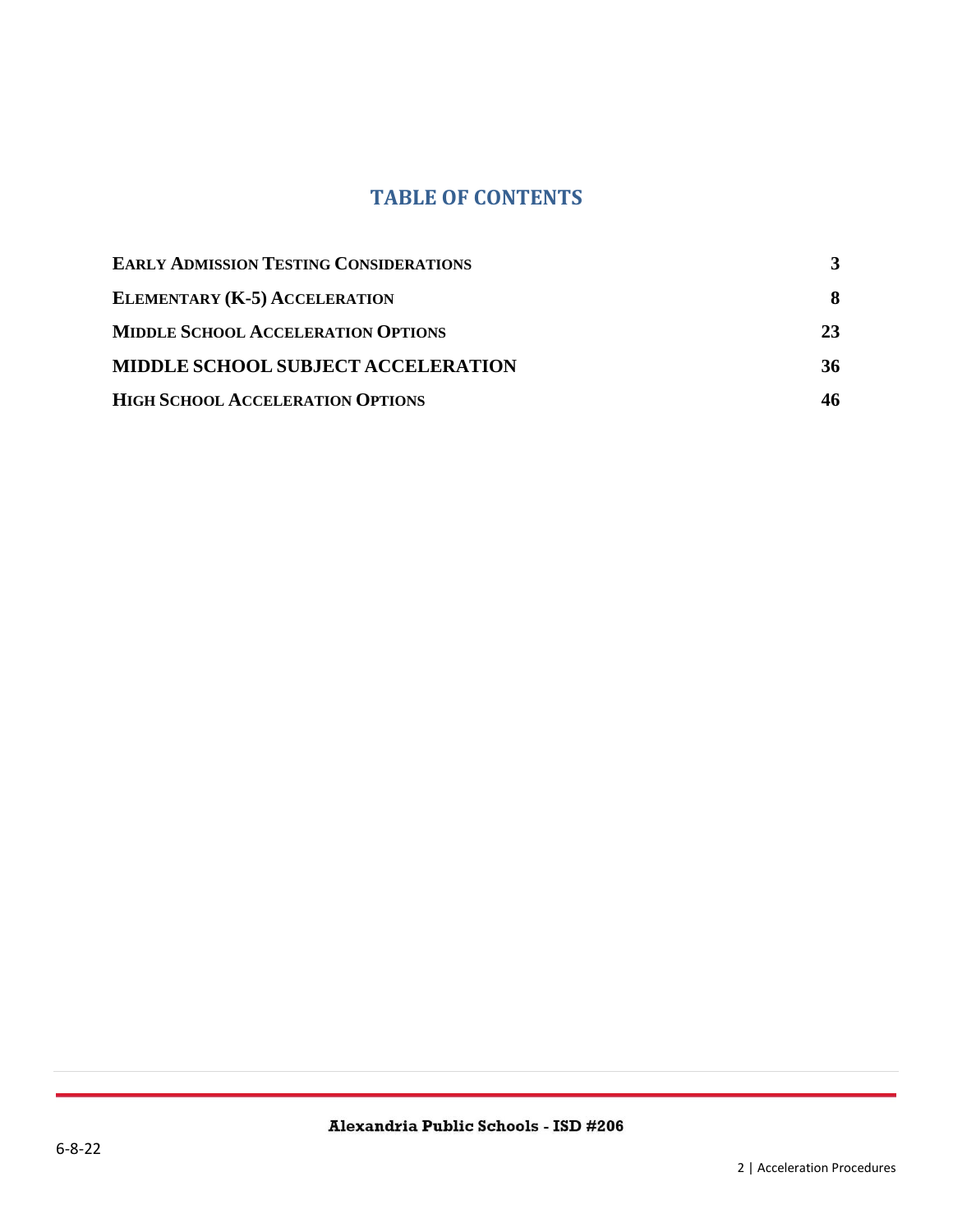## **Early Admission Testing Considerations**

<span id="page-2-0"></span>Children whose fifth birthday falls between September  $1<sup>st</sup>$  and January  $15<sup>th</sup>$  of the year may be considered for early admission to kindergarten. In order for a child to be considered for early admission to kindergarten the child must have completed an early childhood screening, completed the *Early Admission* form and completed the *Parent Interview* form with all of the information submitted to the building principal by March 15<sup>th</sup>. The child's birth certificate must be attached to this admission form. The building principal will contact the parent/guardian about the assessment process. While subject to modification on a *case-by-case* basis, testing for early admission will typically include the Iowa Acceleration Scale and will follow the listed assessment procedures.

A team of educational professionals consisting of the building principal, a kindergarten teacher, an Early Childhood teacher or Head Start teacher and the school psychologist will discuss the results of the Iowa Acceleration Scale or assessment along with the other data collected during the process. The team will determine if the child under examination is a good candidate for early admission and if so, recommend early admission. Should the evaluation results indicate that the child is ineligible for early admission; the parents will be provided a copy of the evaluation results with appropriate rationale. Evaluation results and testing protocols will be kept in the Elementary Building in a "Early Admission" file.

While subject to modification on a case-by-case basis, testing for early admission will typically include the following assessment procedures:

- **Parent Interview-** An interview will be conducted with the parent(s) of the child being considered for early admission. The interview will include investigation into why the child's parent(s) are seeking early admission, a discussion of the child's developmental history, and documentation of preschool experiences.
- **Observation-** An observation of the student may be conducted by the examiner to establish a baseline for typical behavior and cognitive functioning. The behavior in the observation will be contrasted with that of the testing behavior to determine if the results are valid.
- **Intellectual Assessment-** Children considered for early admission will be assessed to determine their current level of intellectual functioning. To be considered for early admission, the child must demonstrate cognitive functioning at or above the 98<sup>th</sup> percentile when compared to their same-aged peers. Intellectual functioning is not the sole determinant for early admission, but is a required element to be considered.
- **Social/Emotional Assessment-** Having demonstrated an intellectual quotient at the 98<sup>th</sup> percentile or above, the child under consideration will be assessed for social/emotional functioning to determine their level of social maturity. In general, students must demonstrate social/emotional functioning equal to that of a typical kindergarten student.
- Additional Testing as Determined by the Examiner-Additional assessment may be required in the areas of behavior, attending, listening comprehension or oral expression as determined by the evaluator.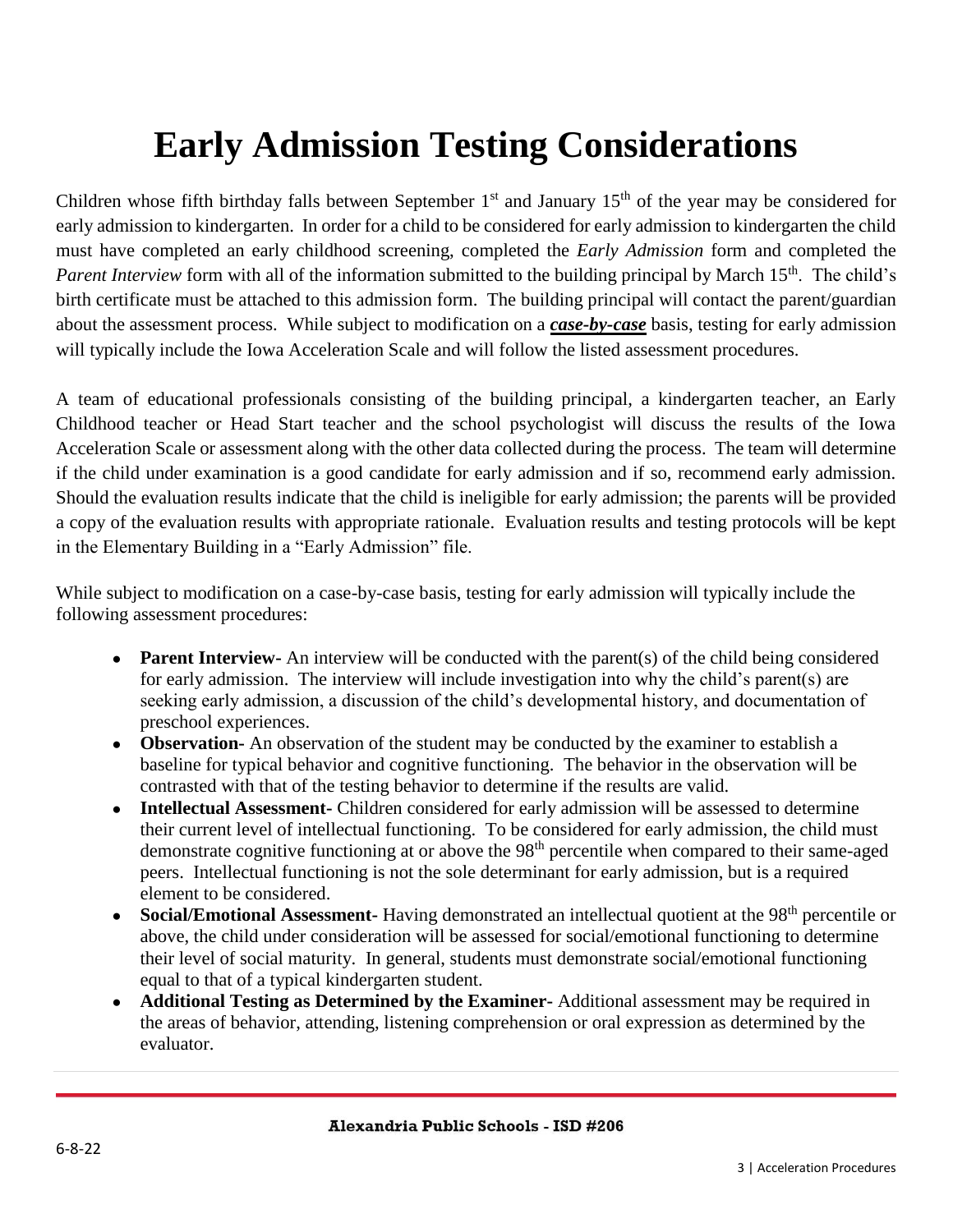A team of educational professionals consisting of the building principal, a kindergarten teacher and the school psychologist will discuss the assessment results. The team will determine if the child under examination is a good candidate for early admission and if so, recommend early admission. Should the evaluation results indicate that the child is ineligible for early admission, the parents will be provided a copy of the evaluation results with appropriate rationale.

| <b>Social / Emotional</b>                                                                                                                                                                                                                                              | <b>Physical</b>                                                                                                                                                                                                                                                                                 | Cognitive                                                                                                                                                                                                                                                                                                   | Language                                                                                                                                                                                                                                                                                                                                                                          |
|------------------------------------------------------------------------------------------------------------------------------------------------------------------------------------------------------------------------------------------------------------------------|-------------------------------------------------------------------------------------------------------------------------------------------------------------------------------------------------------------------------------------------------------------------------------------------------|-------------------------------------------------------------------------------------------------------------------------------------------------------------------------------------------------------------------------------------------------------------------------------------------------------------|-----------------------------------------------------------------------------------------------------------------------------------------------------------------------------------------------------------------------------------------------------------------------------------------------------------------------------------------------------------------------------------|
| <b>Development</b>                                                                                                                                                                                                                                                     | <b>Development</b>                                                                                                                                                                                                                                                                              | <b>Development</b>                                                                                                                                                                                                                                                                                          | <b>Development</b>                                                                                                                                                                                                                                                                                                                                                                |
| Sense of Self:<br>Shows ability to adjust to new<br>situations<br>Demonstrates appropriate trust<br>in adults<br>• Recognizes own feelings and<br>manages them appropriately<br>Stands up for<br>rights                                                                | <b>Gross Motor:</b><br>• Demonstrates basic locomotor Solving:<br>skills (running, jumping,<br>hopping, galloping)<br>Shows balance while moving<br>Climbs up and down<br>• Pedals and steers a tricycle (or<br>other wheeled vehicle)<br>Demonstrates throwing, kicking<br>and catching skills | Learning and Problem<br>• Observes objects and events<br>with curiosity<br>Approaches problems flexibly<br>Shows persistence in<br>approaching tasks<br>Explores cause and effect<br>Applies knowledge or<br>experience to a new content                                                                    | Listening and Speaking:<br>• Hears and discriminates the<br>sounds of language<br>• Expresses self using words and<br>expanded sentences<br>• Understands and follows oral<br>directions<br>• Answers questions<br>• Actively participates in<br>conversations                                                                                                                    |
| Responsibility for Self and<br>Others:<br>Demonstrates self-direction<br>and independence<br>Takes responsibility for own<br>well-being<br>• Respects and cares for<br>classroom environment and<br>materials<br>Follows classroom routines<br>Follows classroom rules | Fine Motor:<br>• Controls small muscles in<br>hands<br>• Coordinates eye-hand<br>movement<br>• Uses tools for writing and<br>drawing                                                                                                                                                            | Logical Thinking:<br>Classifies objects<br>Compares/measures<br>Arranges objects in a series<br>Recognizes patterns and can<br>repeat them<br>Shows awareness of time<br>concepts and sequence<br>Shows awareness of position<br>in space<br>Uses one-to-one<br>correspondence<br>Uses numbers and counting | Reading and Writing:<br>• Enjoys and values reading<br>• Demonstrates understanding of<br>print concepts<br>• Demonstrates knowledge of<br>the alphabet<br>• Uses emerging reading skills<br>to make meaning from print<br>$\bullet$ Comprehends and interprets<br>meaning from books and other<br>texts<br>• Understands the purpose of<br>writing<br>• Writes letters and words |
| Pro-social Behavior:<br>• Plays well with other children<br>• Recognizes the feelings of<br>others and responds<br>appropriately<br>• Shares and respects the rights<br>of others<br>Uses thinking skills to resolve<br>conflicts                                      |                                                                                                                                                                                                                                                                                                 | Representation and Symbolic<br>Thinking:<br>Takes on pretend roles and<br>situations<br>Makes believe with objects<br>Makes and interprets<br>representations                                                                                                                                               |                                                                                                                                                                                                                                                                                                                                                                                   |

### **IS MY CHILD READY?**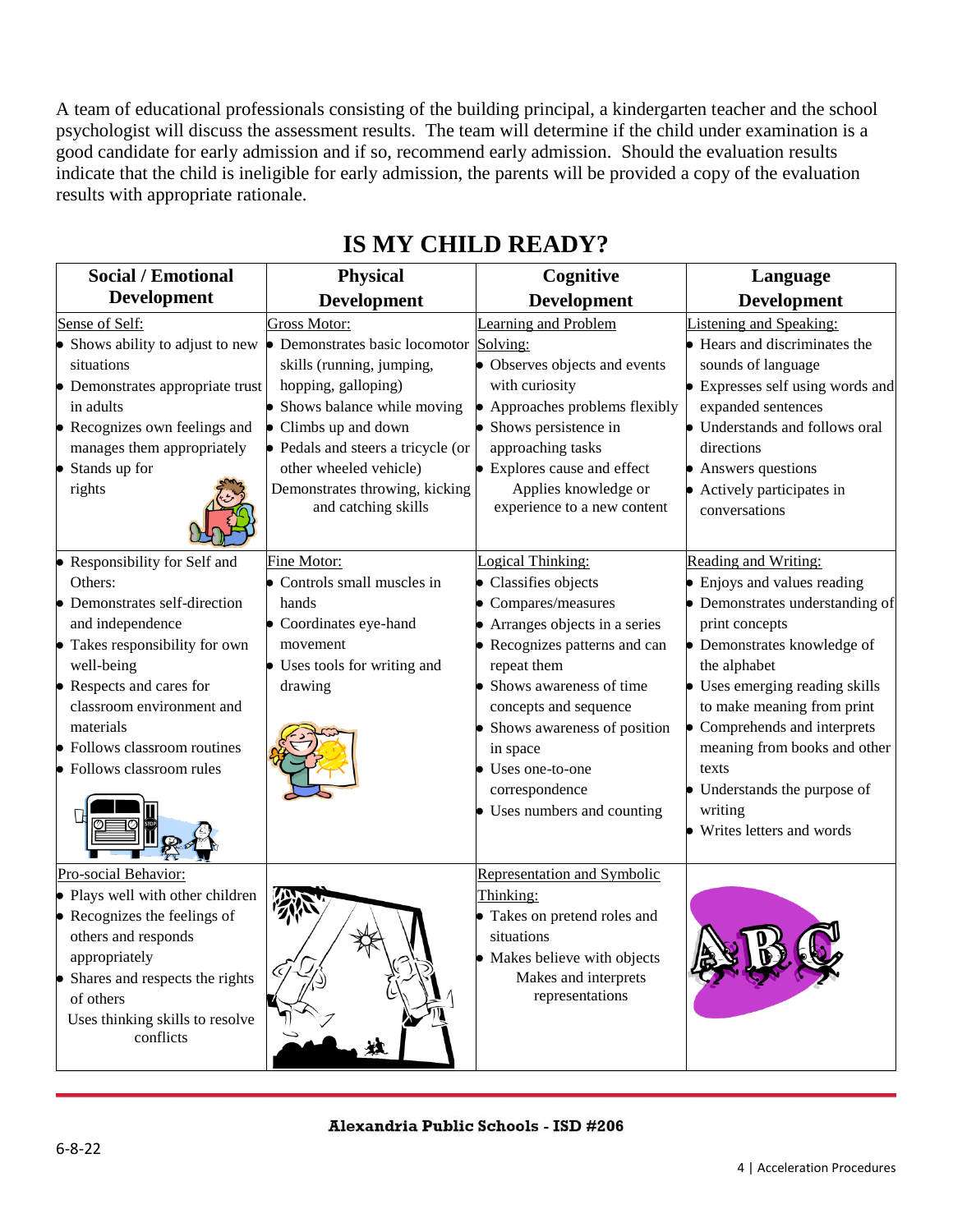### **School Readiness Checklist**

"School Readiness" is a term often used to describe how ready children are socially, physically, and intellectually, to start formal schooling – usually kindergarten. Below is a list of tasks which may help you determine if your son or daughter is "ready" for school.

#### **Can your child/does your child…**

- \_\_\_\_\_ Know the names of colors
- \_\_\_\_\_ Identify some letters
- \_\_\_\_\_ Count to 10
- \_\_\_\_\_ Write his/her first name  $\frac{1}{\sqrt{2}}$  Know his/her own age
- \_\_\_\_\_ Count items
- **EXECUTE:** Know his/her telephone number
- \_\_\_\_\_ Know his/her birthday (month/day)
- \_\_\_\_\_ Understand the concept of "same" and "different"
- **EXECUTE:** Play cooperatively with others
- \_\_\_\_\_ Follow 2 to 3 part commands/directions
- Sit still and pay attention during class for

#### to 10 minutes

- \_\_\_\_\_ Listen to and understand simple stories
- \_\_\_\_\_ Know some songs and rhymes
- \_\_\_\_\_ Tell and retell familiar stories
- \_\_\_\_\_ Spend extended time away from parents
- \_\_\_\_\_ Able to use pencils or paint brushes
- \_\_\_\_\_ Verbally communicate his/her wants and needs
- \_\_\_\_\_ Show enthusiasm and curiosity about new activities
- \_\_\_\_\_ Take turns
- Is sensitive to other children's feelings
- \_\_\_\_\_ Has a basic awareness of self/family and community

#### **Without your help, can your child…**

- \_\_\_\_\_ Use the toilet
- \_\_\_\_\_ Wash his/her hands
- \_\_\_\_\_ Put on and take off a coat
- \_\_\_\_\_ Tie Shoes
- \_\_\_\_\_ Snap, button, zip and belt pants
- \_\_\_\_\_ Use silverware
- \_\_\_\_\_ Eat unassisted
- \_\_\_\_\_ Put away toys when asked

#### **Has your child…**

- \_\_\_\_\_ Had required
- <sub>110</sub> immunizations
	- Received dental check ups
		- Eaten at regular times daily
			- learned to run, jump, skip, climb,
				- swing, use balls



Most early childhood experts agree that children continue to have wide variations in their development until about the age of seven. Children develop intellectual, social, emotional, and physical skills at different times and at their own pace. Because children develop skills at varying times, it is difficult to list specific tasks and behaviors to ensure school readiness.

So, while letter recognition, knowledge of animals and sounds, big and little, up and down, are important to know, it is **MORE** important that your child is socially, emotionally, and physically ready to tackle the pressures of school.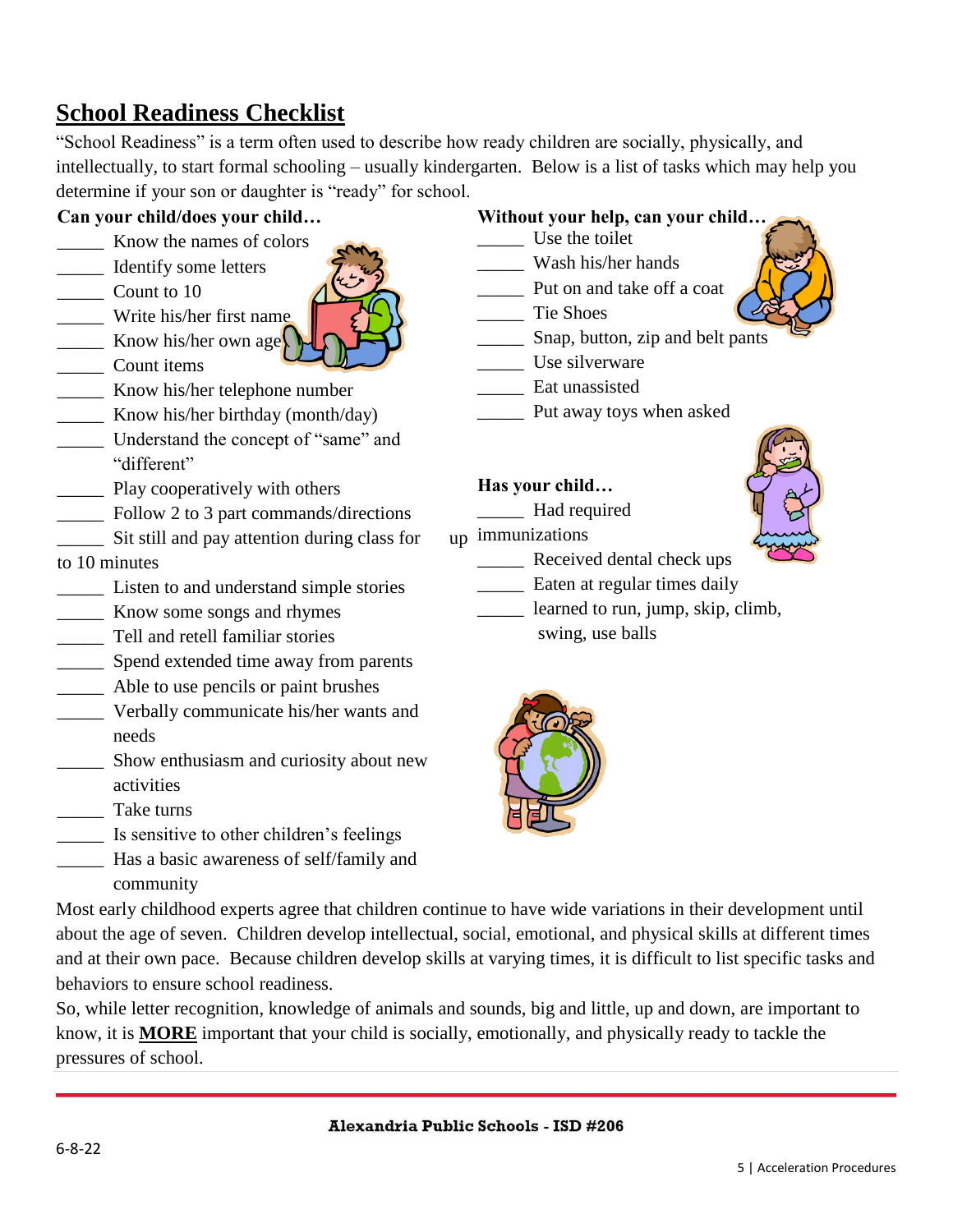### **Early Entrance to Kindergarten Application Form**

#### **(to be completed by Parent/Guardian)**

(Please attach birth certificate to this form.)

| Child's Name    | Birthdate<br>Gender |
|-----------------|---------------------|
| Father's Name   | Mother's Name       |
| Home Address    |                     |
| Home Telephone_ | Cell Phone          |

Siblings: (Please list name, gender, and age of each in the space provided.)

| Name | <b>Gender</b> | Age |
|------|---------------|-----|
|      |               |     |
|      |               |     |
|      |               |     |
|      |               |     |
|      |               |     |
|      |               |     |
|      |               |     |

|  |  | Has the child had a preschool experience? $\Box$ Yes $\Box$ No |  |
|--|--|----------------------------------------------------------------|--|
|  |  |                                                                |  |

If your answer is yes, where and what type of experience?

Parent/Guardian Date

Alexandria Public Schools - ISD #206

\_\_\_\_\_\_\_\_\_\_\_\_\_\_\_\_\_\_\_\_\_\_\_\_\_\_\_\_\_\_\_\_\_\_\_\_\_\_\_\_\_\_\_\_\_\_\_\_\_\_\_\_\_\_\_\_\_\_\_\_\_\_\_\_\_\_\_\_\_\_\_\_\_\_\_\_\_\_\_\_\_\_\_\_\_\_\_\_\_\_

\_\_\_\_\_\_\_\_\_\_\_\_\_\_\_\_\_\_\_\_\_\_\_\_\_\_\_\_\_\_\_\_\_\_\_\_\_\_\_\_\_\_\_\_\_\_\_\_\_\_\_\_\_\_\_\_\_\_\_\_\_\_\_\_\_\_\_\_\_\_\_\_\_\_\_\_\_\_\_\_\_\_\_\_\_\_\_\_\_\_

\_\_\_\_\_\_\_\_\_\_\_\_\_\_\_\_\_\_\_\_\_\_\_\_\_\_\_\_\_\_\_\_\_\_\_\_\_\_\_\_\_\_\_\_\_\_\_\_\_\_\_\_\_\_\_\_\_\_\_\_\_\_\_\_\_\_\_\_\_\_\_\_\_\_\_\_\_\_\_\_\_\_\_\_\_\_\_\_\_\_

\_\_\_\_\_\_\_\_\_\_\_\_\_\_\_\_\_\_\_\_\_\_\_\_\_\_\_\_\_\_\_\_\_\_\_\_\_\_\_\_\_\_\_\_\_\_\_\_\_\_\_ \_\_\_\_\_\_\_\_\_\_\_\_\_\_\_\_\_\_\_\_\_\_\_\_\_\_\_\_\_\_\_\_\_\_\_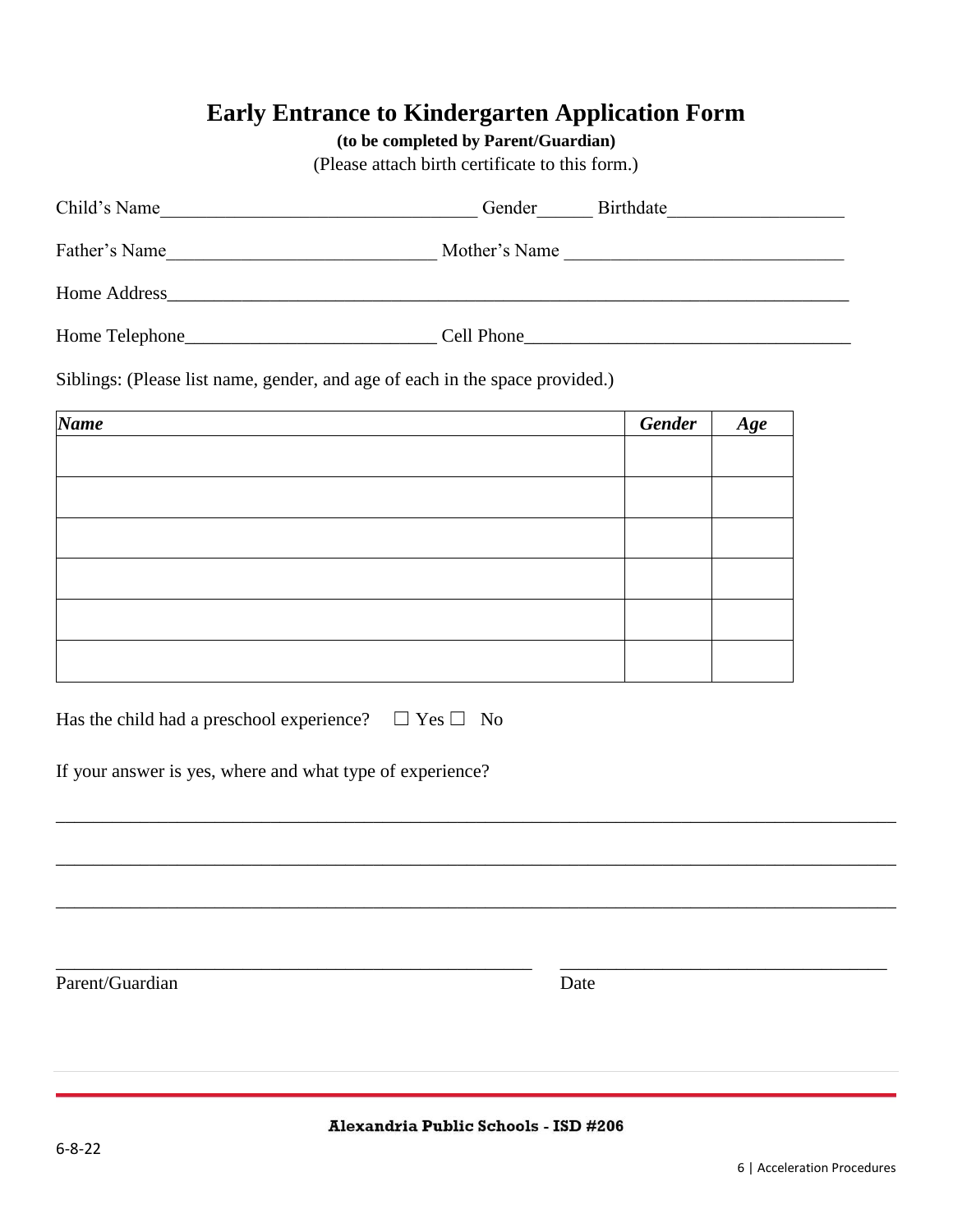### **PARENT INTERVIEW FOR EARLY ENTRANCE**

| Student       | Parents |
|---------------|---------|
| Date of birth | Phone # |

| Date |  |  |  |  |
|------|--|--|--|--|
|      |  |  |  |  |

- 1. Reason for request for early entrance
- 2. Developmental history
- 3. Preschool experiences
- 4. Observational data
- 5. Other information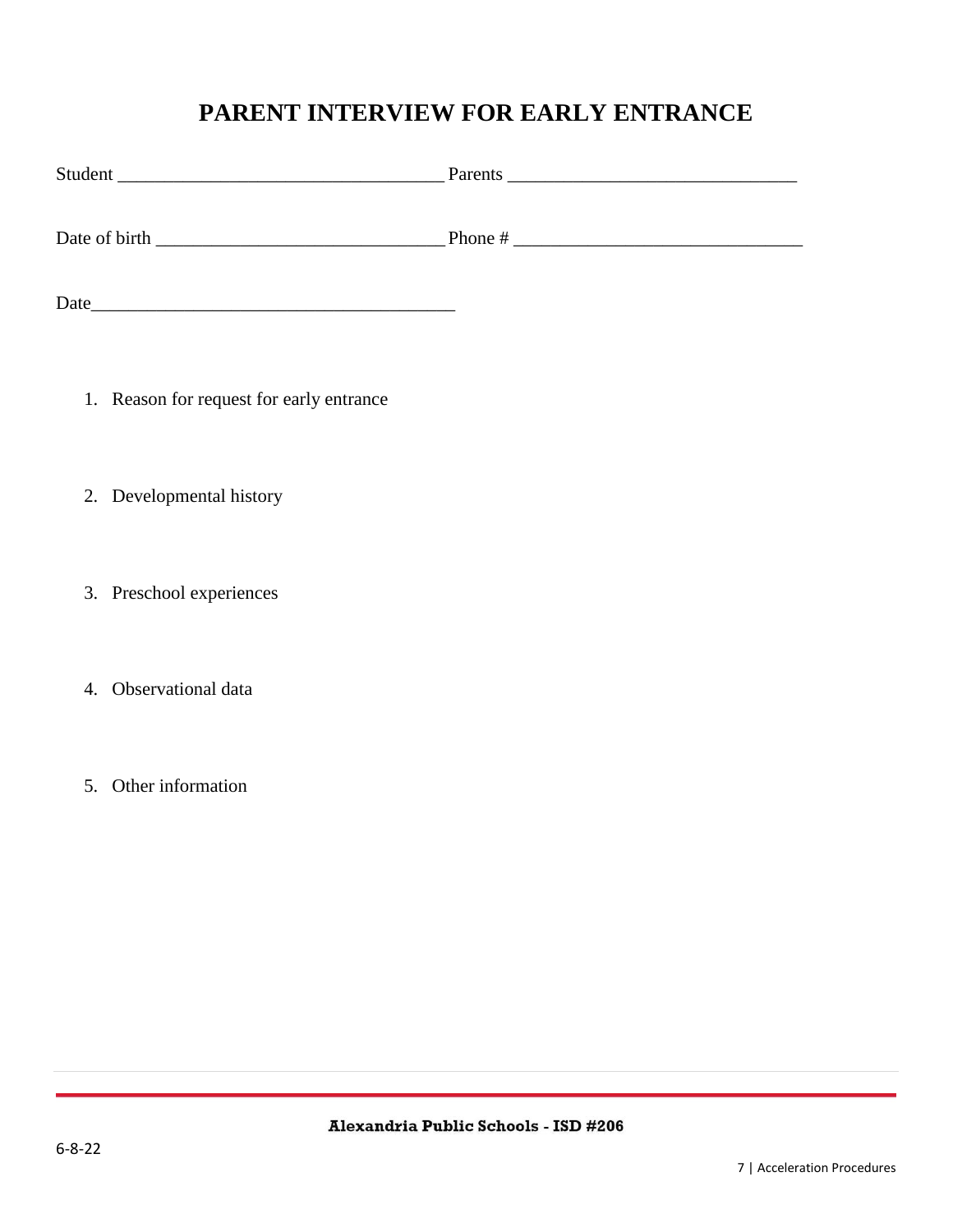## **Elementary (K-5) Acceleration**

<span id="page-7-0"></span>Grade Level Acceleration Student is moved ahead of normal grade placement, either during the academic year or at the end of the school year. It is preferred that requests for grade level acceleration be made by the end of the third quarter of the prior year. **Reading and Math** Within the K-5 reading and math program students are placed in flexible groups at an appropriate instructional level. Students are placed in these groups based on their data. Movement of students in the program is coordinated by the teacher. Any parent with a question or concern about the placement of their student should contact the classroom teacher.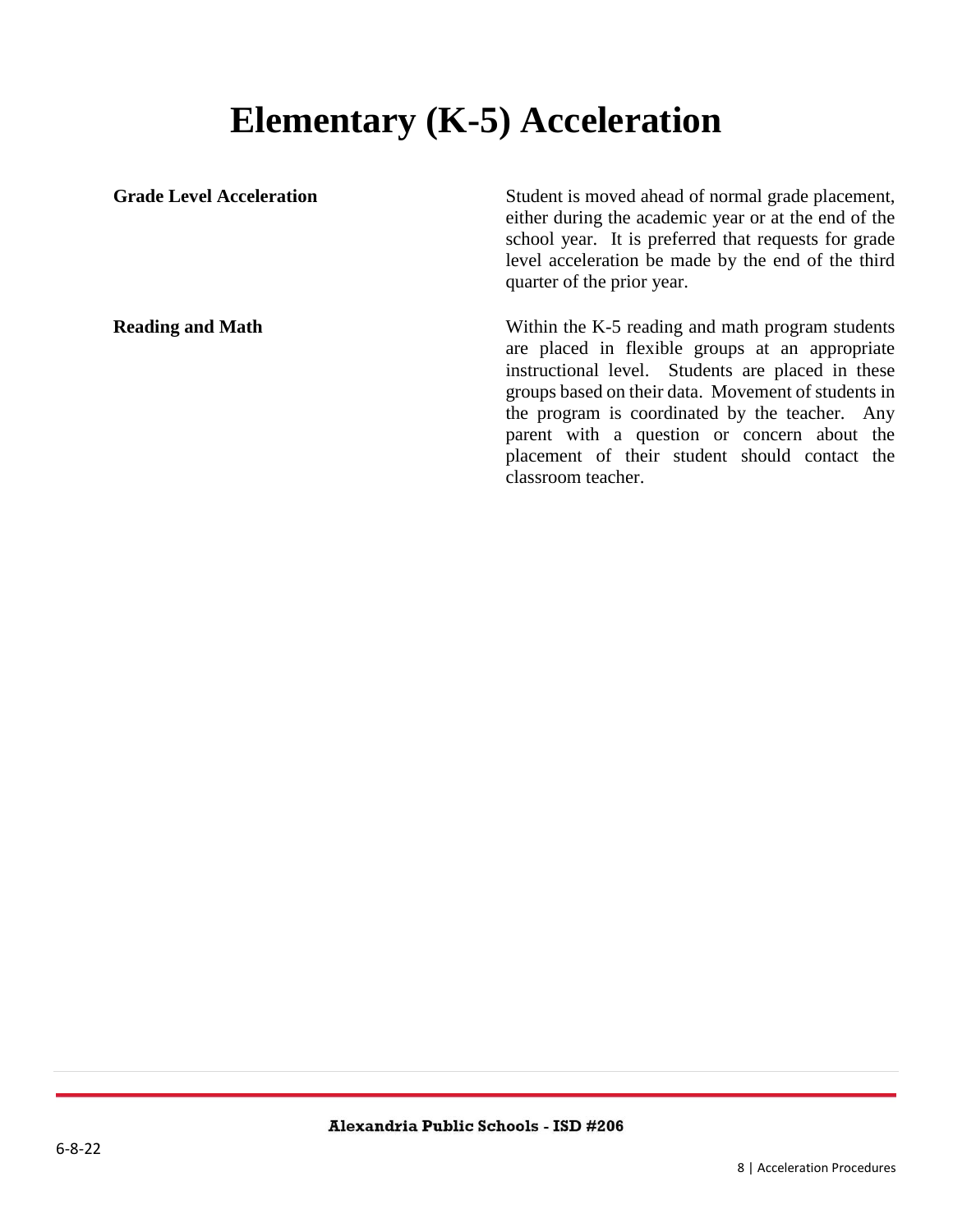### **Elementary Grade Level Acceleration**

#### **Program Description**

● To provide a consistent and challenging academic program by allowing students to advance a grade level.

#### **Program Goals**

● To assist the student who is highly advanced academically and would benefit from an accelerated and/or advanced curriculum and to provide opportunities for students to interact with others of similar abilities and achievement levels.

#### **Student Characteristics**

- High ability
- Advanced cognitive development
- High achievement/performance levels
- High level of social/emotional development

#### **Level**

- Kindergarten
- Grades 1-5

#### **Program Administrator/Local Contact Person**

● Building Administrator/Designee

#### **Enrollment/Placement Procedure**

*Referrals for Kindergarten acceleration to Grade 1 may be made by the classroom teacher at any time during the school year.*

#### *Referrals for Kindergarten acceleration to Grade 1 will be accepted from parents/guardians after January 1st of the student's Kindergarten year.*

- Grade level acceleration requests must be completed by February  $1<sup>st</sup>$  for the following year.
- After a request for acceleration has been received by the principal from parents/guardians or the classroom teacher, the acceleration team discusses the possibility of grade acceleration. The acceleration team is composed of the following members:
	- Building Principal
	- Current classroom teacher(s)
	- Parents/Guardians (Present at final acceleration team meeting.)
	- School Psychologist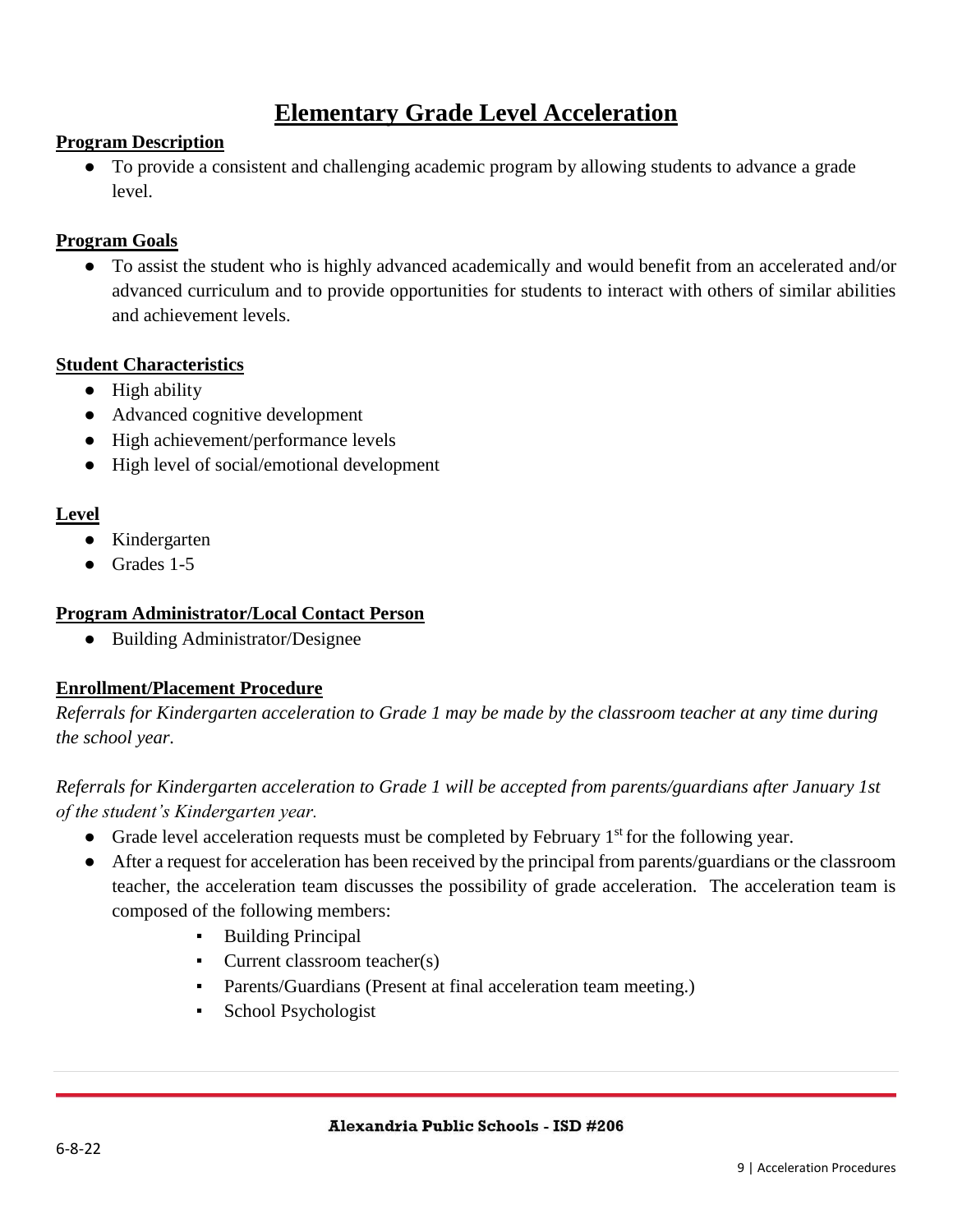**• Assistant Superintendent, Teaching & Learning** 

Optional Participants to be determined by the acceleration team could include:

- School counselor
- School social worker
- **•** District High Potential Coordinator
- Potential classroom teacher(s)
- Others to be determined by the team
- 1) A written request for grade acceleration is received by the building principal from the parent/guardian or teacher.
- 2) The Acceleration Team is contacted by the building principal to discuss the completion of the Iowa Acceleration Scale and the *Grade Acceleration Parent Information* document and to discuss the process. A meeting is set up with the necessary staff to plan the process.
- 3) Parents/guardians complete *Grade Acceleration Parent Information* form.
- 4) The classroom teacher will complete *Grade Teacher Acceleration Information* form. If necessary, data beyond the Iowa Acceleration Scale is collected. Examples of other data includes end of unit or year tests, grades, etc.
- 5) For a student with previous experience only being homeschooled curriculum, unit tests, norm referenced tests and other relevant materials should be gathered.
- 6) If the student is a homeschool student, the pieces of the Iowa Acceleration Scale classroom teachers would provide information on will need to be completed by the school psychologist by interviewing the parent(s).
- 7) Once the data is gathered, an Acceleration Team meeting is held and a recommendation is determined by the team.
- 8) The final Acceleration Team meeting with the parents/guardians is set up by the building principal with all team members in attendance.
- 9) A decision is reached. The decision is for the district not only the individual school.
- 10) *Elementary Grade Acceleration* Recommendation Form is completed
- 11) *Elementary Grade Acceleration Resolution* form is completed
- 12) The *Review Staffing* document is scheduled to complete at a later date.
- 13) If the student is grade accelerated, the principal notifies the district MARSS Coordinator to make the appropriate grade adjustment to the student MARSS database.
- 14) The following documentation will be placed in the student cumulative folder:
	- *Grade Acceleration Parent Information* forms
- 15) All of the documents including Iowa Acceleration Scale will be given to the Assistant Superintendent to be kept on file.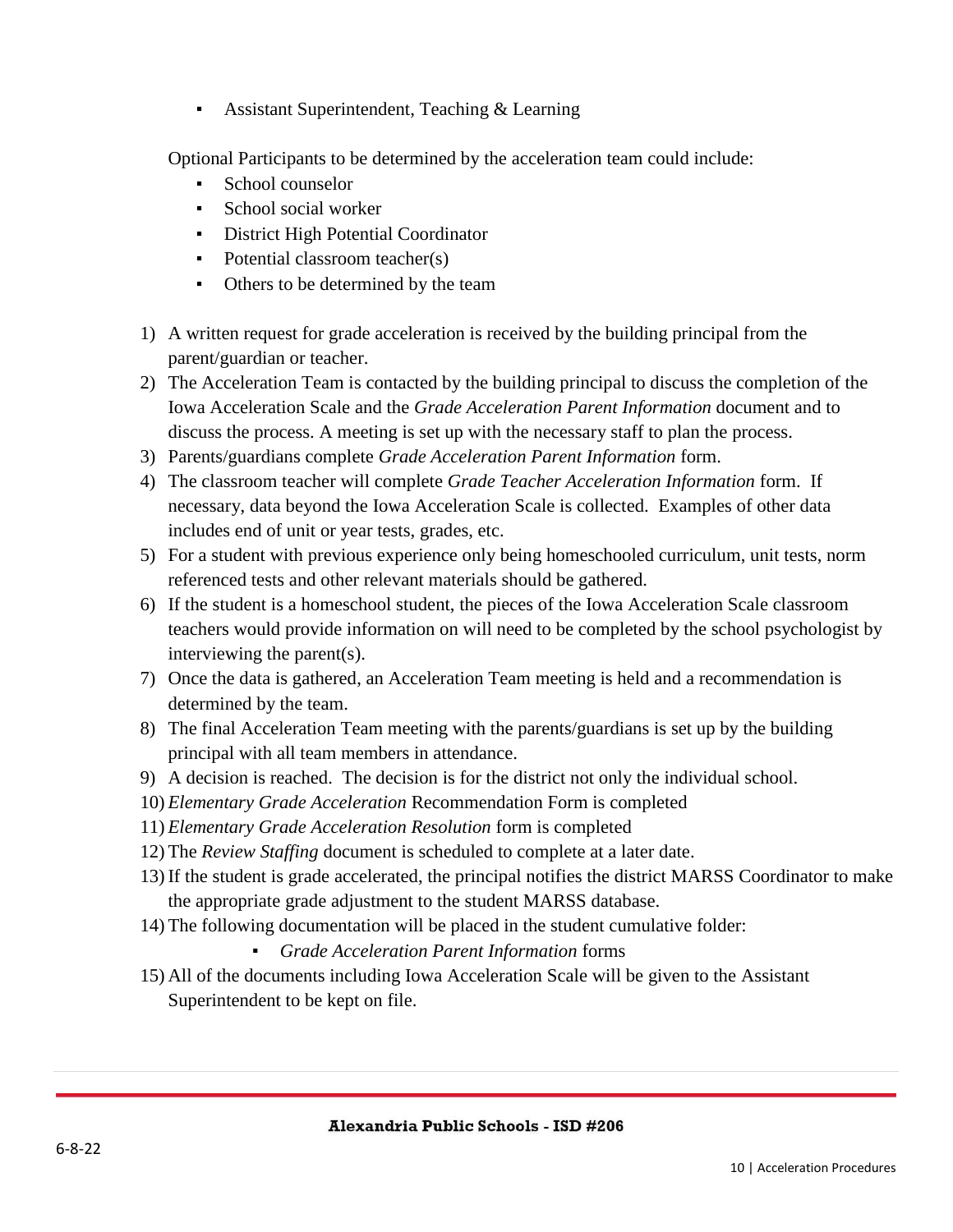#### **Appeal Process**

Written appeal requests are to be made by parents/guardians, within seven calendar days, to the Superintendent designee. Upon request, appeal forms are available from the building principal/school office. The Superintendent's decision is final.

Attached Documents: Elementary Grade Acceleration Parent Information Elementary Grade Acceleration Parent/Guardian Appeal Form Review Staffing Elementary Grade Acceleration Teacher Information Elementary Grade Acceleration Recommendation Elementary Grade Acceleration Resolution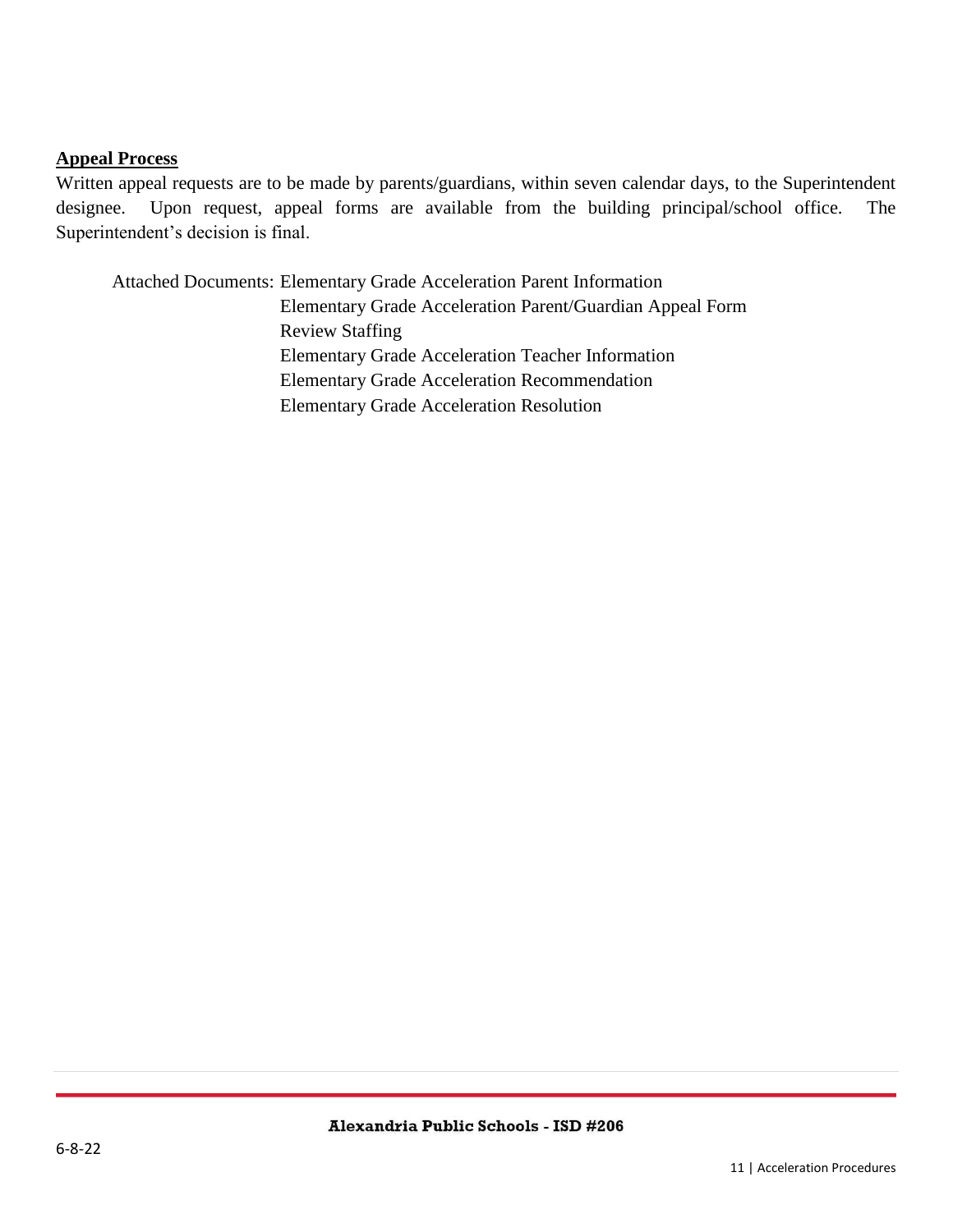|                                                                              |                                                                                                           | <b>Elementary Grade Acceleration Parent Information</b> |     |
|------------------------------------------------------------------------------|-----------------------------------------------------------------------------------------------------------|---------------------------------------------------------|-----|
|                                                                              |                                                                                                           |                                                         |     |
| Student's Name<br>Current Grade Level Current School of Attendance           |                                                                                                           |                                                         |     |
|                                                                              |                                                                                                           |                                                         |     |
|                                                                              |                                                                                                           |                                                         |     |
|                                                                              | <b>Early Entrance to Kindergarten Application Form</b><br>(Please attach birth certificate to this form.) |                                                         |     |
|                                                                              |                                                                                                           |                                                         |     |
|                                                                              |                                                                                                           |                                                         |     |
|                                                                              |                                                                                                           |                                                         |     |
|                                                                              |                                                                                                           |                                                         |     |
|                                                                              |                                                                                                           |                                                         |     |
| Siblings: (Please list name, gender, and age of each in the space provided.) |                                                                                                           |                                                         |     |
| <b>Name</b>                                                                  |                                                                                                           | <b>Gender</b>                                           | Age |
|                                                                              |                                                                                                           |                                                         |     |
|                                                                              |                                                                                                           |                                                         |     |
|                                                                              |                                                                                                           |                                                         |     |
|                                                                              |                                                                                                           |                                                         |     |
|                                                                              |                                                                                                           |                                                         |     |
|                                                                              |                                                                                                           |                                                         |     |
|                                                                              |                                                                                                           |                                                         |     |
| Has the child had a preschool experience?                                    | $\Box$ Yes $\Box$ No                                                                                      |                                                         |     |
| If you answer is yes, where and what type of experience?                     |                                                                                                           |                                                         |     |
|                                                                              |                                                                                                           |                                                         |     |
|                                                                              |                                                                                                           |                                                         |     |
|                                                                              |                                                                                                           |                                                         |     |
|                                                                              |                                                                                                           |                                                         |     |
|                                                                              |                                                                                                           |                                                         |     |
|                                                                              |                                                                                                           |                                                         |     |
|                                                                              |                                                                                                           |                                                         |     |
|                                                                              |                                                                                                           |                                                         |     |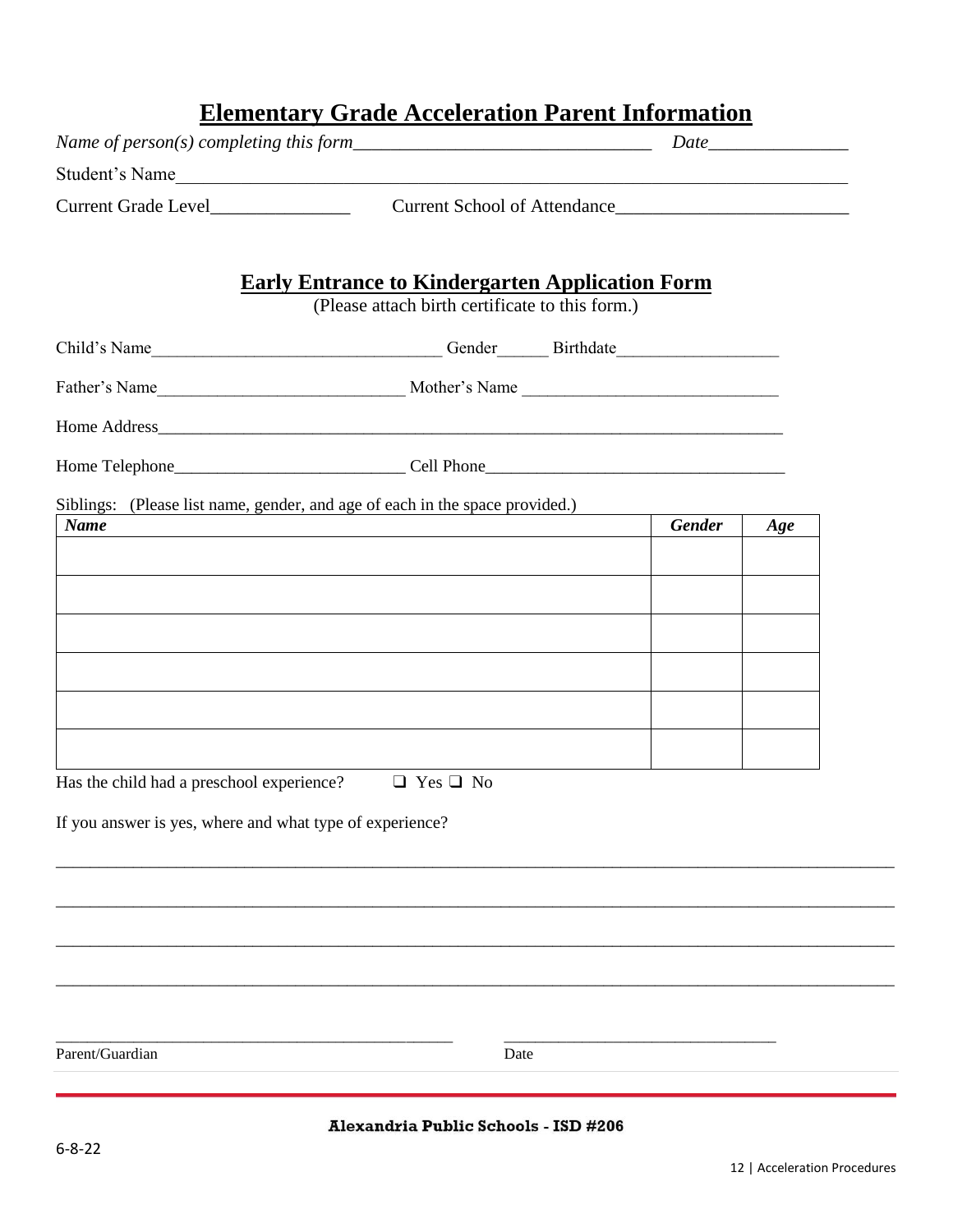### **Elementary Grade Acceleration Parent Information (continued)**

| 1. What is your best estimate of your child's ability level?<br>High Ability<br>____Above-Average Ability _____Average Ability ______Low Ability                                                                                                                                                                                                                                             |                           |
|----------------------------------------------------------------------------------------------------------------------------------------------------------------------------------------------------------------------------------------------------------------------------------------------------------------------------------------------------------------------------------------------|---------------------------|
| 2. Do you feel your child may be a high potential, high performing student or have special talents?<br>(Provide pertinent information, a listing of specialized interests, etc.)<br>Ves No Unsure                                                                                                                                                                                            |                           |
| Please list information supporting your answer.                                                                                                                                                                                                                                                                                                                                              |                           |
| 3. Has your child ever skipped a grade?<br>If yes, indicate the grade level skipped. ___________                                                                                                                                                                                                                                                                                             | $\Box$ Yes $\Box$ No      |
| 4. Was your child an early entrant (entered school underage)?                                                                                                                                                                                                                                                                                                                                | $\Box$ Yes $\Box$ No      |
| 5. What was this child's chronological age at the time of school entrance?                                                                                                                                                                                                                                                                                                                   | $\equiv$ Yrs $\equiv$ Mos |
| 6. Does your child speak English as a second language?                                                                                                                                                                                                                                                                                                                                       | $\Box$ Yes $\Box$ No      |
| 7. Has your student received any private tutoring?                                                                                                                                                                                                                                                                                                                                           | $\Box$ Yes $\Box$ No      |
| 8. Has this student ever had an extra year of learning time in any form?<br>If yes, please indicate if this student:<br>$\Box$ Stayed home an extra year<br>$\square$ Spent an extra year in a day care or preschool setting<br>$\square$ Took an extra year in a pre-kindergarten or transition grade<br>$\Box$ Been retained in a grade<br>Remained an extra year in a multi-age classroom | $\Box$ Yes $\Box$ No      |
| Comments                                                                                                                                                                                                                                                                                                                                                                                     |                           |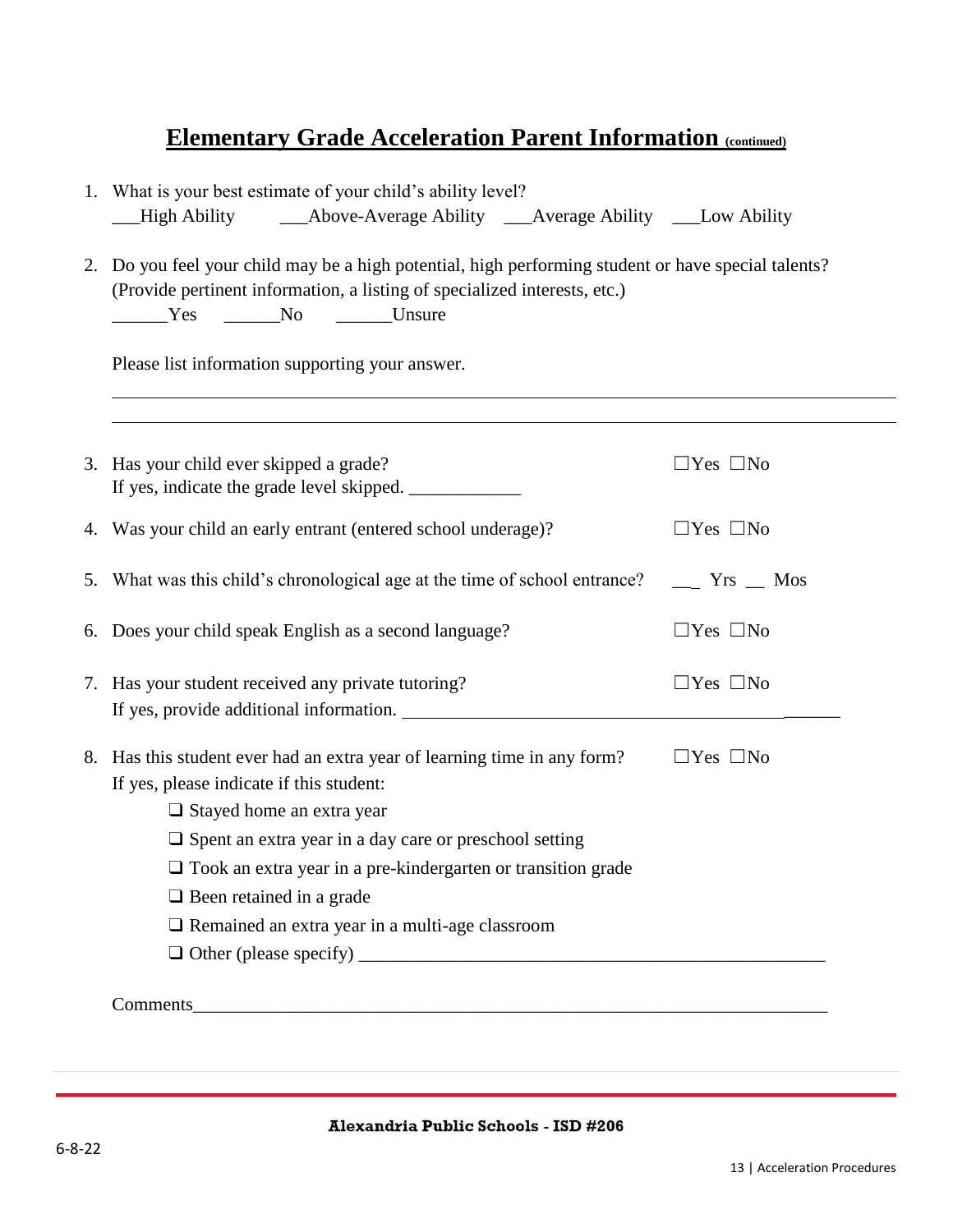### **Elementary Grade Acceleration Parent Information (continued)**

\_\_\_\_\_\_\_\_\_\_\_\_\_\_\_\_\_\_\_\_\_\_\_\_\_\_\_\_\_\_\_\_\_\_\_\_\_\_\_\_\_\_\_\_\_\_\_\_\_\_\_\_\_\_\_\_\_\_\_\_\_\_\_\_\_\_\_\_\_\_\_\_\_\_\_\_\_\_

\_\_\_\_\_\_\_\_\_\_\_\_\_\_\_\_\_\_\_\_\_\_\_\_\_\_\_\_\_\_\_\_\_\_\_\_\_\_\_\_\_\_\_\_\_\_\_\_\_\_\_\_\_\_\_\_\_\_\_\_\_\_\_\_\_\_\_\_\_\_\_\_\_\_\_\_\_\_

9. Has this student experienced significantly little challenge in the following grades? Check all that apply:

| Kindergarten | $\Box$ Yes $\Box$ No $\Box$ N/A |  |
|--------------|---------------------------------|--|
| $1st$ Grade  | $\Box$ Yes $\Box$ No $\Box$ N/A |  |
| $2nd$ Grade  | $\Box$ Yes $\Box$ No $\Box$ N/A |  |
| $3rd$ grade  | $\Box$ Yes $\Box$ No $\Box$ N/A |  |
| $4th$ grade  | $\Box$ Yes $\Box$ No $\Box$ N/A |  |
| Comments     |                                 |  |

Does your child have special academic needs not addressed at the current grade level? ☐Yes ☐No Explain\_\_\_\_\_\_\_\_\_\_\_\_\_\_\_\_\_\_\_\_\_\_\_\_\_\_\_\_\_\_\_\_\_\_\_\_\_\_\_\_\_\_\_\_\_\_\_\_\_\_\_\_\_\_\_\_\_\_\_

#### 10. Does your child…

|                                          | Rarely/Never | Sometimes | Usually/Always |
|------------------------------------------|--------------|-----------|----------------|
| Enjoy School?                            |              |           |                |
| Want to go to school?                    |              |           |                |
| Feel school is too easy?                 |              |           |                |
| Prefer the company of older children     |              |           |                |
| and adults for social interaction?       |              |           |                |
| Prefer the company of age mates or       |              |           |                |
| younger children for social interaction? |              |           |                |
| Have high interest areas that they want  |              |           |                |
| to learn about and that they stay with   |              |           |                |
| for a period of time?                    |              |           |                |
| Appear anxious, depressed or             |              |           |                |
| withdrawn?                               |              |           |                |
| Take responsibility for their actions?   |              |           |                |
| Show an ability to solve personal        |              |           |                |
| problems?                                |              |           |                |
| Appear to accept him/herself             |              |           |                |
| positively?                              |              |           |                |

Comments\_\_\_\_\_\_\_\_\_\_\_\_\_\_\_\_\_\_\_\_\_\_\_\_\_\_\_\_\_\_\_\_\_\_\_\_\_\_\_\_\_\_\_\_\_\_\_\_\_\_\_\_\_\_\_\_\_\_\_\_\_\_\_\_\_\_\_\_\_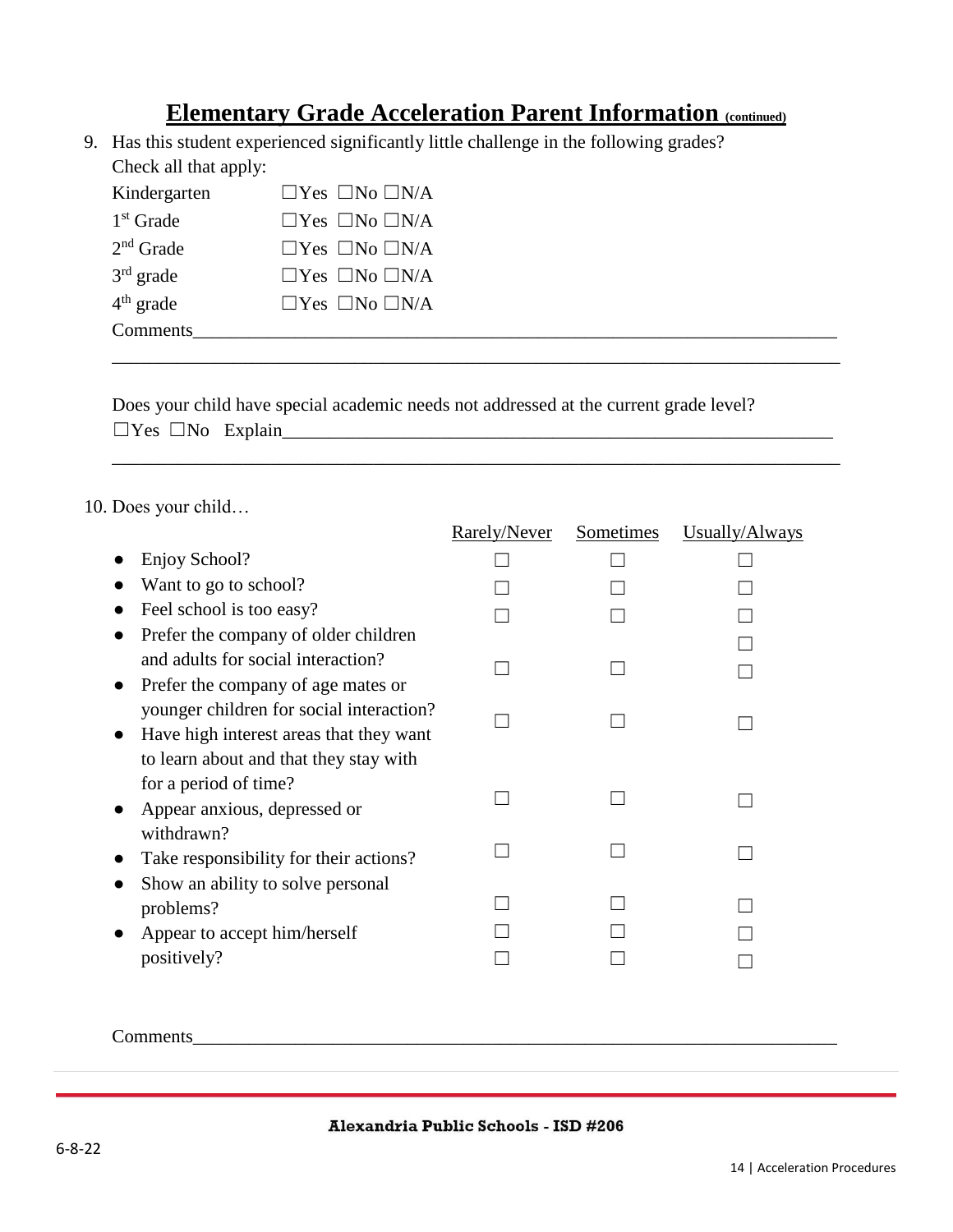### **<u>Elementary Grade Acceleration Parent Information (continued)</u>**

| 11. How does your child feel about completing his/her school work?<br>$\Box$ Wants to complete all work<br>$\Box$ Completes work considered interesting                    |
|----------------------------------------------------------------------------------------------------------------------------------------------------------------------------|
| $\Box$ Does not complete work; considered non-challenging and repetitive                                                                                                   |
|                                                                                                                                                                            |
|                                                                                                                                                                            |
| 12. How would you describe your child's level of motivation?                                                                                                               |
| $\Box$ High motivation<br>$\Box$ Moderate motivation<br>$\Box$ Low motivation                                                                                              |
| $\Box$ No<br>13. In your opinion is this student assigned to the wrong grade? $\Box$ Yes                                                                                   |
|                                                                                                                                                                            |
| 14. Do you have any concerns about your child's ability to meet the school's grade-level standards if the<br>student is accelerated a grade level? $\Box$ Yes<br>$\Box$ No |
| 15. Check all district / in -school strategies / programs that have been tried to date:                                                                                    |
| $\Box$ Differentiated Instruction/Curriculum                                                                                                                               |
| $\Box$ Counseling Services                                                                                                                                                 |
| $\square$ Been included in an upper grade level reading or math class                                                                                                      |
| $\Box$ Other strategies (please list below)                                                                                                                                |
| Please comment on the results of these strategies.                                                                                                                         |
| 16. What school-sponsored or community sponsored activities does your child participate in (ex. athletics,<br>music program, club.)                                        |
| 17. Have you discussed grade acceleration with your child/family?<br>Yes<br>N <sub>o</sub>                                                                                 |
| Does the student support the grade acceleration?<br>Yes<br>N <sub>o</sub>                                                                                                  |
| 18. What is the parents/guardians' attitude toward your child being accelerated a grade level?                                                                             |
| I/we support the acceleration of our child at this time.<br>$\Box$                                                                                                         |
| I/we are unsure about having our child accelerated at this time.<br>$\Box$                                                                                                 |
| I/we are opposed to having our child accelerated at this time.<br>$\Box$                                                                                                   |
| Comments_                                                                                                                                                                  |
|                                                                                                                                                                            |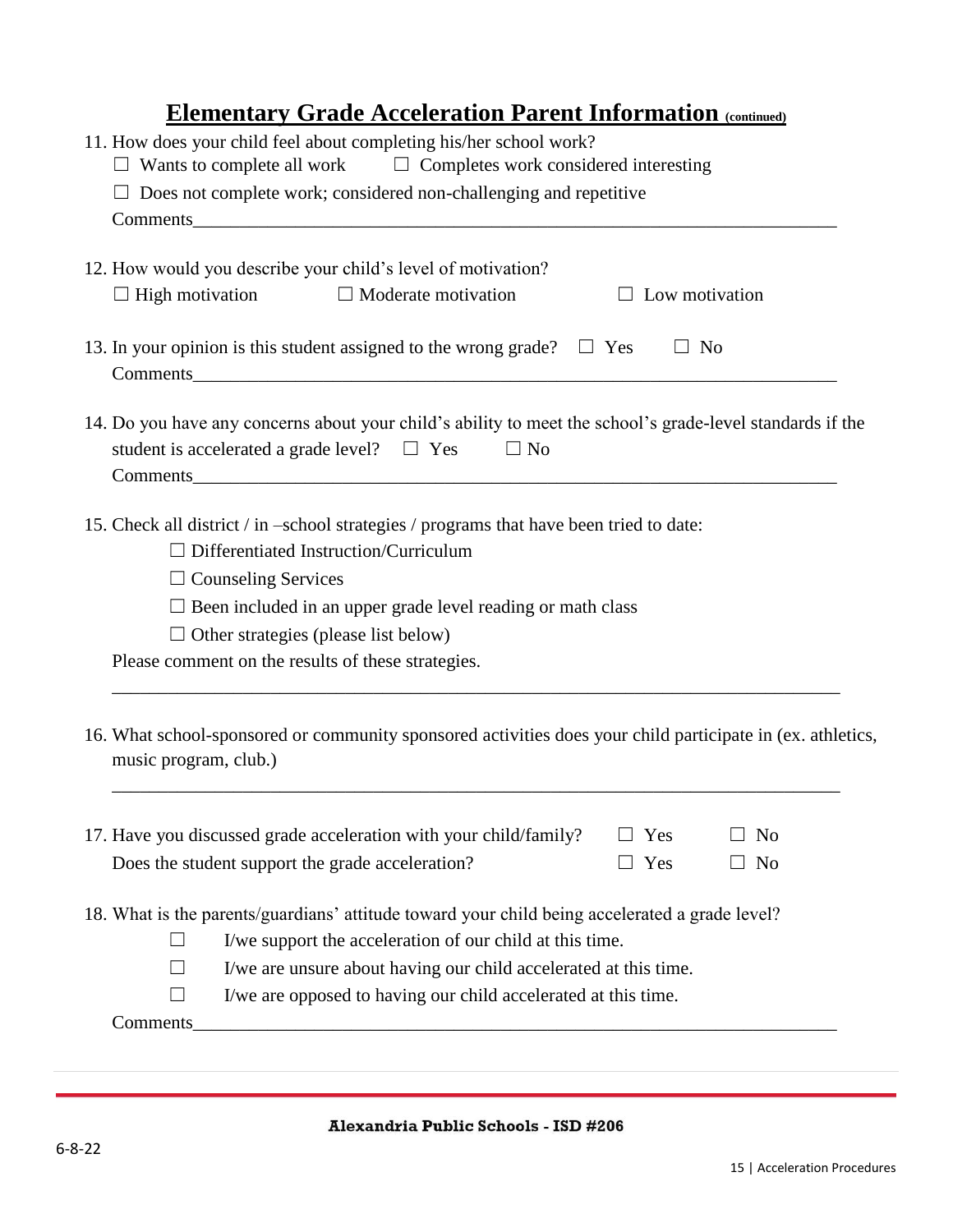### **Elementary Grade Acceleration Teacher Information**

| Current Grade level: Current School of Attendance: Current School of Attendance:                                                                                                                                                             |  |
|----------------------------------------------------------------------------------------------------------------------------------------------------------------------------------------------------------------------------------------------|--|
| 1. What is your best estimate of this student's ability level?                                                                                                                                                                               |  |
| $\Box$ High Ability $\Box$ Above-Average Ability $\Box$ Average Ability $\Box$ Low Ability                                                                                                                                                   |  |
| 2. Provide relevant test scores from MCA's, STAR, CogAT, etc.:                                                                                                                                                                               |  |
|                                                                                                                                                                                                                                              |  |
| 3. Do you feel this student may be high potential, high performing student or have special<br>talents? (Teacher provides pertinent information, documentation of daily classroom work/performance,<br>a list of specialized interests, etc.) |  |
| $\Box$ Yes $\Box$ No $\Box$ Unsure<br>Comments: <u>Comments:</u>                                                                                                                                                                             |  |
|                                                                                                                                                                                                                                              |  |
| 4. Has this student mastered most/all current grade level objectives and skills? $\Box$ Yes $\Box$ No                                                                                                                                        |  |
| Explain:                                                                                                                                                                                                                                     |  |
| 5. Does this student's academic behavior indicate a special need? $\Box$ Yes $\Box$ No                                                                                                                                                       |  |
| Explain: 2008 and 2008 and 2008 and 2008 and 2008 and 2008 and 2008 and 2008 and 2008 and 2008 and 2008 and 20                                                                                                                               |  |
|                                                                                                                                                                                                                                              |  |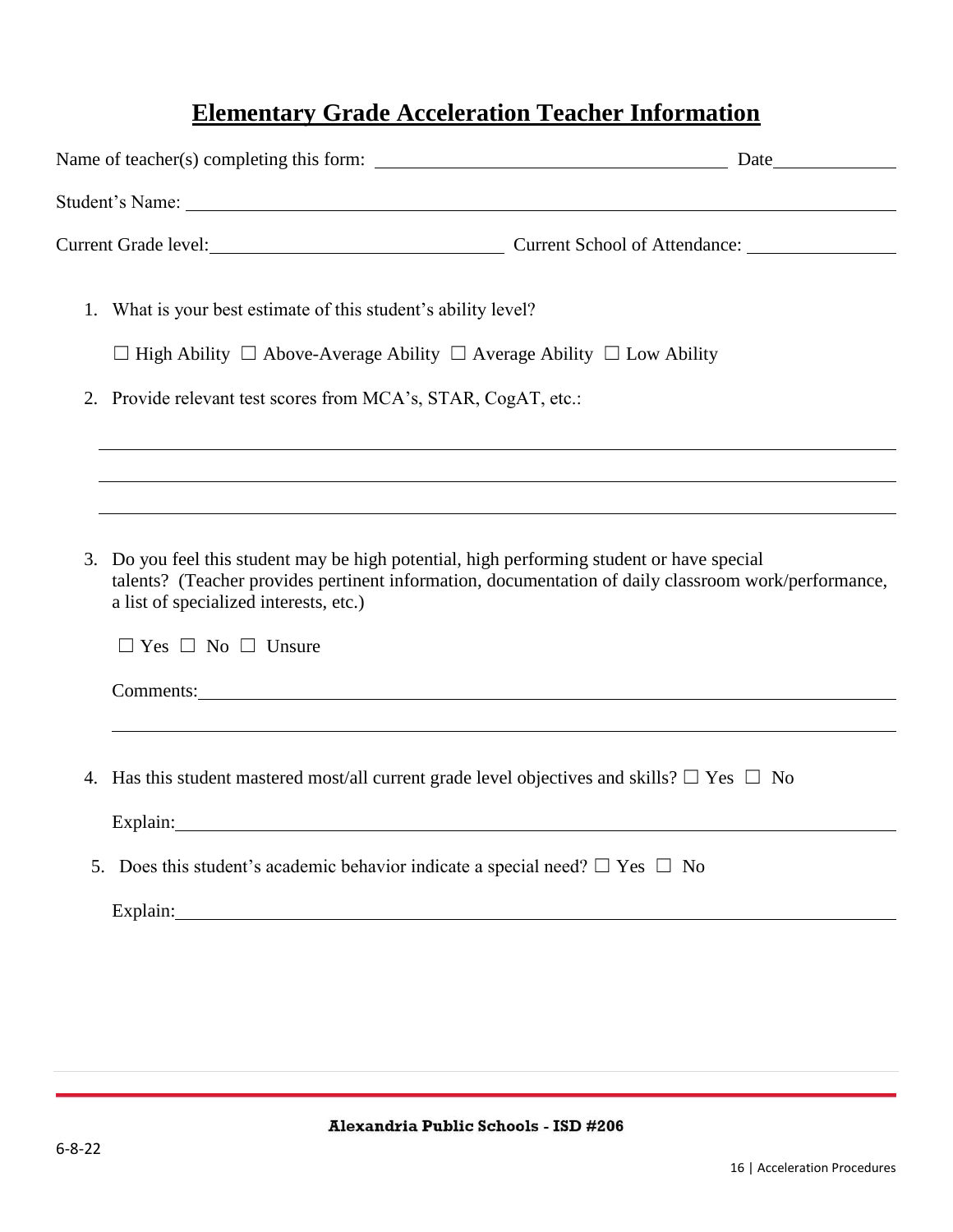### **<u>Elementary Grade Acceleration Teacher Information (continued)</u>**

6. Does this child…

|                                                                                                                 | Rarely/Never | Sometimes | Usually/Always |
|-----------------------------------------------------------------------------------------------------------------|--------------|-----------|----------------|
| Enjoy School?                                                                                                   |              |           |                |
| Complete assignments?                                                                                           |              |           |                |
| Stay on task and pay attention?                                                                                 |              |           |                |
| Feel school is too easy                                                                                         |              |           |                |
| Demonstrate age-appropriate fine motor skills?                                                                  |              |           |                |
| Demonstrate age-appropriate large motor skills?                                                                 |              |           |                |
| Demonstrate physical development within the normal range for<br>his/her age/                                    |              |           |                |
| Prefer the company of older children and adults for social<br>interaction?                                      |              |           |                |
| Prefer the company of age mates or younger children for social<br>interaction?                                  |              |           |                |
| Prefer to continue with a high interest task rather than easily<br>shift from one classroom activity to another |              |           |                |
| <b>Follow</b> rules                                                                                             |              |           |                |
| Get along well with others?                                                                                     |              |           |                |
| Take responsibility for their own actions?                                                                      |              |           |                |
| Establish appropriate friendships?                                                                              |              |           |                |
| Show respect for self and others?                                                                               |              |           |                |
| Seek assistance and attention appropriately?                                                                    |              |           |                |
| Attend to classroom activities appropriately?                                                                   |              |           |                |
| React to conflict and frustration appropriately?                                                                |              |           |                |
| Comments                                                                                                        |              |           |                |

7. How would you describe this student's level of motivation? ☐ Highly motivated ☐ Moderate motivation ☐ Low motivation

Comments:

- 8. Does this student perform well on tests but does not turn in expected assignments? ☐ Always ☐ Most of the time ☐ Sometimes ☐ Seldom ☐ Never Comments:
- 9. Do you have any concerns about this student's ability to meet the school/district grade level standards if the student is accelerated a grade level? ☐ Yes ☐ No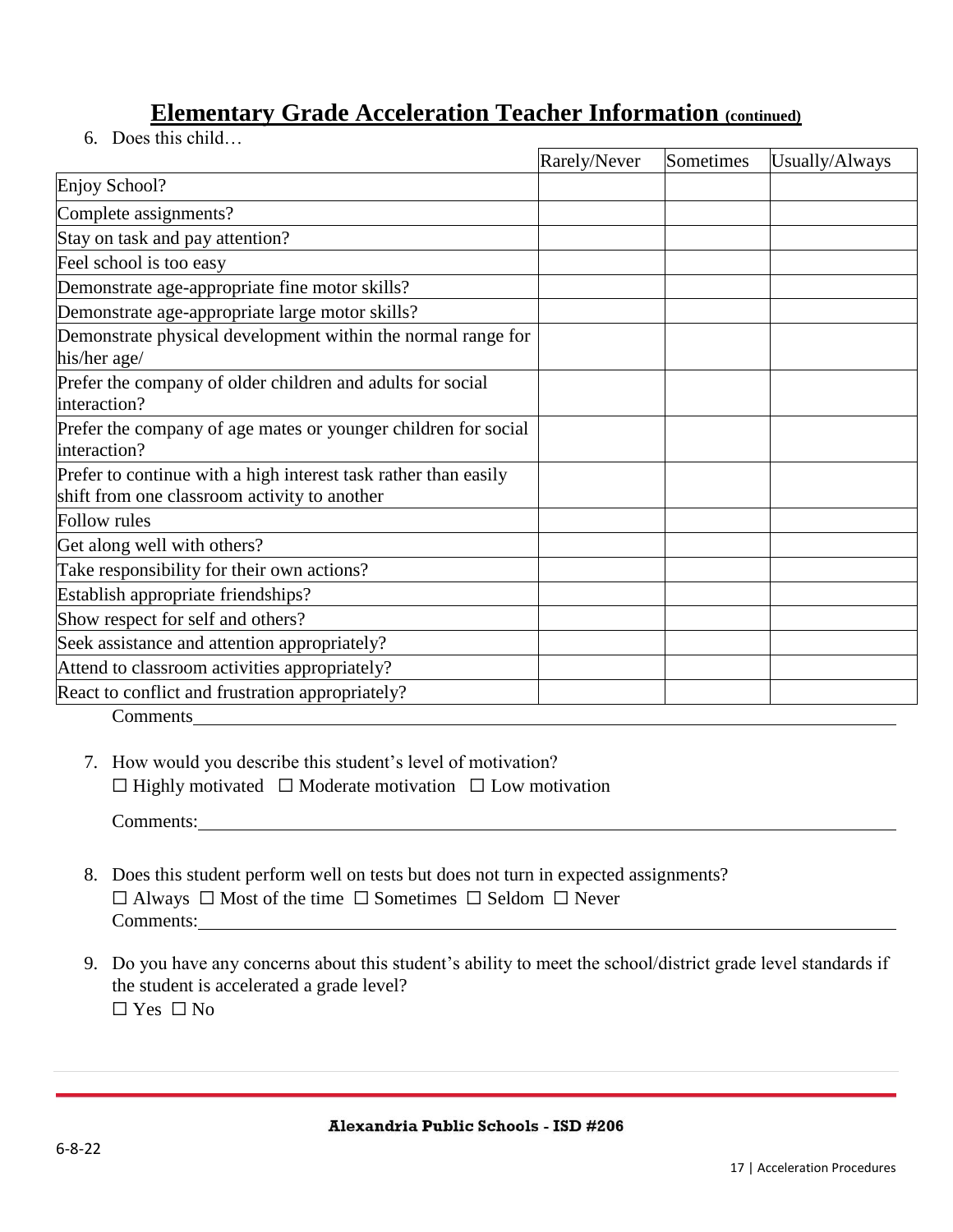### **<u>Elementary Grade Acceleration Teacher Information (continued)</u>**

| 10. Check all district/in-school strategies/programs that have been tried to date: |                                                    |  |  |  |
|------------------------------------------------------------------------------------|----------------------------------------------------|--|--|--|
| $\Box$ Accelerated learning                                                        | $\Box$ Differentiated Instruction/Curriculum       |  |  |  |
| $\Box$ In-school tutoring                                                          | $\Box$ Extensive academic activity pull-out groups |  |  |  |
| $\Box$ Been included in an upper grade level                                       | $\Box$ Counseling services                         |  |  |  |
| reading or math class                                                              | l Quest                                            |  |  |  |
| $\Box$ Extensive academic activity/competition participation                       |                                                    |  |  |  |
| Comment on the results of these strategies:                                        |                                                    |  |  |  |
|                                                                                    |                                                    |  |  |  |
|                                                                                    |                                                    |  |  |  |
|                                                                                    |                                                    |  |  |  |
|                                                                                    |                                                    |  |  |  |
| 11. What classroom differentiation and adaptations have been instituted to date?   |                                                    |  |  |  |

12. Please comment on these adaptations and differentiations: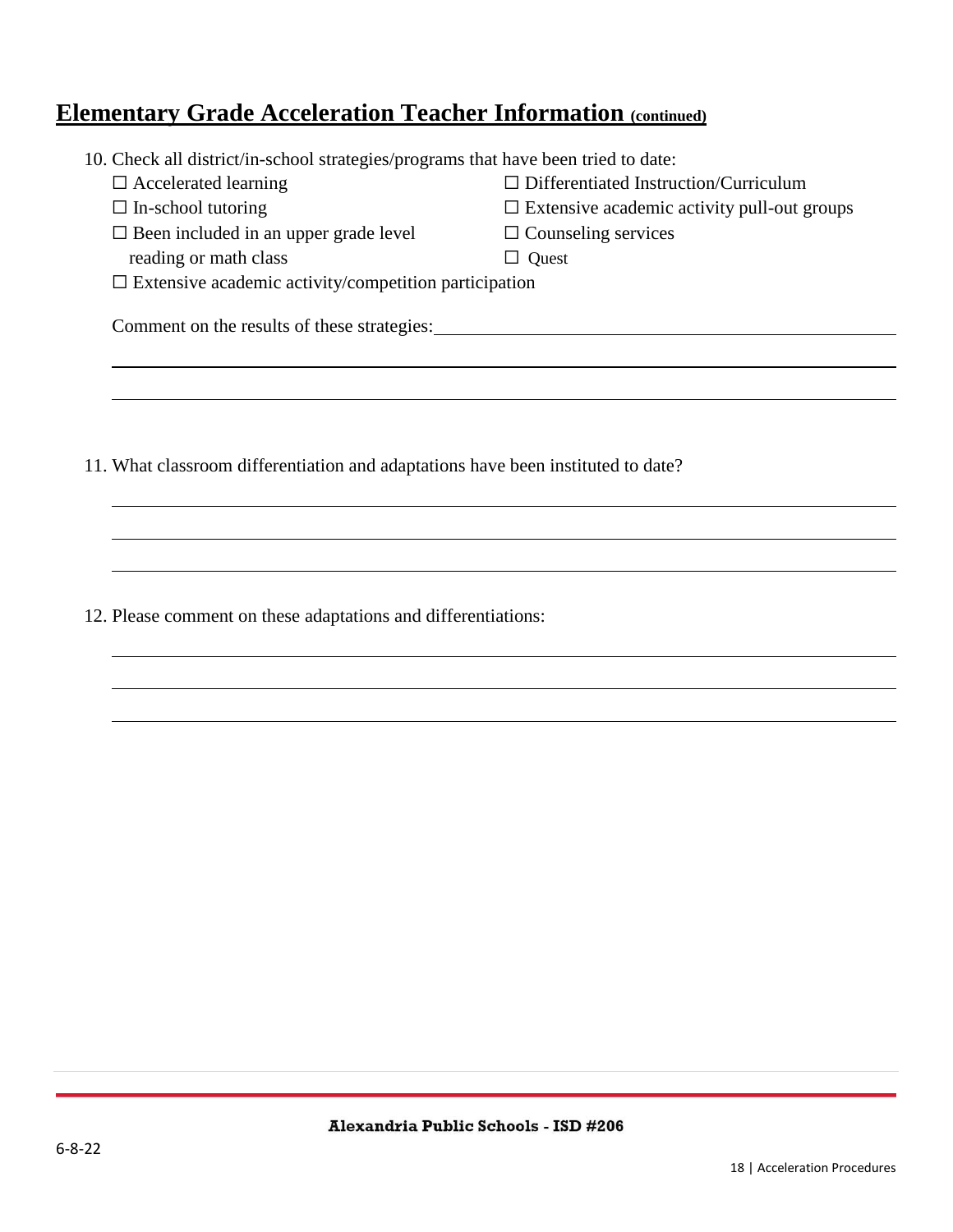### **Elementary Grade Acceleration Recommendation**

(to be completed at the final meeting)

Do the following acceleration team members in attendance at the staffing believe this student is likely to benefit from grade acceleration?

| Member Name | Role | Yes | No | Unsure |
|-------------|------|-----|----|--------|
|             |      |     |    |        |
|             |      |     |    |        |
|             |      |     |    |        |
|             |      |     |    |        |
|             |      |     |    |        |
|             |      |     |    |        |
|             |      |     |    |        |
|             |      |     |    |        |
|             |      |     |    |        |
|             |      |     |    |        |

#### Comments:

List services to be provided for this student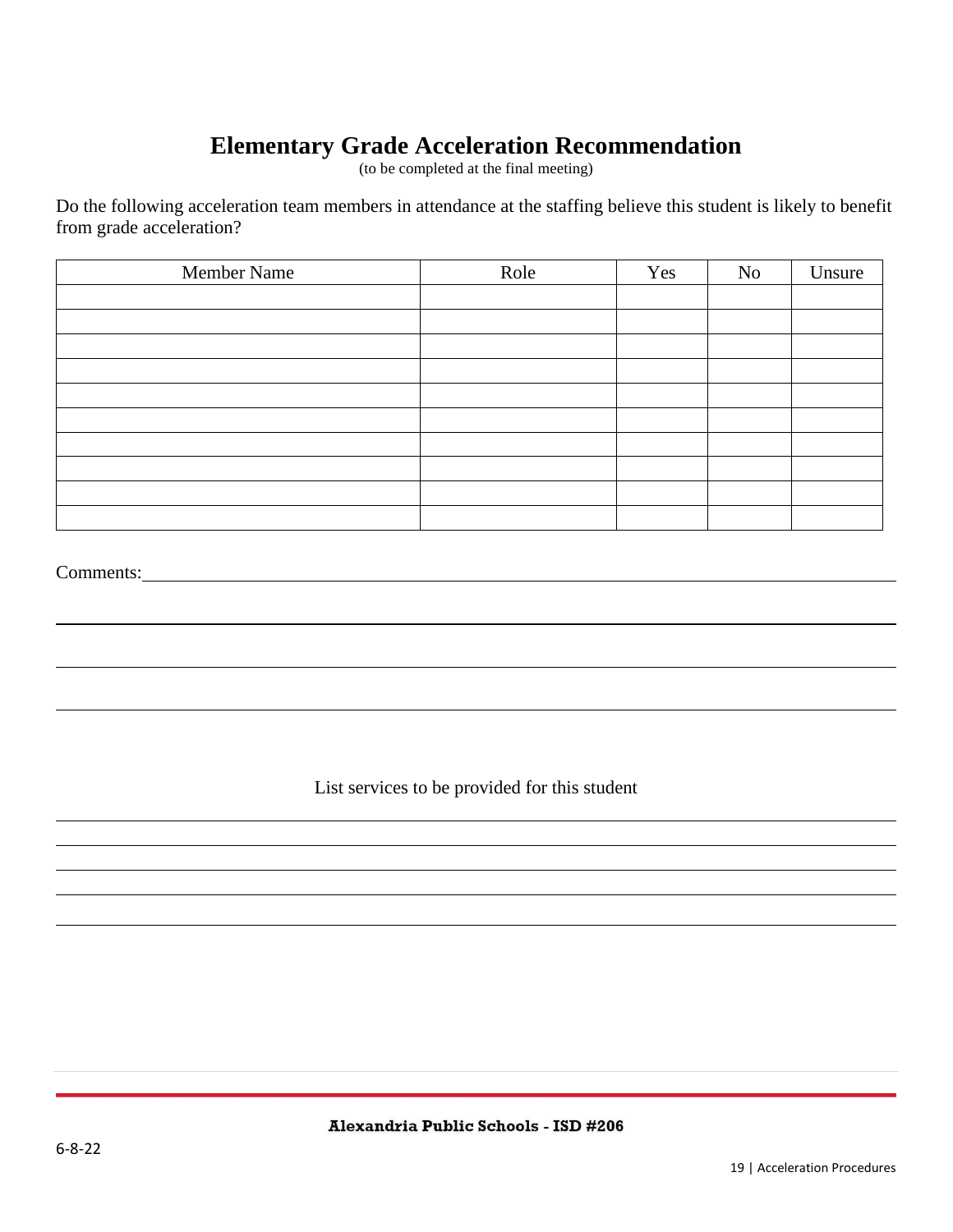### **Elementary Grade Acceleration Resolution**

The grade acceleration team recommends the student:

- ☐ Accelerate a grade level and receive additional specified services.
- $\Box$  Continue current grade progression with specified content area acceleration.
- ☐ Continue current grade progression and receive additional specified services.
- $\Box$  Other-Please specify:

Comments:

### **Parents/Guardian Response to Team Recommendations**

| <b>Student's Name:</b>              | Date of Recommendation:      |      |
|-------------------------------------|------------------------------|------|
|                                     | Principal/Designee Signature | Date |
| I disagree with the recommendation. | Parent/Guardian Signature    | Date |
| I disagree with the recommendation. |                              |      |
|                                     | Principal/Designee Signature | Date |
| I agree with the recommendation.    | Parent/Guardian Signature    | Date |
| I agree with the recommendation.    |                              |      |

**Remaining at Current Grade Level of Promoting to Grade Level Level Level Level Example 2014** 

*Written appeal requests may be obtained from the building principal/school office. An appeal form must be completed and returned to the Superintendent's office within seven (7) calendar days of the acceleration team staffing.*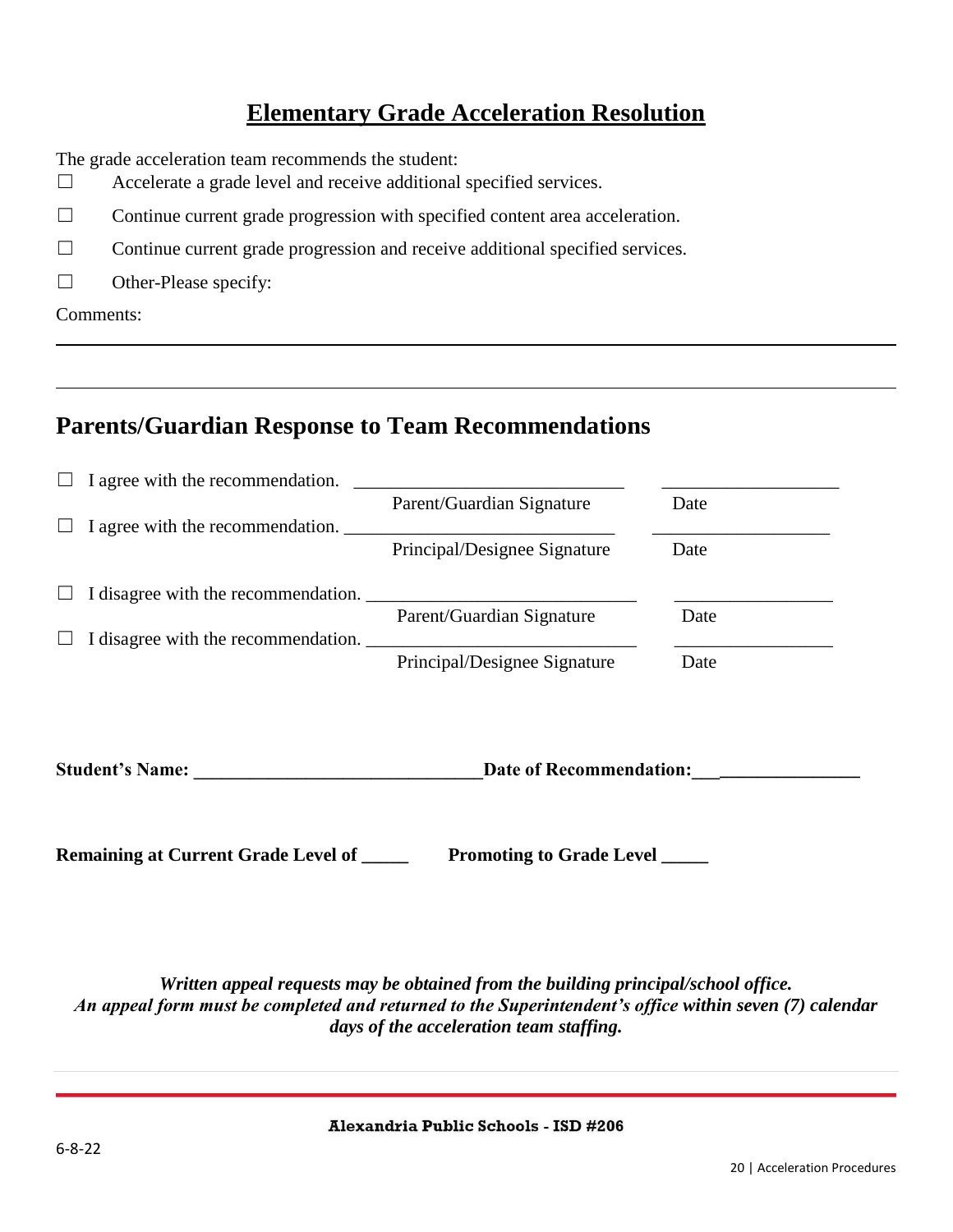### **Grade Acceleration Parent/Guardian Appeal Form**

| Parents/Guardians Names<br>,我们也不会有什么。""我们的人,我们也不会有什么?""我们的人,我们也不会有什么?""我们的人,我们也不会有什么?""我们的人,我们也不会有什么?""我们的人                                    |      |
|------------------------------------------------------------------------------------------------------------------------------------------------|------|
|                                                                                                                                                |      |
| Date of Staffing Recommendation                                                                                                                |      |
| Student's Name                                                                                                                                 |      |
| Reasons for Appeal:                                                                                                                            |      |
|                                                                                                                                                |      |
|                                                                                                                                                |      |
|                                                                                                                                                |      |
|                                                                                                                                                |      |
|                                                                                                                                                |      |
|                                                                                                                                                |      |
|                                                                                                                                                |      |
|                                                                                                                                                |      |
|                                                                                                                                                |      |
| Signature of person completing form                                                                                                            | Date |
| Appeal form must be completed and returned to the Superintendent's Office within seven (7) calendar days<br>of the acceleration team staffing. |      |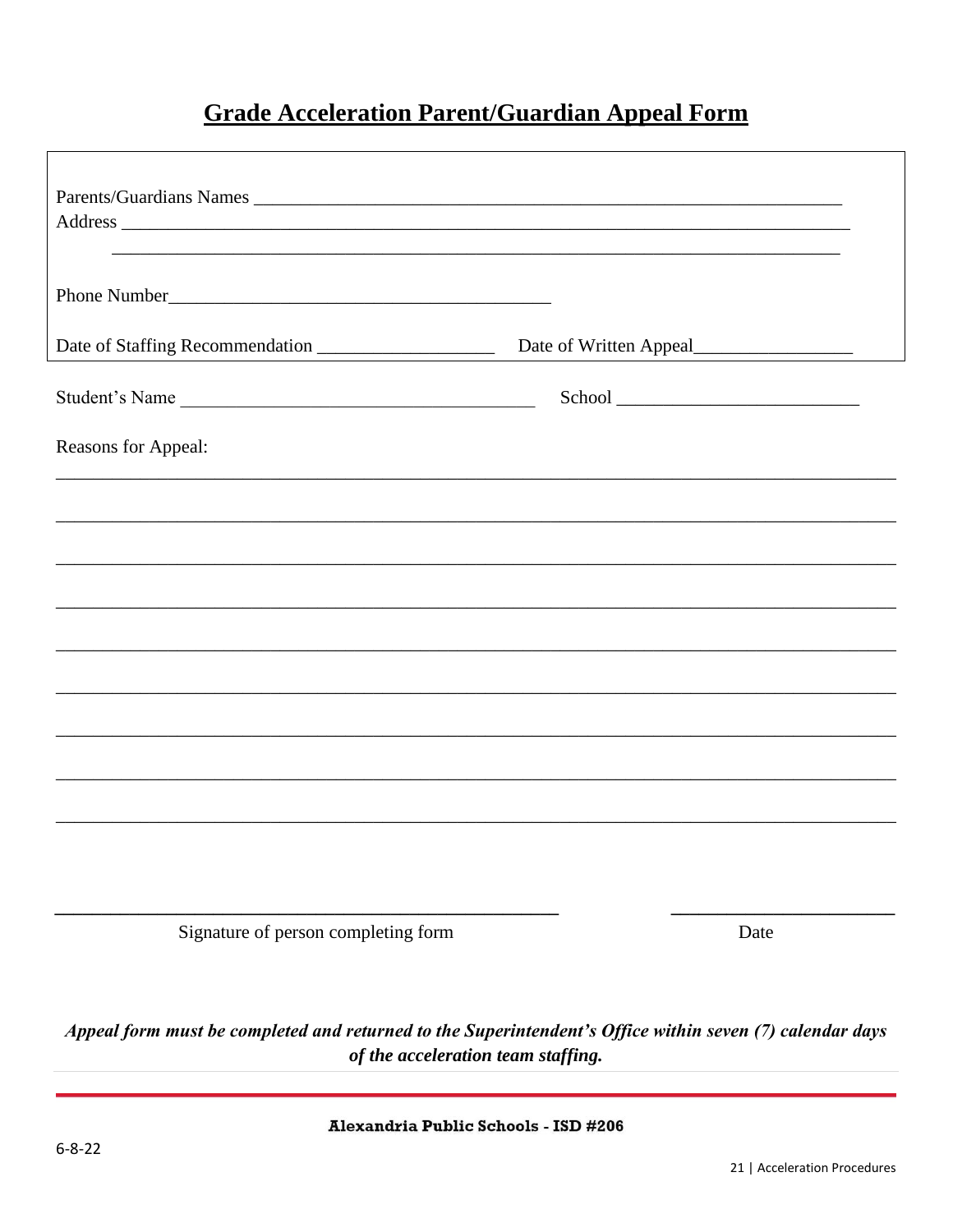### **REVIEW STAFFING**

| Team members to attend review:     |                                                                                   |  |
|------------------------------------|-----------------------------------------------------------------------------------|--|
| Name                               | Title                                                                             |  |
|                                    |                                                                                   |  |
|                                    |                                                                                   |  |
|                                    |                                                                                   |  |
|                                    |                                                                                   |  |
| Goals and Concerns to be reviewed: |                                                                                   |  |
|                                    |                                                                                   |  |
|                                    |                                                                                   |  |
|                                    |                                                                                   |  |
|                                    |                                                                                   |  |
|                                    | ,我们也不能在这里的时候,我们也不能在这里的时候,我们也不能会在这里的时候,我们也不能会在这里的时候,我们也不能会在这里的时候,我们也不能会在这里的时候,我们也不 |  |
|                                    |                                                                                   |  |
|                                    |                                                                                   |  |
|                                    |                                                                                   |  |
|                                    |                                                                                   |  |
|                                    |                                                                                   |  |
| <b>Result of Review Staffing:</b>  |                                                                                   |  |

The subject acceleration team recommends scheduling a staffing to review the student's progress: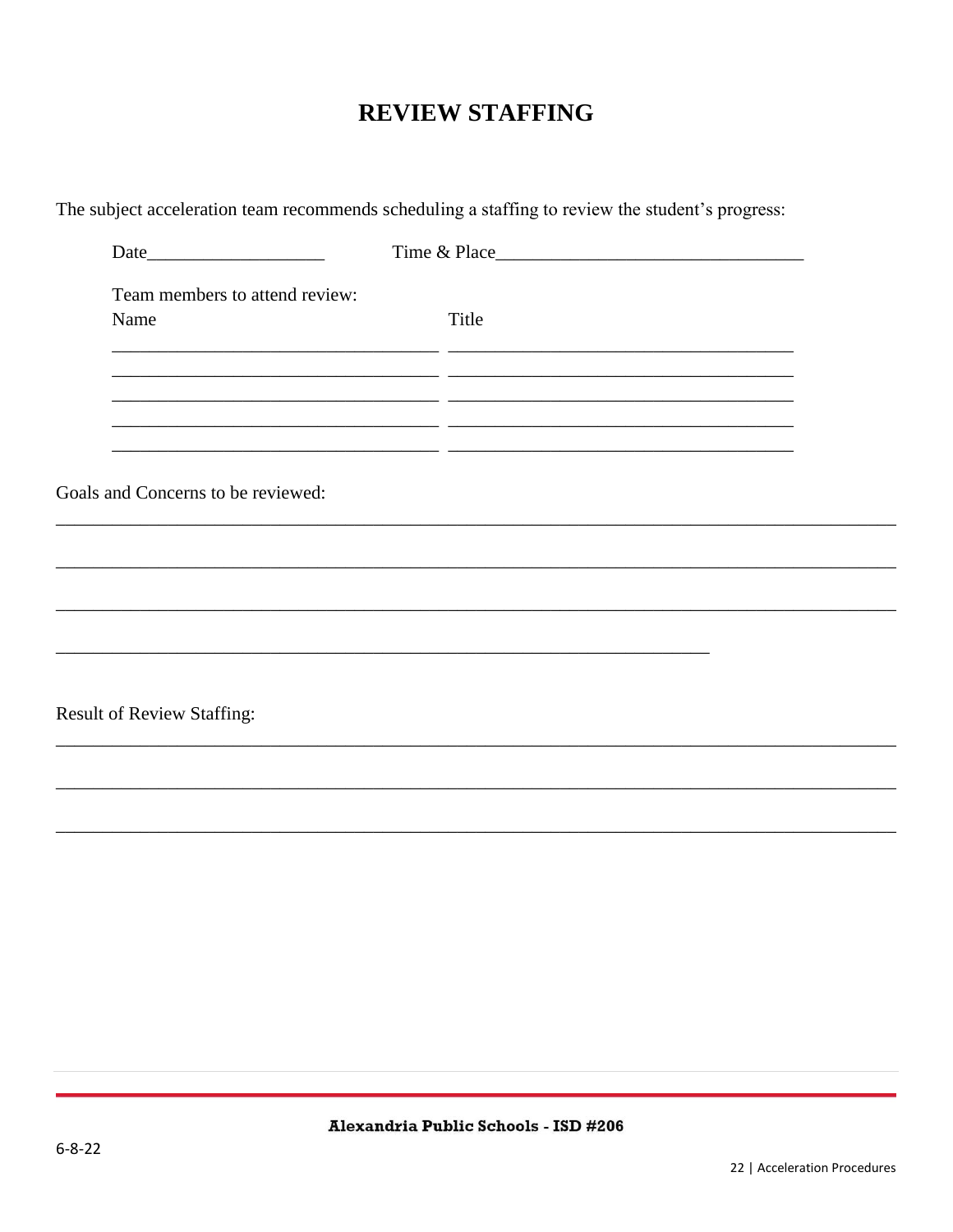## **Middle School Acceleration Options**

<span id="page-22-0"></span>Note: Acceleration options are not limited to the listed strategies

| <b>Grade Acceleration:</b>   | Student is moved ahead of normal grade placement promotion either<br>during the academic year or at the end of the school year. It is preferred<br>that requests for grade level acceleration be made by the end of the third<br>quarter of the prior year. |
|------------------------------|-------------------------------------------------------------------------------------------------------------------------------------------------------------------------------------------------------------------------------------------------------------|
| <b>Subject Acceleration:</b> | Student is placed, for part of the day, with students at more advanced<br>grade levels for one or more subjects without being assigned to a higher<br>grade level. This may involve a student moving between buildings daily or<br>weekly.                  |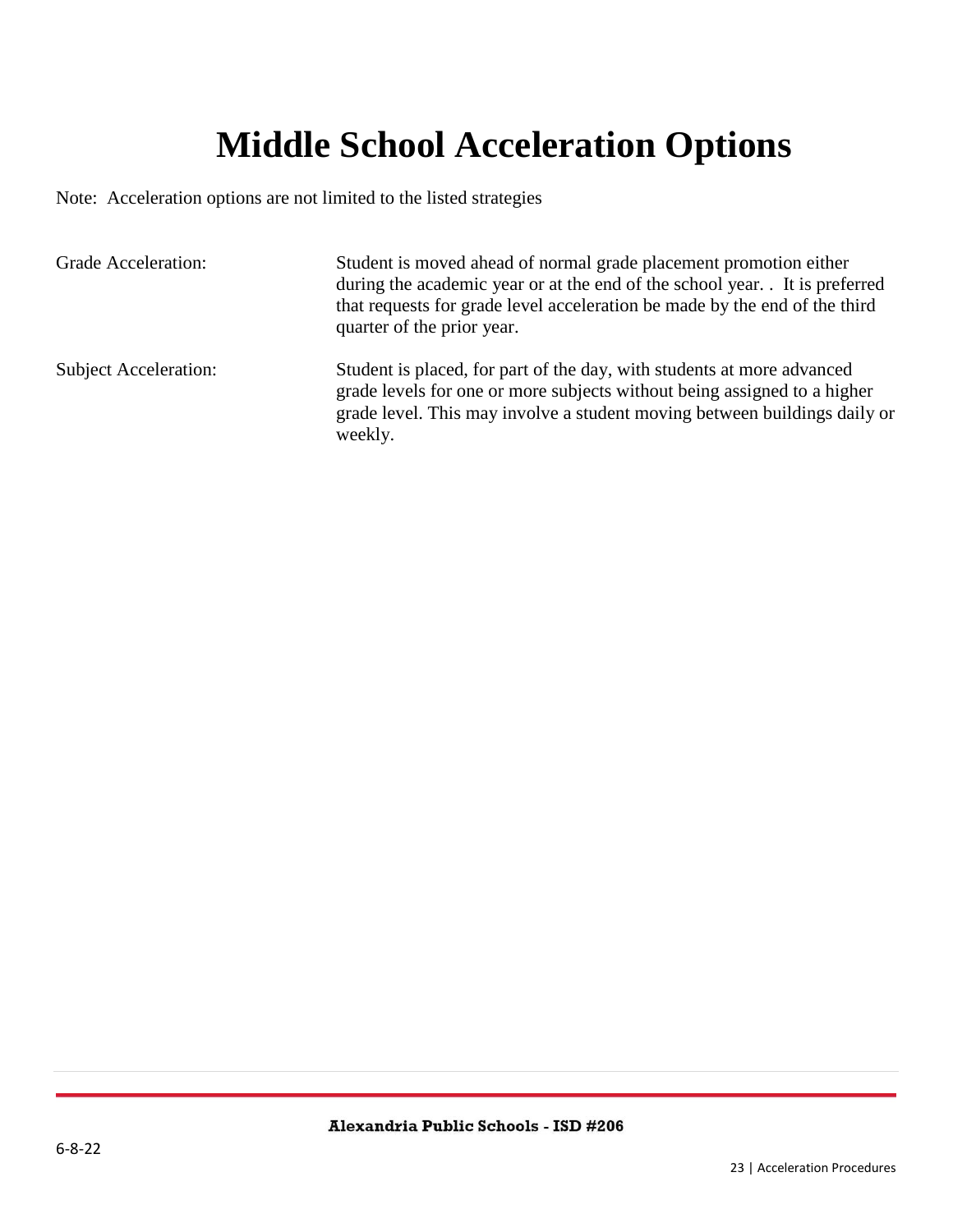### **Middle School Grade Level Acceleration**

#### **Program Description**

● To provide a consistent and challenging academic program by allowing students to advance a grade level.

#### **Program Goals**

● To assist the student who is highly advanced academically and would benefit from an accelerated and/or advanced curriculum and to provide opportunities for students to interact with others of similar abilities and achievement levels

#### **Student Characteristics**

- High ability
- Advanced cognitive development
- High achievement/performance levels
- High level of social/emotional development

#### **Level**

● Grades 6-8

#### **Program Administrator/Local Contact Person**

● Building Administrator/Designee

#### **Enrollment/Placement Procedure**

- Grade level acceleration requests must be completed by February  $1<sup>st</sup>$  for the following year.
- After a request for acceleration has been received by the principal from parents/guardians or the classroom teacher, the acceleration team discusses the possibility of grade acceleration. The acceleration team is composed of the following members:
	- Building Administrator/Designee
	- Current classroom teacher(s)
	- Parents/Guardians (Present at final acceleration team meeting)
	- School Psychologist
	- **Assistant Superintendent, Teaching & Learning**

Optional Participants to be determined by the acceleration team could include:

- School counselor
- School social worker
- Potential classroom teacher(s)
- High Potential Team
- Others to be determined by the team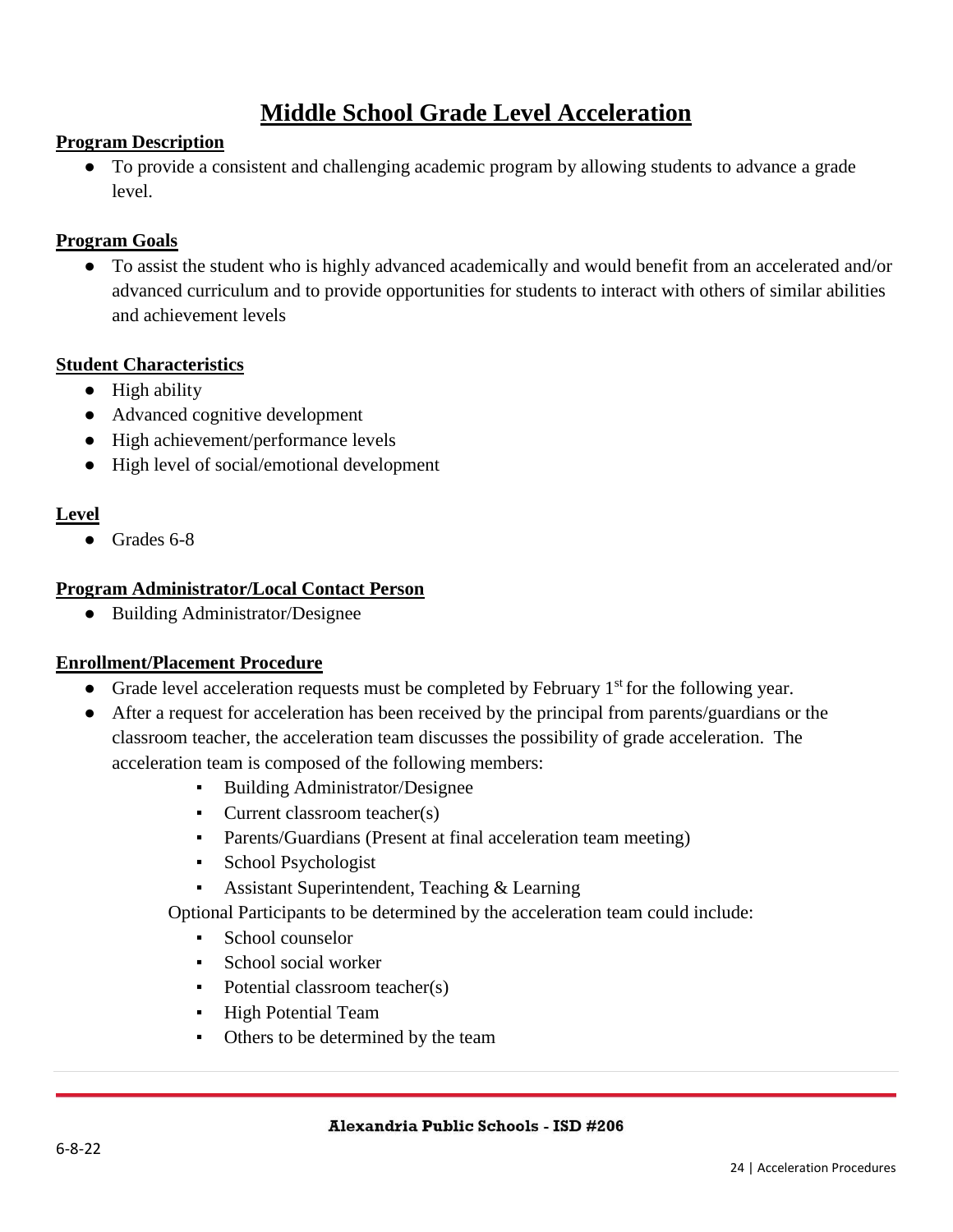### **Middle School Grade Level Acceleration (continued)**

#### **Appeal Process**

Written appeal requests are to be made by parents/guardians, within seven calendar days, to the Superintendent designee. Upon request, appeal forms are available from the building principal/school office. Superintendent's decision is final.

- 1) A written request for grade acceleration is received by the building principal from the parent/guardian or teacher.
- 2) The Acceleration Team is contacted by the building principal to discuss the completion of the Iowa Acceleration Scale and the *Grade Acceleration Parent Information* document and to discuss the process. A meeting is set up with the necessary staff to plan the process.
- 3) Parents/guardians complete *Grade Acceleration Parent Information* form.
- 4) The classroom teacher will complete *Grade Teacher Acceleration Information* form. If necessary, data beyond the Iowa Acceleration Scale is collected. Examples of other data includes end of unit or year tests, grades, etc.
- 5) For a student with previous experience being only homeschooled curriculum, unit tests, norm referenced tests and other relevant materials should be gathered.
- 6) If the student is a homeschool student, the pieces of the Iowa Acceleration Scale classroom teachers would provide information on will need to be completed by the school psychologist by interviewing the parent(s).
- 7) Once the data is gathered, an Acceleration Team meeting is held and a recommendation is determined by the team.
- 8) The final Acceleration Team meeting with the parents/guardians is set up by the building principal with all team members in attendance.
- 9) A decision is reached.
- 10) *Middle School Grade Acceleration Recommendation* Form is completed
- 11) *Middle School Grade Acceleration Resolution* form is completed
- 12) The *Review Staffing* document is scheduled to complete at a later date.
- 13) If the student is grade accelerated, the principal notifies the district MARSS Coordinator to make the appropriate grade adjustment to the student MARSS database.
- 14) The following documentation will be placed in the student cumulative folder:
	- *Grade Acceleration Parent Information* forms
- 15) All of the documents including Iowa Acceleration Scale will be given to the Assistant Superintendent to be kept on file.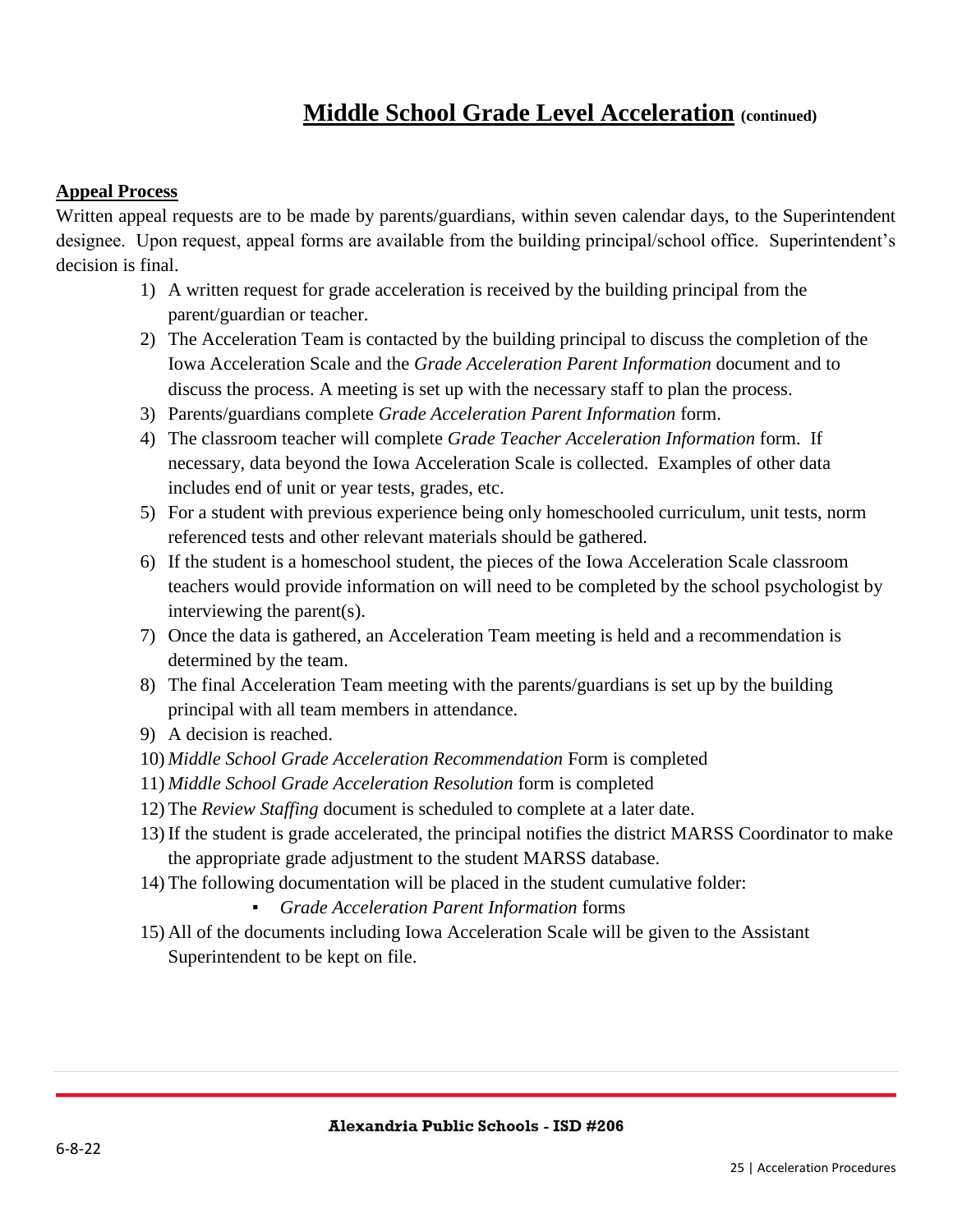#### **Appeal Process**

Written appeal requests are to be made by parents/guardians, within seven calendars days, to the Superintendent designee. Upon request, appeal forms are available from the building principal/school office. Superintendent's decision is final.

Attached Documents: Middle School Grade Acceleration Parent Information Middle School Grade Acceleration Parent/Guardian Appeal Form Middle School Grade Acceleration Teacher Information Middle School Grade Acceleration Recommendation Middle School Grade Acceleration Resolution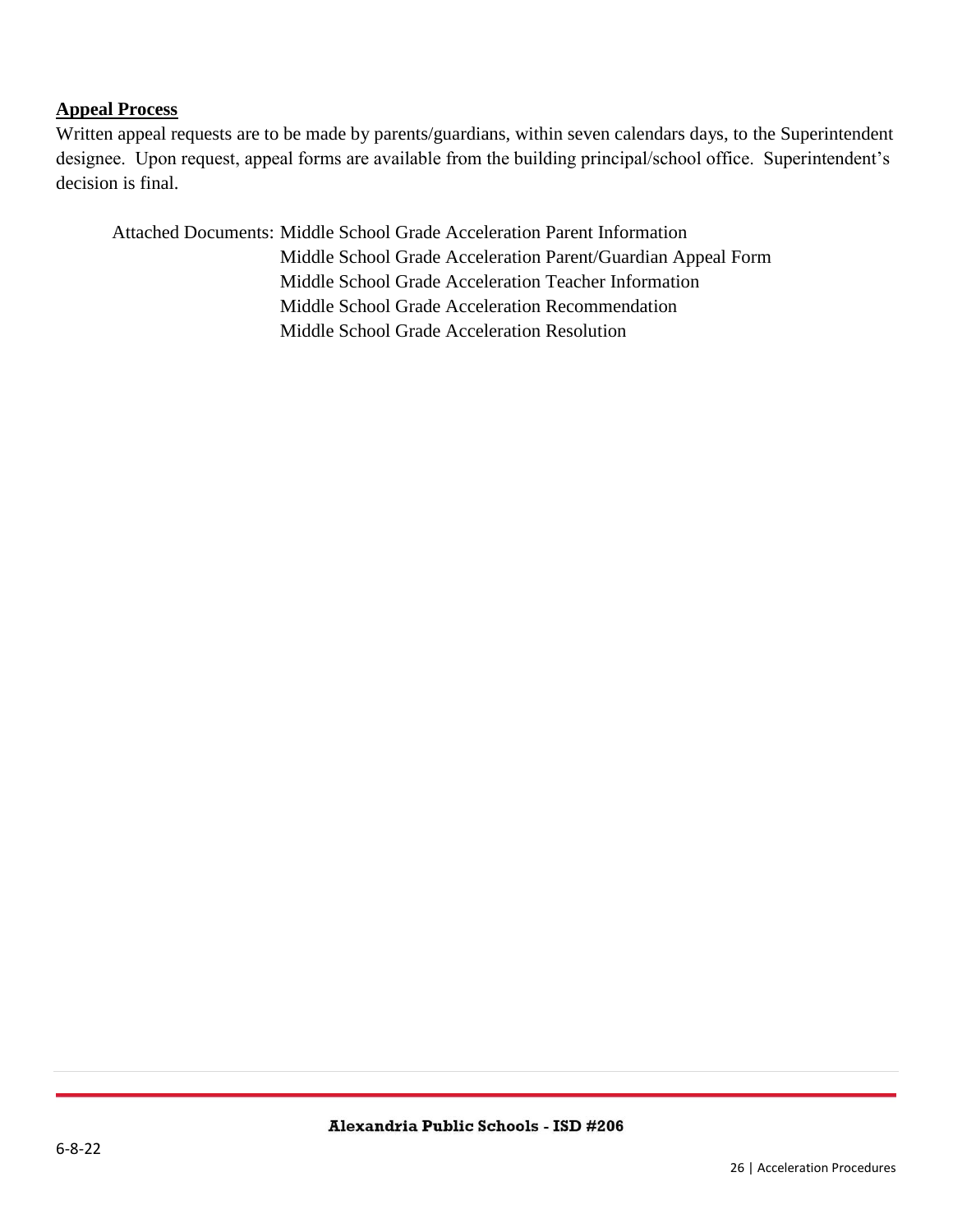### **Middle School Grade Acceleration Parent Information**

|    | Student's Name                                                                                                                                                                                                                                                                                                                                                                              |                           |  |  |
|----|---------------------------------------------------------------------------------------------------------------------------------------------------------------------------------------------------------------------------------------------------------------------------------------------------------------------------------------------------------------------------------------------|---------------------------|--|--|
|    | Current School of Attendance                                                                                                                                                                                                                                                                                                                                                                |                           |  |  |
|    | 1. What is your best estimate of your child's ability level?                                                                                                                                                                                                                                                                                                                                |                           |  |  |
| 2. | Do you feel your child may be a high potential, high performing student or have special talents?<br>(Provide pertinent information, a listing of specialized interests, etc.)<br>$\overline{\phantom{1}}$ No<br>Unsure<br>$\frac{\ }{}$ Yes<br>Please list information supporting your answer.<br>,我们也不会有什么。""我们的人,我们也不会有什么?""我们的人,我们也不会有什么?""我们的人,我们也不会有什么?""我们的人,我们也不会有什么?""我们的人          |                           |  |  |
|    | 3. Has your child ever skipped a grade?<br>If yes, indicate the grade level skipped. _____________                                                                                                                                                                                                                                                                                          | $\Box$ Yes $\Box$ No      |  |  |
| 4. | Was this child an early entrant (entered school underage)?                                                                                                                                                                                                                                                                                                                                  | $\Box$ Yes $\Box$ No      |  |  |
| 5. | What was this child's chronological age at the time of school entrance?                                                                                                                                                                                                                                                                                                                     | $\equiv$ Yrs $\equiv$ Mos |  |  |
| 6. | Does your child speak English as a second language?                                                                                                                                                                                                                                                                                                                                         | $\Box$ Yes $\Box$ No      |  |  |
|    | 7. Has this student received any private tutoring?<br>Comments experience of the contract of the contract of the contract of the contract of the contract of the contract of the contract of the contract of the contract of the contract of the contract of the contract of the con                                                                                                        | $\Box$ Yes $\Box$ No      |  |  |
|    | 8. Has this student ever had an extra year of learning time in any form?<br>If yes, please indicate if this student:<br>$\Box$ Stayed home an extra year<br>$\square$ Spent an extra year in a day care or preschool setting<br>$\Box$ Took an extra year in a pre-kindergarten or transition grade<br>$\Box$ Been retained in a grade<br>□ Remained an extra year in a multi-age classroom | $\Box$ Yes $\Box$ No      |  |  |
|    | Comments <u>comments</u>                                                                                                                                                                                                                                                                                                                                                                    |                           |  |  |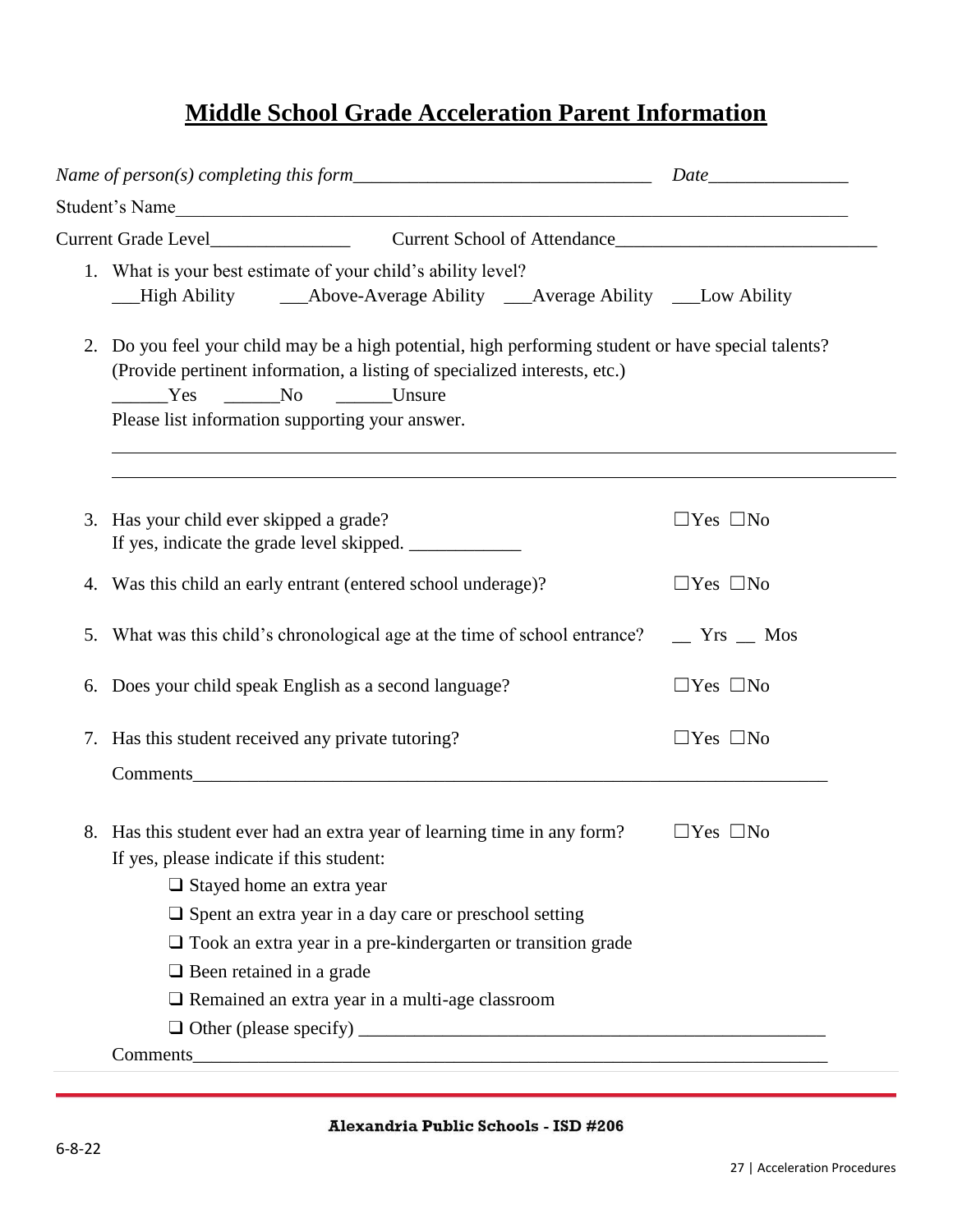### **Middle School Grade Acceleration Parent Information (continued)**

9. Has this student experienced significantly little challenge in the following grades? Check all that apply:

| Kindergarten $-4$ <sup>th</sup> grade | $\Box$ Yes $\Box$ No $\Box$ N/A |
|---------------------------------------|---------------------------------|
| $5th - 8th$ grade                     | $\Box$ Yes $\Box$ No $\Box$ N/A |
| $9th$ -12 <sup>th</sup> grade         | $\Box$ Yes $\Box$ No $\Box$ N/A |

Please comment on specific items.

Does your child have special academic needs not addressed at the current grade level? ☐Yes ☐No Explain\_\_\_\_\_\_\_\_\_\_\_\_\_\_\_\_\_\_\_\_\_\_\_\_\_\_\_\_\_\_\_\_\_\_\_\_\_\_\_\_\_\_\_\_\_\_\_\_\_\_\_\_\_\_\_\_\_\_\_

\_\_\_\_\_\_\_\_\_\_\_\_\_\_\_\_\_\_\_\_\_\_\_\_\_\_\_\_\_\_\_\_\_\_\_\_\_\_\_\_\_\_\_\_\_\_\_\_\_\_\_\_\_\_\_\_\_\_\_\_\_\_\_\_\_\_\_\_\_\_\_\_\_\_\_\_\_\_

\_\_\_\_\_\_\_\_\_\_\_\_\_\_\_\_\_\_\_\_\_\_\_\_\_\_\_\_\_\_\_\_\_\_\_\_\_\_\_\_\_\_\_\_\_\_\_\_\_\_\_\_\_\_\_\_\_\_\_\_\_\_\_\_\_\_\_\_\_  $\mathcal{L}_\text{max} = \mathcal{L}_\text{max} = \mathcal{L}_\text{max} = \mathcal{L}_\text{max} = \mathcal{L}_\text{max} = \mathcal{L}_\text{max} = \mathcal{L}_\text{max} = \mathcal{L}_\text{max} = \mathcal{L}_\text{max} = \mathcal{L}_\text{max} = \mathcal{L}_\text{max} = \mathcal{L}_\text{max} = \mathcal{L}_\text{max} = \mathcal{L}_\text{max} = \mathcal{L}_\text{max} = \mathcal{L}_\text{max} = \mathcal{L}_\text{max} = \mathcal{L}_\text{max} = \mathcal{$ 

#### 10. Does your child…

|                                                | Rarely/Never | Sometimes | Usually/Always |
|------------------------------------------------|--------------|-----------|----------------|
| Enjoy School?                                  |              |           |                |
| Want to go to school?                          |              |           |                |
| Feel school is too easy?                       |              |           |                |
| Prefer the company of older children           |              |           |                |
| and adults for social interaction?             |              |           |                |
| Prefer the company of age mates or             |              |           |                |
| younger children for social interaction?       |              |           |                |
| Have high interest areas that they want        |              |           |                |
| to learn about and that they stay with         |              |           |                |
| for a period of time?                          |              |           |                |
| Appear anxious, depressed or                   |              |           |                |
| withdrawn?                                     |              |           |                |
| Take responsibility for their actions?         |              |           |                |
| Show an ability to solve personal<br>problems? |              |           |                |
| Appear to accept him/herself                   |              |           |                |
| positively?                                    |              |           |                |
|                                                |              |           |                |

Comments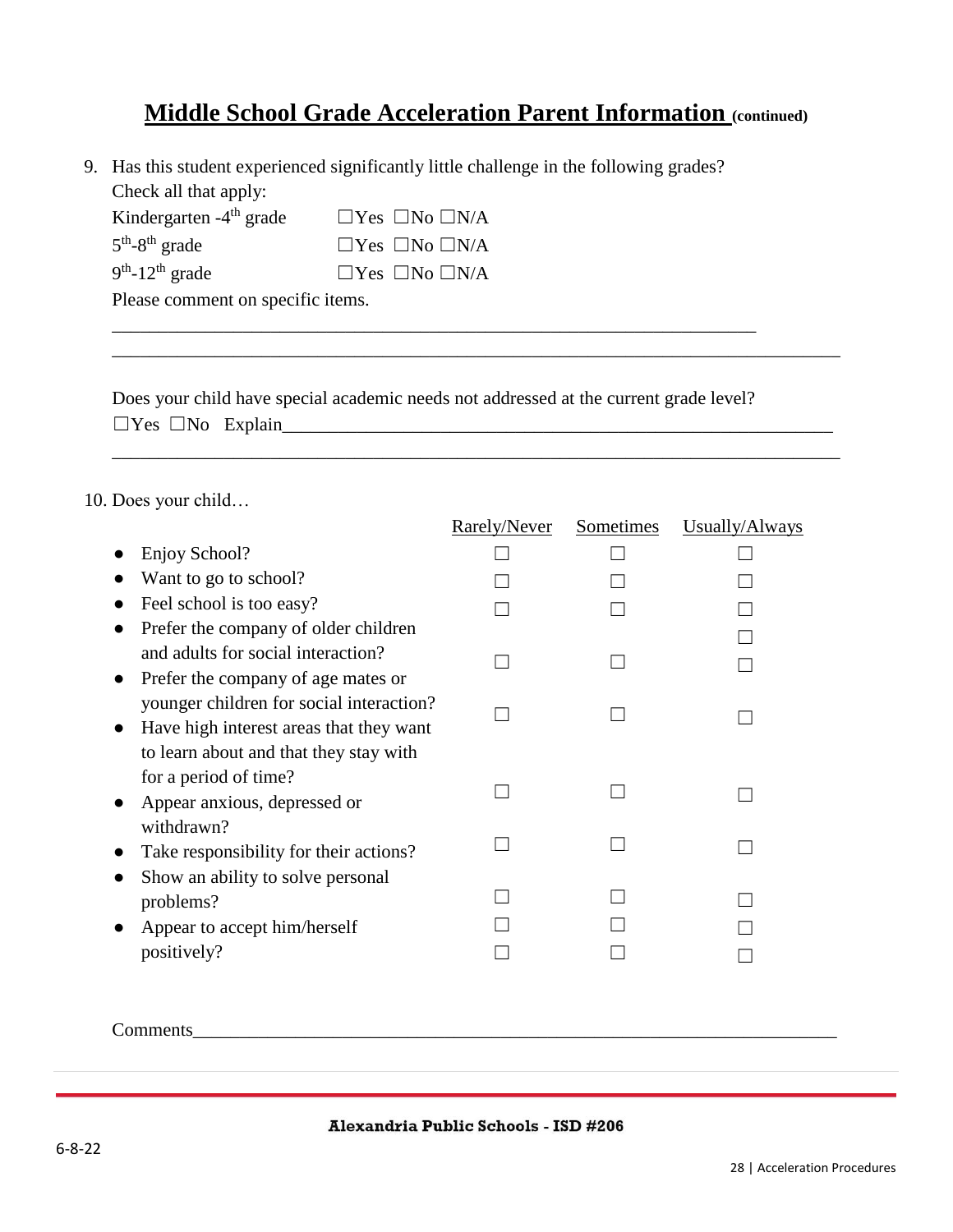### **Middle School Grade Acceleration Parent Information (continued)**

11. How does your child feel about completing his/her school work?

| $\Box$ Wants to complete all work $\Box$ Completes work considered interesting<br>$\Box$ Does not complete work; considered non-challenging and repetitive                                                                                                                                                                                                                                                                                                                                   |
|----------------------------------------------------------------------------------------------------------------------------------------------------------------------------------------------------------------------------------------------------------------------------------------------------------------------------------------------------------------------------------------------------------------------------------------------------------------------------------------------|
| 12. How would you describe your child's level of motivation?                                                                                                                                                                                                                                                                                                                                                                                                                                 |
| $\Box$ High motivation<br>$\Box$ Moderate motivation<br>$\Box$ Low motivation                                                                                                                                                                                                                                                                                                                                                                                                                |
| 13. In your opinion is this student assigned to the wrong grade? $\Box$ Yes<br>$\Box$ No                                                                                                                                                                                                                                                                                                                                                                                                     |
| 14. Do you have any concerns about your child's ability to meet the school's grade-level standards if the<br>student is accelerated a grade level? $\Box$ Yes<br>$\Box$ No<br>Comments experience of the contract of the contract of the contract of the contract of the contract of the contract of the contract of the contract of the contract of the contract of the contract of the contract of the con                                                                                 |
| 15. Check all district / in -school strategies / programs that have been tried to date:<br>Differentiated Instruction/Curriculum<br>$\Box$ Counseling Services<br>$\square$ Been included in an upper grade level reading or math class<br>$\Box$ Other strategies (please list below)                                                                                                                                                                                                       |
| Please comment on the results of these strategies.                                                                                                                                                                                                                                                                                                                                                                                                                                           |
| 16. Have you discussed grade acceleration with your child/family?<br>$\Box$ Yes<br>$\Box$ No<br>Does the student support the grade acceleration?<br>$\Box$ Yes<br>$\Box$ No<br>17. What is the parents/guardians' attitude toward their child being accelerated a grade level?<br>I/we support the acceleration of our child at this time.<br>I/we are unsure about having our child accelerated at this time.<br>I/we are opposed to having our child accelerated at this time.<br>Comments |
|                                                                                                                                                                                                                                                                                                                                                                                                                                                                                              |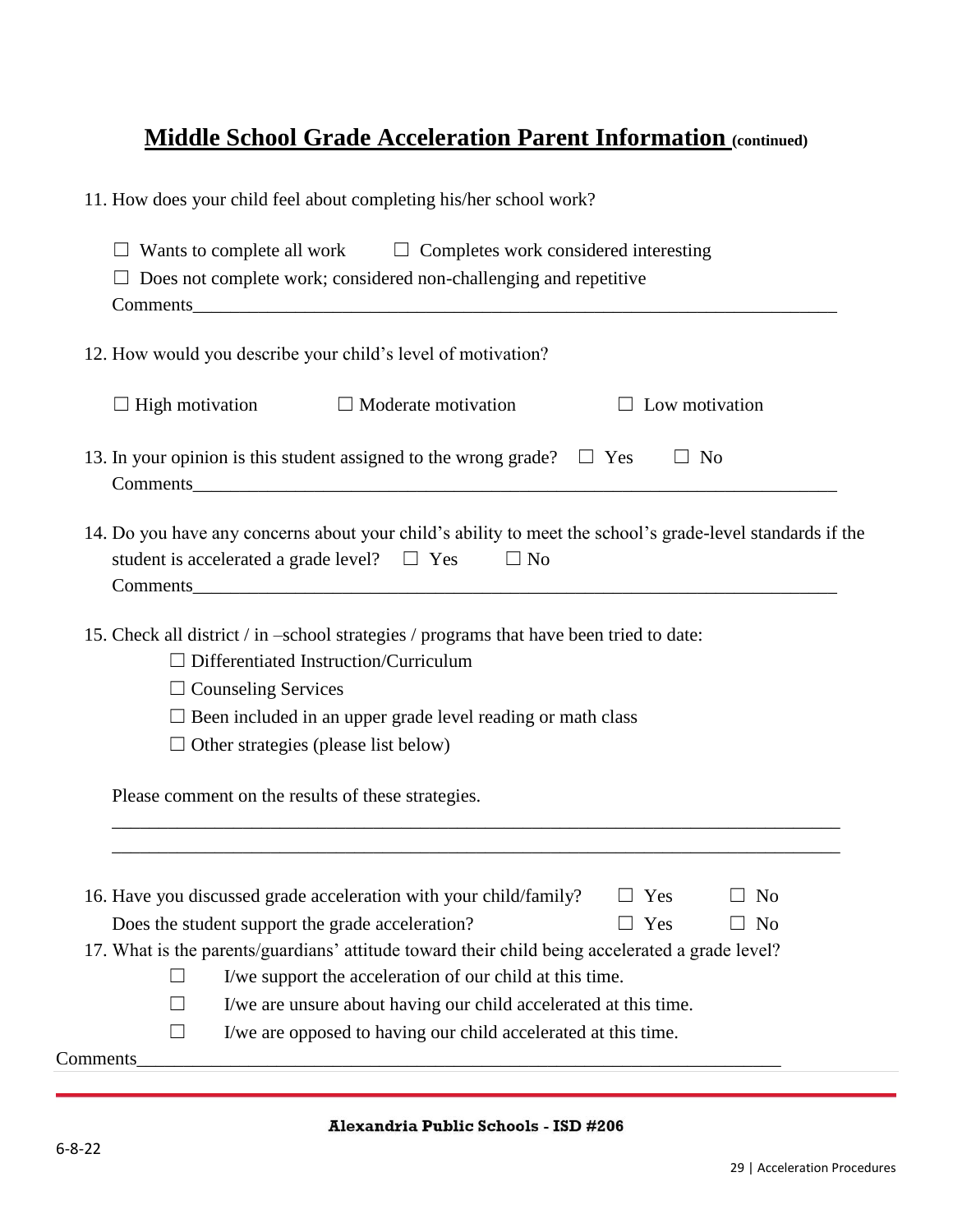### **Middle School Grade Acceleration Teacher Information**

| 1. What is your best estimate of this student's ability level?                            |                                                                                            |                                                                                                                                                                                                           |
|-------------------------------------------------------------------------------------------|--------------------------------------------------------------------------------------------|-----------------------------------------------------------------------------------------------------------------------------------------------------------------------------------------------------------|
|                                                                                           | $\Box$ High Ability $\Box$ Above-Average Ability $\Box$ Average Ability $\Box$ Low Ability |                                                                                                                                                                                                           |
| 2. Provide relevant test scores from MCA's, STAR, etc.:                                   |                                                                                            |                                                                                                                                                                                                           |
|                                                                                           |                                                                                            | ,我们也不会有什么。""我们的人,我们也不会有什么?""我们的人,我们也不会有什么?""我们的人,我们也不会有什么?""我们的人,我们也不会有什么?""我们的人                                                                                                                          |
| 3.<br>a list of specialized interests, etc.)<br>$\Box$ Yes $\Box$ No $\Box$ Unsure        |                                                                                            | Does the teacher feel this student may be high potential, high performing student or have special<br>talents? (Teacher provides pertinent information, documentation of daily classroom work/performance, |
|                                                                                           |                                                                                            | Comments: <u>Comments:</u>                                                                                                                                                                                |
| 4. Has this student mastered most/all current grade level standards? $\Box$ Yes $\Box$ No |                                                                                            |                                                                                                                                                                                                           |
| 5. Does this student's academic behavior indicate a special need? $\Box$ Yes $\Box$ No    |                                                                                            |                                                                                                                                                                                                           |
|                                                                                           |                                                                                            |                                                                                                                                                                                                           |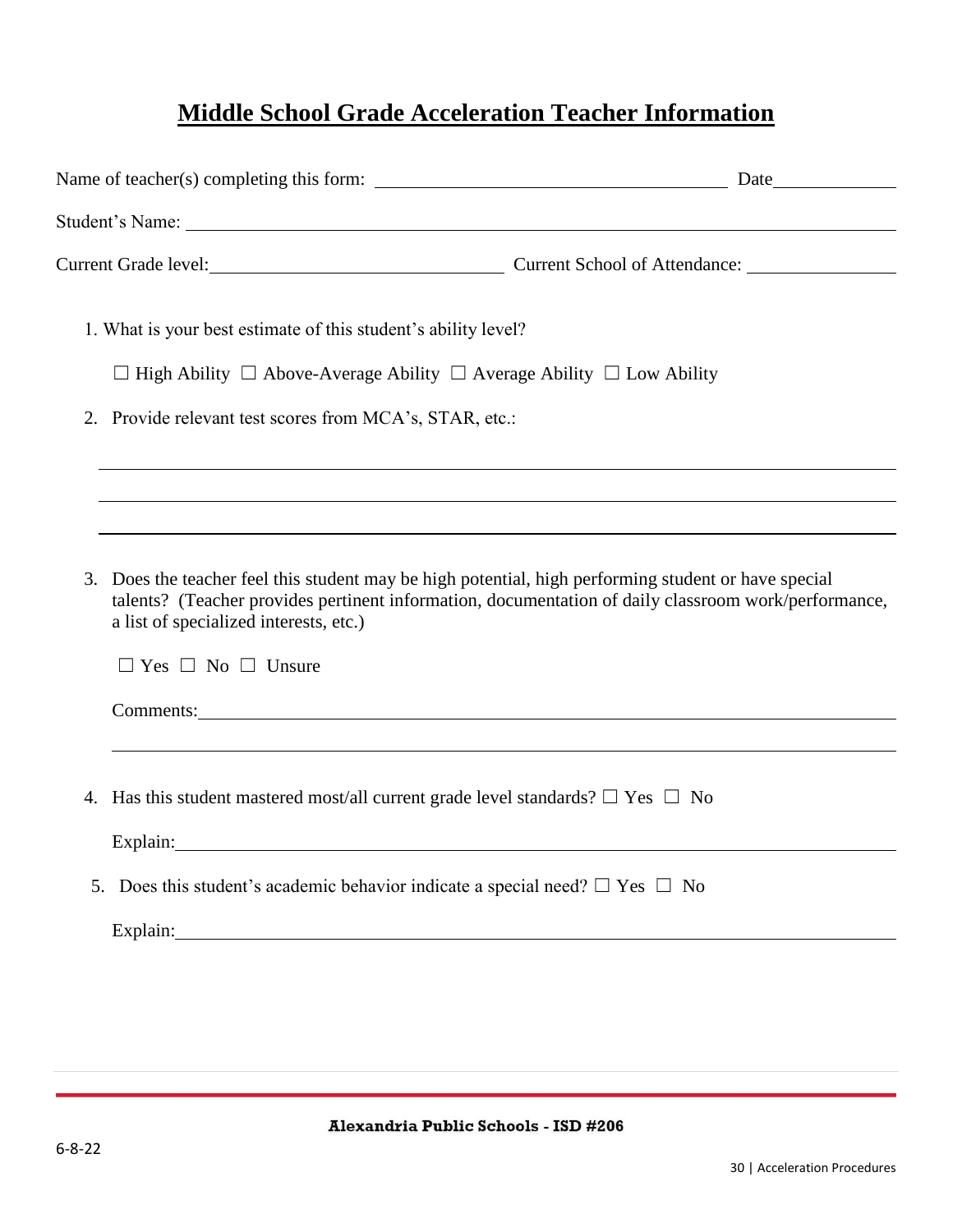### **Middle School Grade Acceleration Teacher Information (continued)**

#### 6. Does this child…

|                                                                                                                 | Rarely/Never | Sometimes | Usually/Always |
|-----------------------------------------------------------------------------------------------------------------|--------------|-----------|----------------|
| Enjoy School?                                                                                                   |              |           |                |
| Complete assignments?                                                                                           |              |           |                |
| Stay on task and pay attention?                                                                                 |              |           |                |
| Feel school is too easy                                                                                         |              |           |                |
| Demonstrate physical development within the normal range for his/her age/                                       |              |           |                |
| Prefer the company of older children and adults for social interaction?                                         |              |           |                |
| Prefer the company of age mates or younger children for social interaction?                                     |              |           |                |
| Prefer to continue with a high interest task rather than easily shift from one<br>classroom activity to another |              |           |                |
| Follow rules                                                                                                    |              |           |                |
| Get along well with others?                                                                                     |              |           |                |
| Take responsibility for their own actions?                                                                      |              |           |                |
| Establish appropriate friendships?                                                                              |              |           |                |
| Show respect for self and others?                                                                               |              |           |                |
| Seek assistance and attention appropriately?                                                                    |              |           |                |
| Attend to classroom activities appropriately?                                                                   |              |           |                |
| React to conflict and frustration appropriately?                                                                |              |           |                |

#### Comments

7. How would you describe this student's level of motivation?

☐ Highly motivated ☐ Moderate motivation ☐ Low motivation

Comments: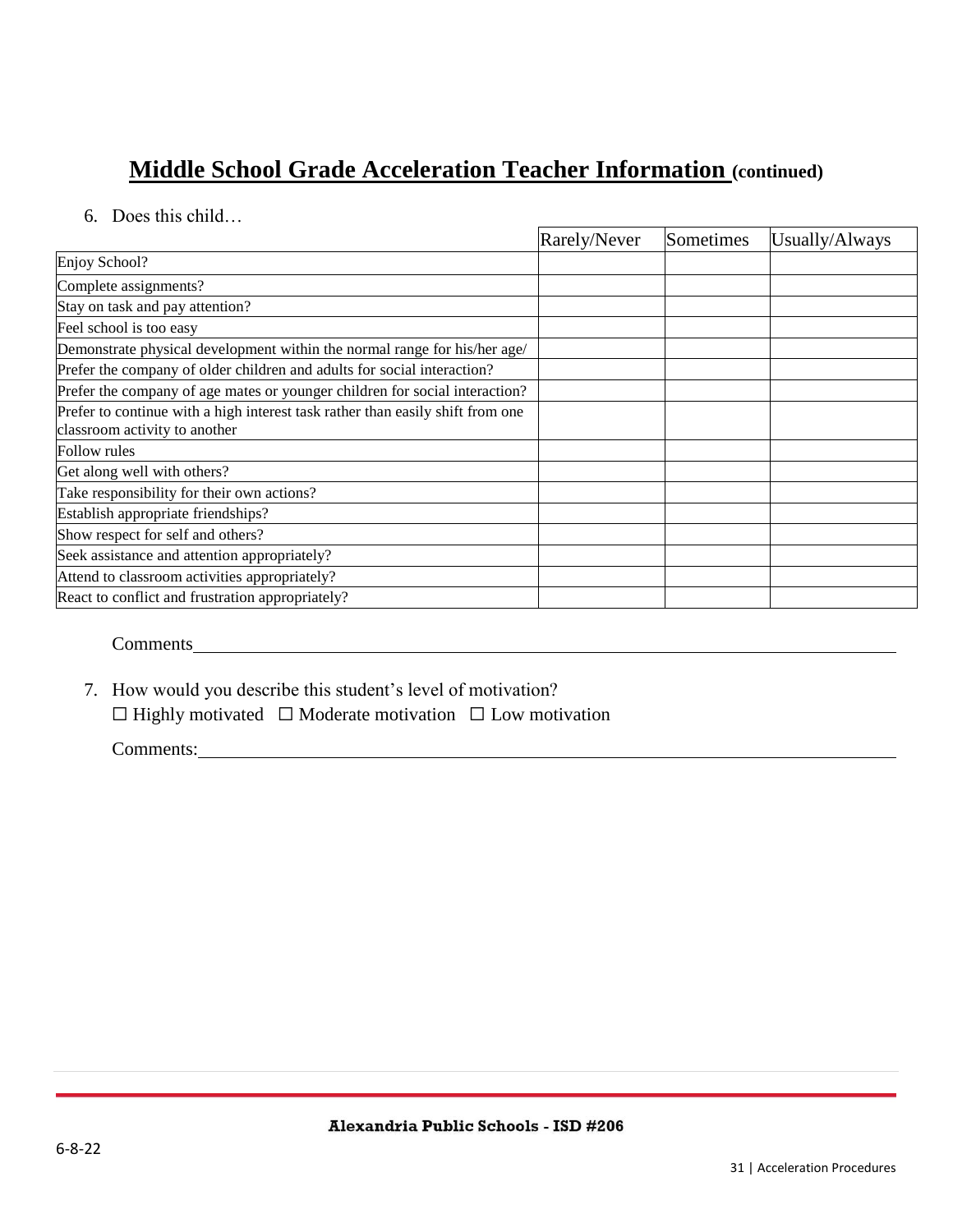### **Middle School Grade Acceleration Teacher Information (continued)**

8. Does this student perform well on tests, but does not turn in expected assignments? ☐ Always ☐ Most of the time ☐ Sometimes ☐ Seldom ☐ Never

Comments:

- 9. Do you have any concerns about this student's ability to meet the school/district grade level standards if the student is accelerated a grade level?  $\Box$  Yes  $\Box$  No
- 10. Check all district/in-school strategies/programs that have been tried to date:
	- -
	- ☐ Accelerated learning ☐ Differentiated Instruction/Curriculum
	- $\Box$  In-school tutoring  $\Box$  Extensive academic activity pull-out groups
	- $\Box$  Been included in an upper grade level  $\Box$  Counseling services

reading or math class

 $\Box$  Extensive academic activity/competition participation

Comment on the results of these strategies:

11. What classroom differentiation and adaptations have been instituted to dated?

12. Please comment on these adaptations and differentiations.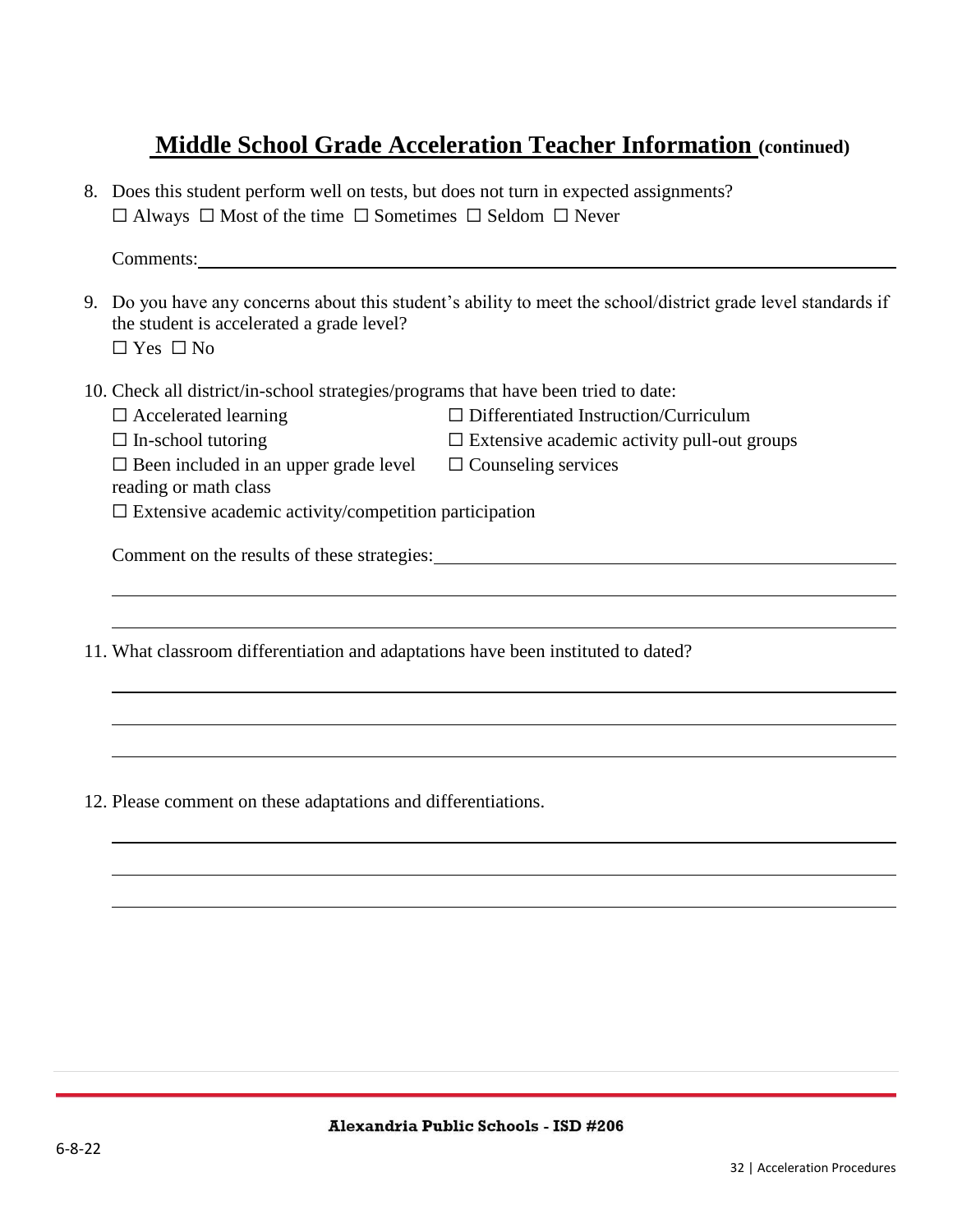### **Middle School Grade Acceleration Recommendation**

(to be completed at the final meeting)

Do the following acceleration team members in attendance at the staffing believe this student is likely to benefit from grade acceleration?

| Member Name | Role | Yes | No | Unsure |
|-------------|------|-----|----|--------|
|             |      |     |    |        |
|             |      |     |    |        |
|             |      |     |    |        |
|             |      |     |    |        |
|             |      |     |    |        |
|             |      |     |    |        |
|             |      |     |    |        |
|             |      |     |    |        |
|             |      |     |    |        |
|             |      |     |    |        |

#### Comments:

List services to be provided for this student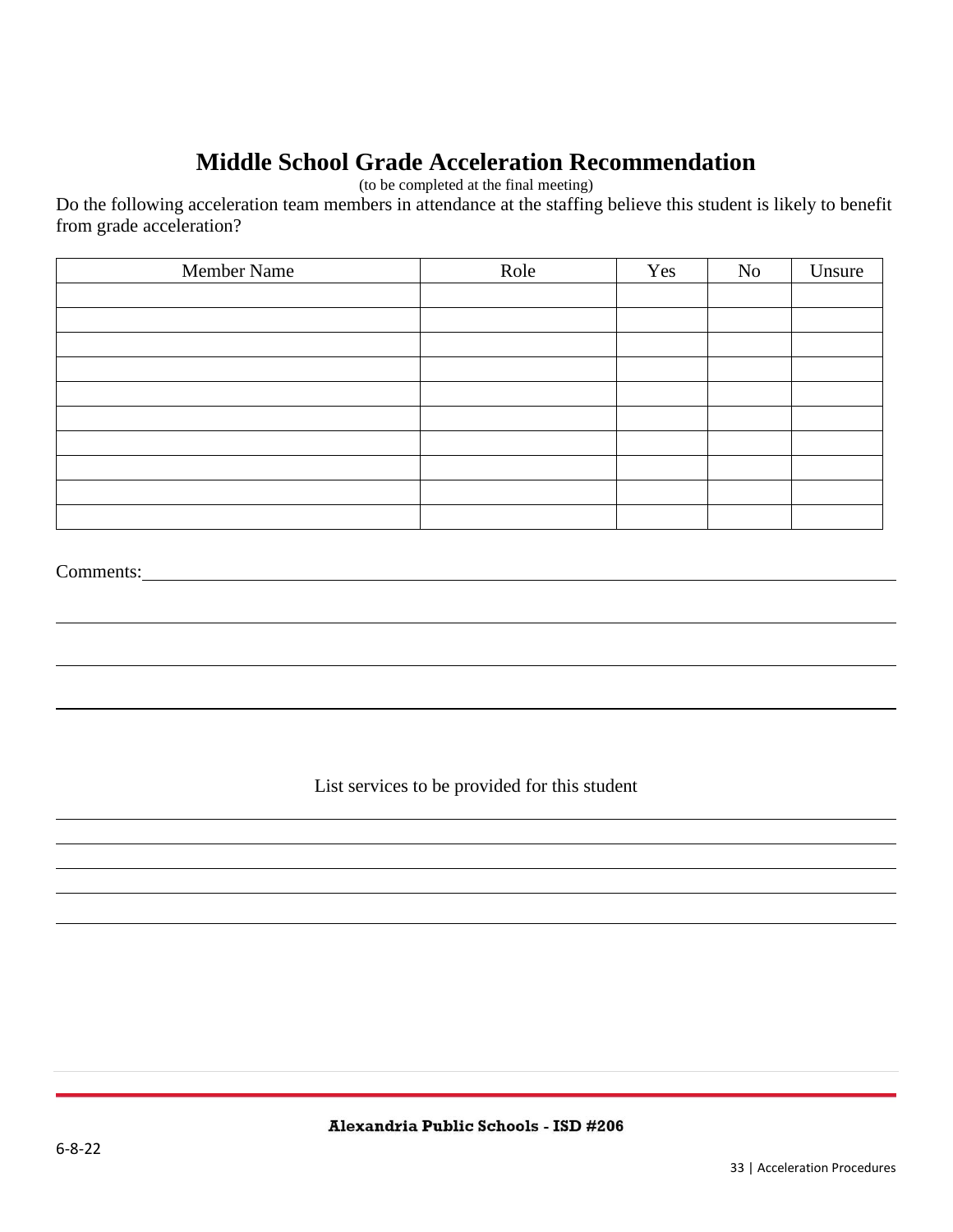### **Middle School Grade Acceleration Resolution**

The grade acceleration team recommends the student:

- ☐ Accelerate a grade level and receive additional specified services.
- $\Box$  Continue current grade progression with specified content area acceleration.
- ☐ Continue current grade progression and receive additional specified services.
- $\Box$  Other-Please specify:

Comments:

### **Parents/Guardian Response to Team Recommendations**

| ш      | I agree with the recommendation.    |                              |      |
|--------|-------------------------------------|------------------------------|------|
|        |                                     | Parent/Guardian Signature    | Date |
| $\Box$ | I agree with the recommendation.    |                              |      |
|        |                                     | Principal/Designee Signature | Date |
| $\Box$ | I disagree with the recommendation. |                              |      |
|        |                                     | Parent/Guardian Signature    | Date |
|        | I disagree with the recommendation. |                              |      |
|        |                                     | Principal/Designee Signature | Date |
|        |                                     |                              |      |
|        |                                     |                              |      |

**Student's Name: \_\_\_\_\_\_\_\_\_\_\_\_\_\_\_\_\_\_\_\_\_\_\_\_\_\_\_\_\_\_\_Date of Recommendation:\_\_\_\_\_\_\_\_\_\_\_\_\_\_\_\_\_\_**

**Remaining at Current Grade Level of Promoting to Grade Level Level Level Level Example 2014** 

*Written appeal requests may be obtained from the building principal/school office. An appeal form must be completed and returned to the Superintendent's office within seven (7) calendar days of the acceleration team staffing.*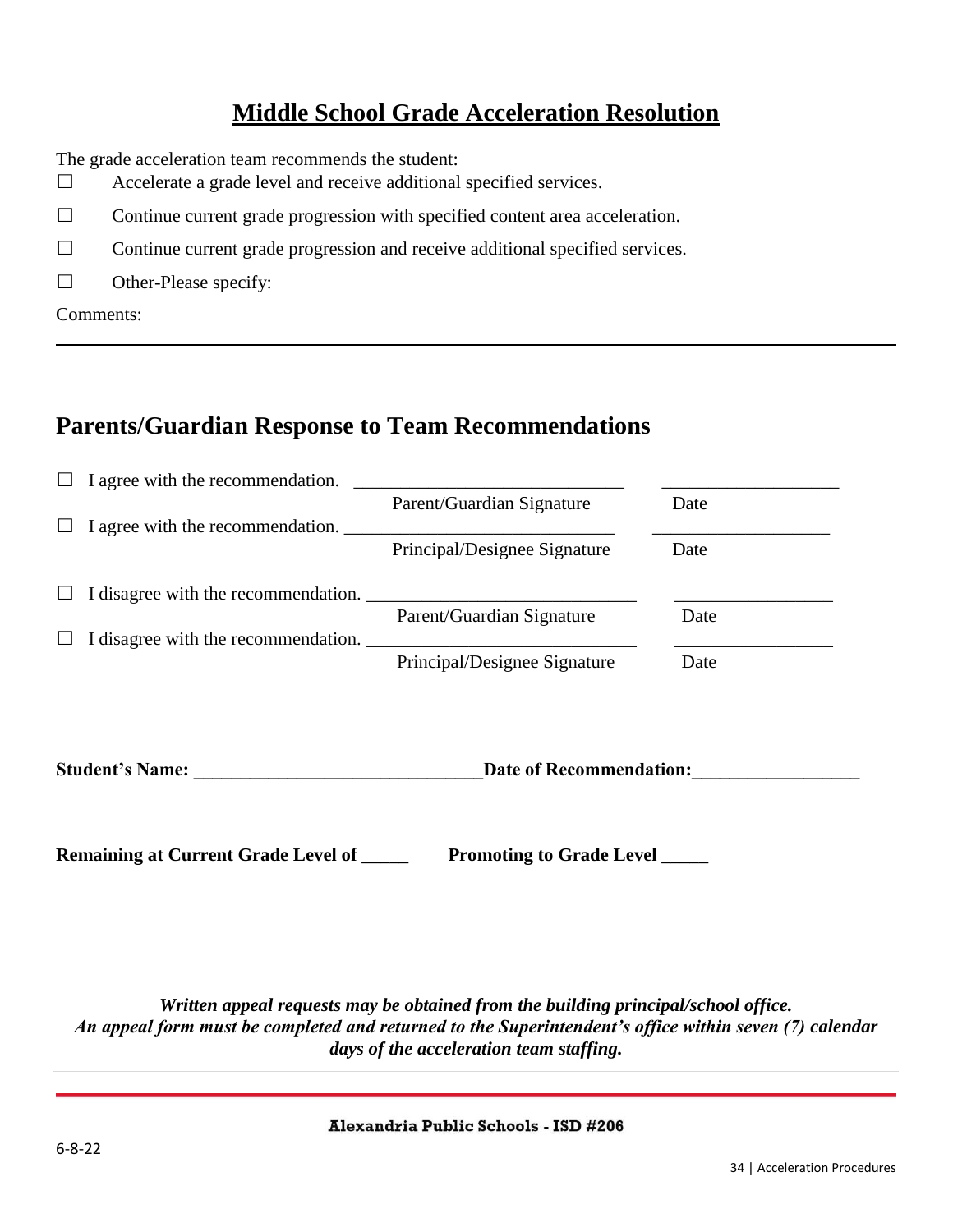### **Grade Acceleration Parent/Guardian Appeal Form**

| Date of Staffing Recommendation                                                   | Date of Written Appeal |  |
|-----------------------------------------------------------------------------------|------------------------|--|
| Student's Name                                                                    |                        |  |
| Reasons for Appeal:                                                               |                        |  |
| ,我们也不能在这里的时候,我们也不能在这里的时候,我们也不能会在这里的时候,我们也不能会在这里的时候,我们也不能会在这里的时候,我们也不能会在这里的时候,我们也不 |                        |  |
|                                                                                   |                        |  |
|                                                                                   |                        |  |
|                                                                                   |                        |  |
|                                                                                   |                        |  |
|                                                                                   |                        |  |
|                                                                                   |                        |  |

Appeal form must be completed and returned to the Superintendent's Office within seven calendar days of the acceleration team staffing.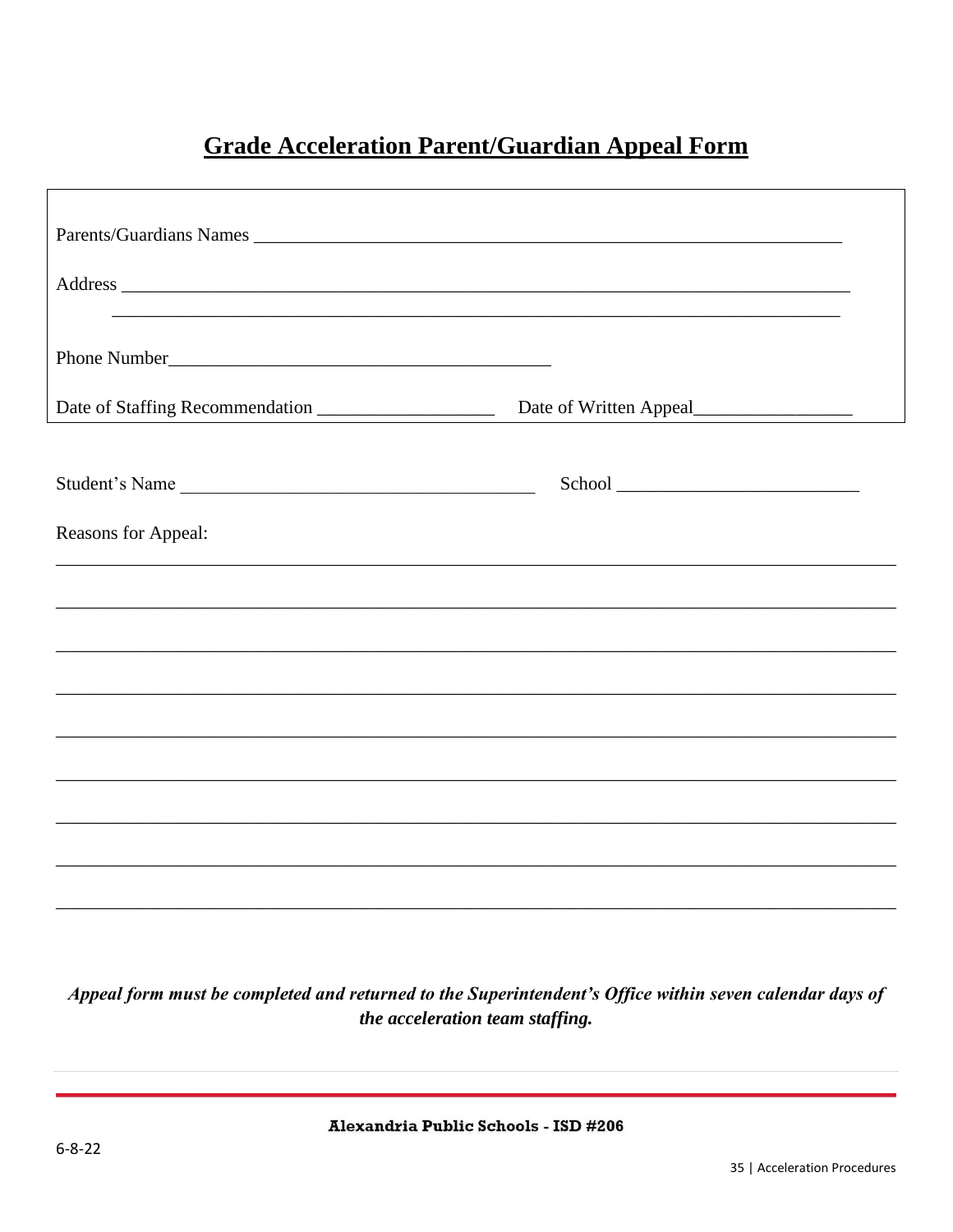# <span id="page-35-0"></span>**MIDDLE SCHOOL SUBJECT ACCELERATION**

- A student is placed, for part of the day, with students at a more advanced grade level for one or more subjects without being assigned to a higher grade level. This may involve a student moving between buildings daily or weekly. Subject acceleration may involve programming choices to be made by the acceleration team.
- In the area of math, beginning in  $7<sup>th</sup>$  grade students are chosen based on the data and offered to be in Honors Math. Parents/Guardians are notified of this placement and contact the school if they do not want the child in the class.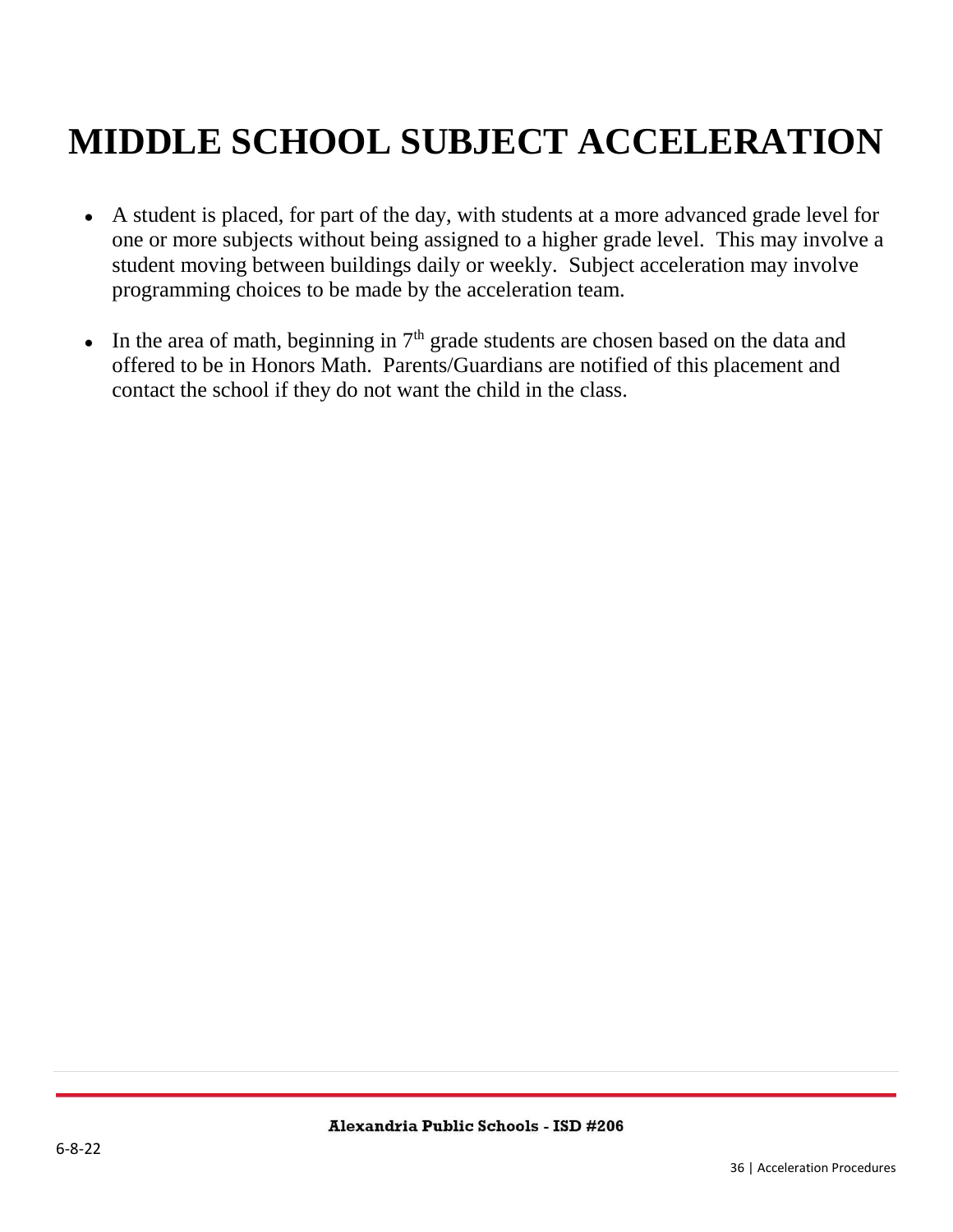### **Middle School Subject Acceleration**

### **Subject Acceleration**

#### **Program Description**

● To provide a consistent and challenging academic program by allowing students to advance a subject level.

#### **Program Goals**

• To assist the student who is highly advanced academically in a specific subject area and would benefit from an accelerated and/or advanced curriculum and to provide opportunities for students to interact with others of similar abilities and achievement levels.

#### **Student Characteristics**

- High ability
- Advanced cognitive development
- High achievement/performance levels in a specific subject area
- High level of social/emotional development

#### **Level**

Grade 6-8

#### **Program Administrator/Local Contact Person**

● Building Administrator/Designee

#### **Enrollment/Placement Procedure**

- After a request for acceleration has been received by the principal from parents/guardians or the classroom teacher, the Acceleration Team discusses the possibility of subject acceleration. The acceleration team is composed of the following members:
	- Building Administrator/Designee
	- Current classroom teacher(s)
	- School counselor
	- $\bullet$  Potential classroom teacher(s)
	- Parents/Guardians (Present at final acceleration team meeting.)

Optional Participants to be determined by the acceleration team could include:

- School counselor
- Others to be determined by the team
- 1. A written request for grade acceleration is received by the building principal from the parent/guardian or teacher. A response will be given to the person completing the written request within 15 school days of the application.
- 2. The *Subject Acceleration Team* is contacted by the building principal to discuss the process.
- 3. The building principal routes the *Subject Acceleration Teacher* document and the Parent Information checklist to the appropriate people with a date by which to have the completed forms returned to the building principal.
- 4. The teacher completes the *Subject Acceleration Teacher Information* form.
- 5. The parents/guardians complete *Subject Acceleration Parent Information* form.
- 6. Further data gathering, as deemed necessary, is completed for a developmental student profile. Examples include end of unit or year tests, grades, etc. All of the student's assessment data will be attached.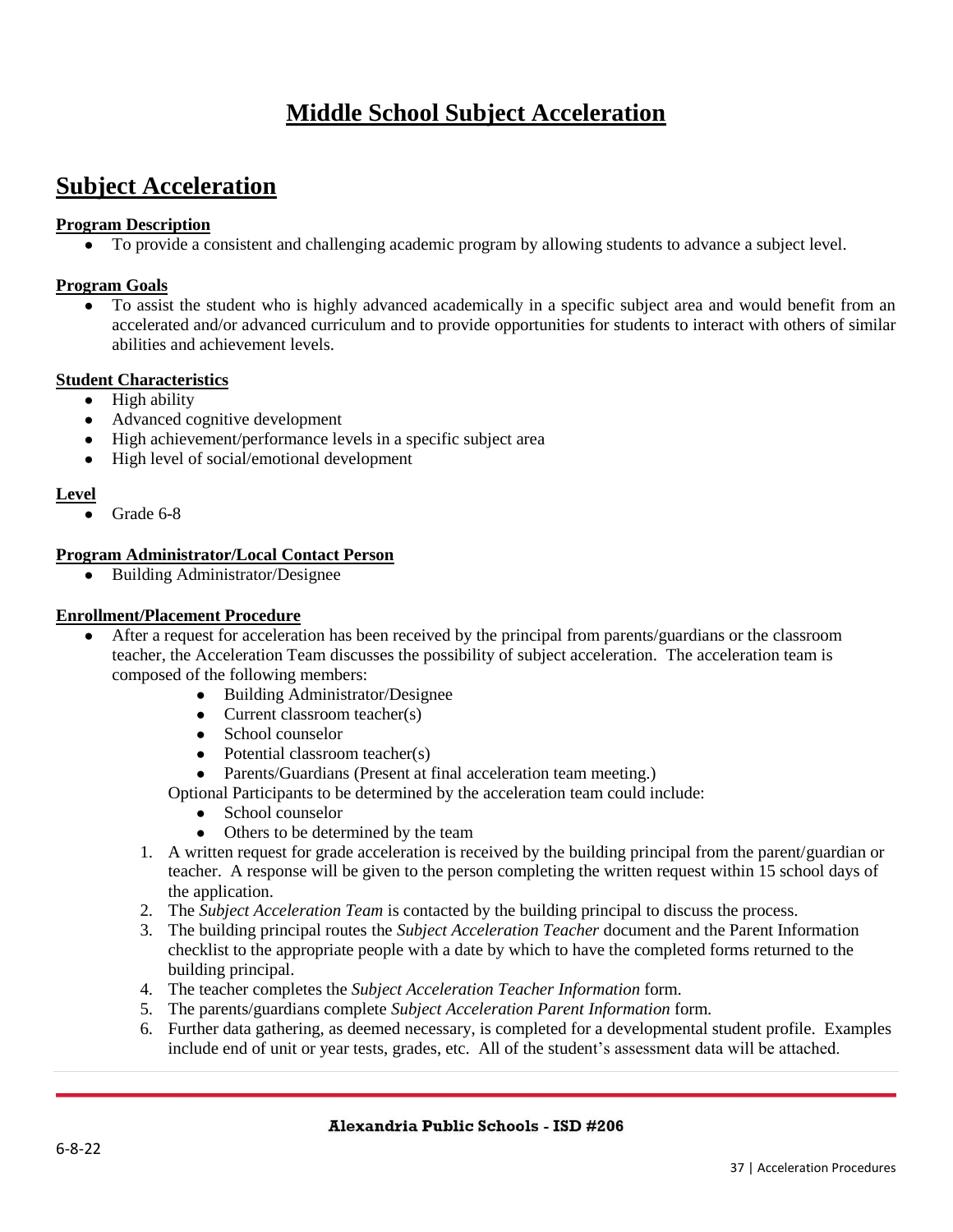- 7. Once the data is gathered, an Acceleration Team meeting is held and a recommendation made. The *Subject Acceleration Recommendation* form is completed.
- 8. The team meeting will be led by the building principal.
- 9. All documents will be reviewed by the team.
- 10. Final acceleration team meeting with parents is conducted and led by the building principal.
- 11. A decision is reached and a *Subject Acceleration Resolution* Form is completed.
- 12. Place following documentation in student cumulative folder:
- *13. Subject Acceleration Resolution* form is completed.
- 14. All documents will be sent to the Assistant Superintendent to be kept on file.

#### **Appeal Process**

Written appeal requests are to be made by parents/guardians, within seven calendar days of the final Acceleration Team meeting, to the Superintendent designee. Upon request, appeal forms are available from the building principal/school office. Superintendent's decision is final.

Attached Documents: Subject Acceleration Teacher Information Subject Acceleration Parent Information Subject Acceleration Recommendation Subject Acceleration Resolution Review staffing form Subject Acceleration Parent/Guardian Appeal Form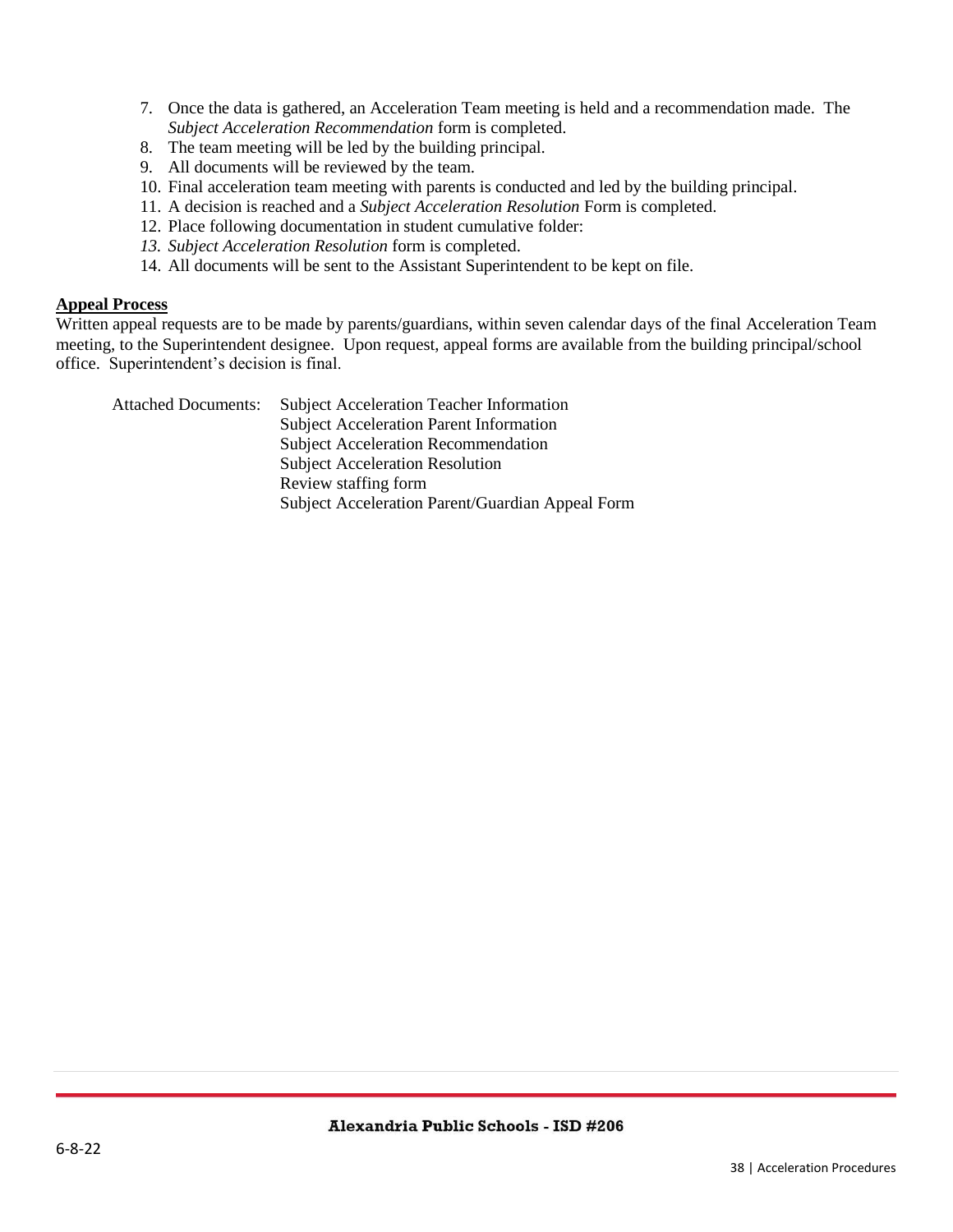## **Middle School Subject Acceleration Teacher Information**

| Student's Name                                                                                                                                                                                                                                                  |  |
|-----------------------------------------------------------------------------------------------------------------------------------------------------------------------------------------------------------------------------------------------------------------|--|
|                                                                                                                                                                                                                                                                 |  |
| 1. What is your best estimate of this student's ability level?                                                                                                                                                                                                  |  |
|                                                                                                                                                                                                                                                                 |  |
| 2. Provide relevant assessment scores for any assessments the student has taken from MCA's, STAR, etc:                                                                                                                                                          |  |
| 3. Do you feel this student may be a high potential, high performing student or have special talents? (Teacher provides<br>pertinent information, documentation of daily classroom work/performance, a listing of specialized interests, etc.)<br>Ves No Unsure |  |
| Comments expression and the comments of the comments of the comments of the comments of the comments of the comments of the comments of the comments of the comments of the comments of the comments of the comments of the co                                  |  |
| 4. Has this student mastered most or all current grade level subject standards? _____Yes ____No                                                                                                                                                                 |  |
| 5. Does this student's academic behavior indicate a special need? ____Yes ____No                                                                                                                                                                                |  |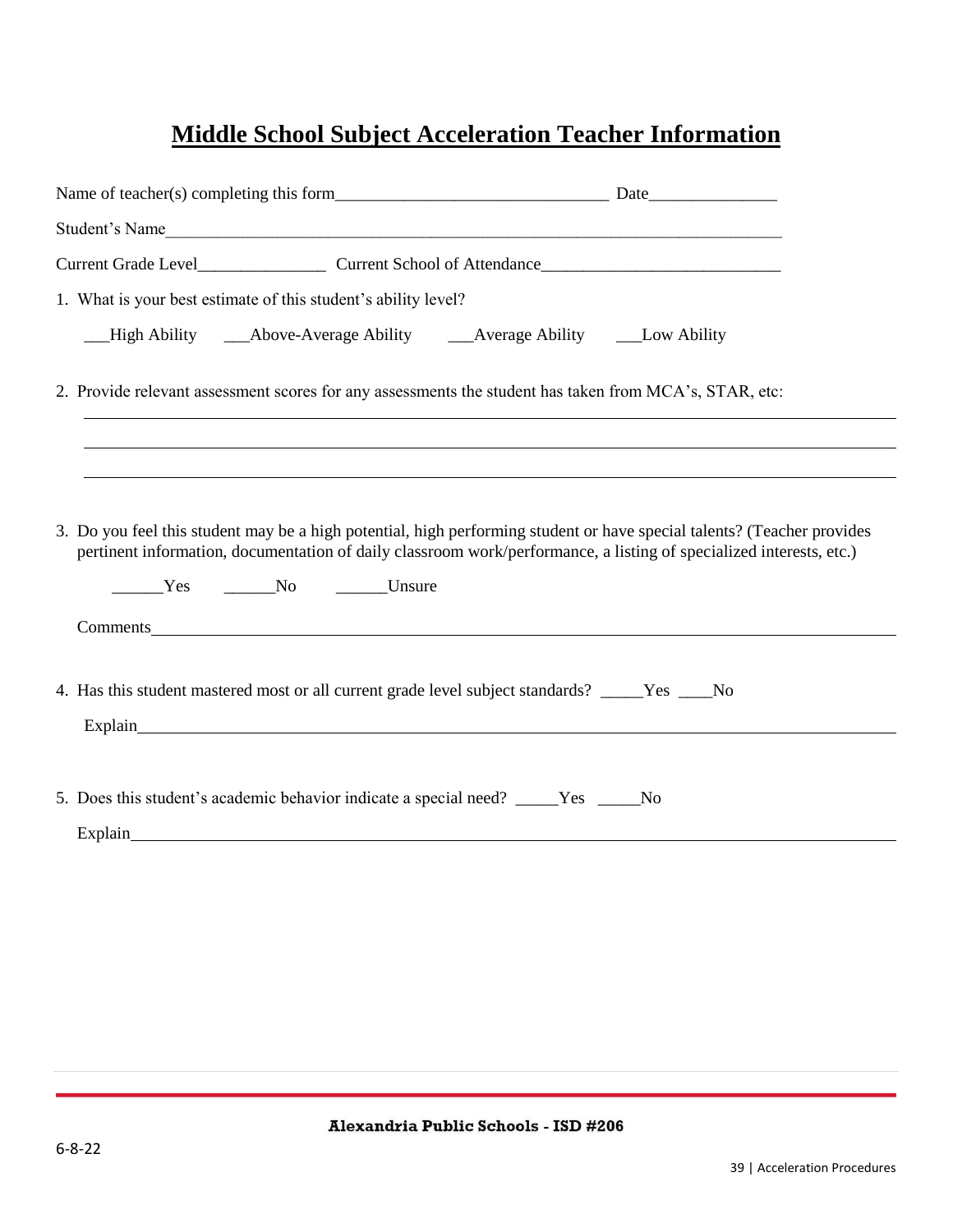### **Middle School Subject Acceleration Parent Information**

| Student's Name                                                                                                                                                                                                                      |                      |
|-------------------------------------------------------------------------------------------------------------------------------------------------------------------------------------------------------------------------------------|----------------------|
|                                                                                                                                                                                                                                     |                      |
|                                                                                                                                                                                                                                     |                      |
| 1. What is your best estimate of your child's ability level?                                                                                                                                                                        |                      |
|                                                                                                                                                                                                                                     |                      |
| 6. Do you feel your child may be a high potential, high performing student or have special talents? (Provide<br>pertinent information, a listing of specialized interests, etc.)<br>Yes No Lunsure                                  |                      |
|                                                                                                                                                                                                                                     |                      |
| 7. Has your child ever skipped a grade?                                                                                                                                                                                             | $\Box$ Yes $\Box$ No |
| 8. Was this child an early entrant (entered school underage)?                                                                                                                                                                       | $\Box$ Yes $\Box$ No |
|                                                                                                                                                                                                                                     |                      |
| 10. Does your child speak English as a second language?                                                                                                                                                                             | $\Box$ Yes $\Box$ No |
| 11. Has this student received any private tutoring?<br>Comments <u>comments</u>                                                                                                                                                     | $\Box$ Yes $\Box$ No |
| 12. Has this student ever had an extra year of learning time in any form?                                                                                                                                                           | $\Box$ Yes $\Box$ No |
| If yes, please indicate if this student:                                                                                                                                                                                            |                      |
| $\Box$ Stayed home an extra year                                                                                                                                                                                                    |                      |
| $\square$ Spent an extra year in a day care or preschool setting                                                                                                                                                                    |                      |
| $\Box$ Took an extra year in a pre-kindergarten or transition grade<br>$\Box$ Been retained in a grade                                                                                                                              |                      |
| Remained an extra year in a multi-age classroom                                                                                                                                                                                     |                      |
| Other (please specify)<br><u>Other (please specify)</u>                                                                                                                                                                             |                      |
| Comments <u>comments</u> and contain the contact of the contact of the contact of the contact of the contact of the contact of the contact of the contact of the contact of the contact of the contact of the contact of the contac |                      |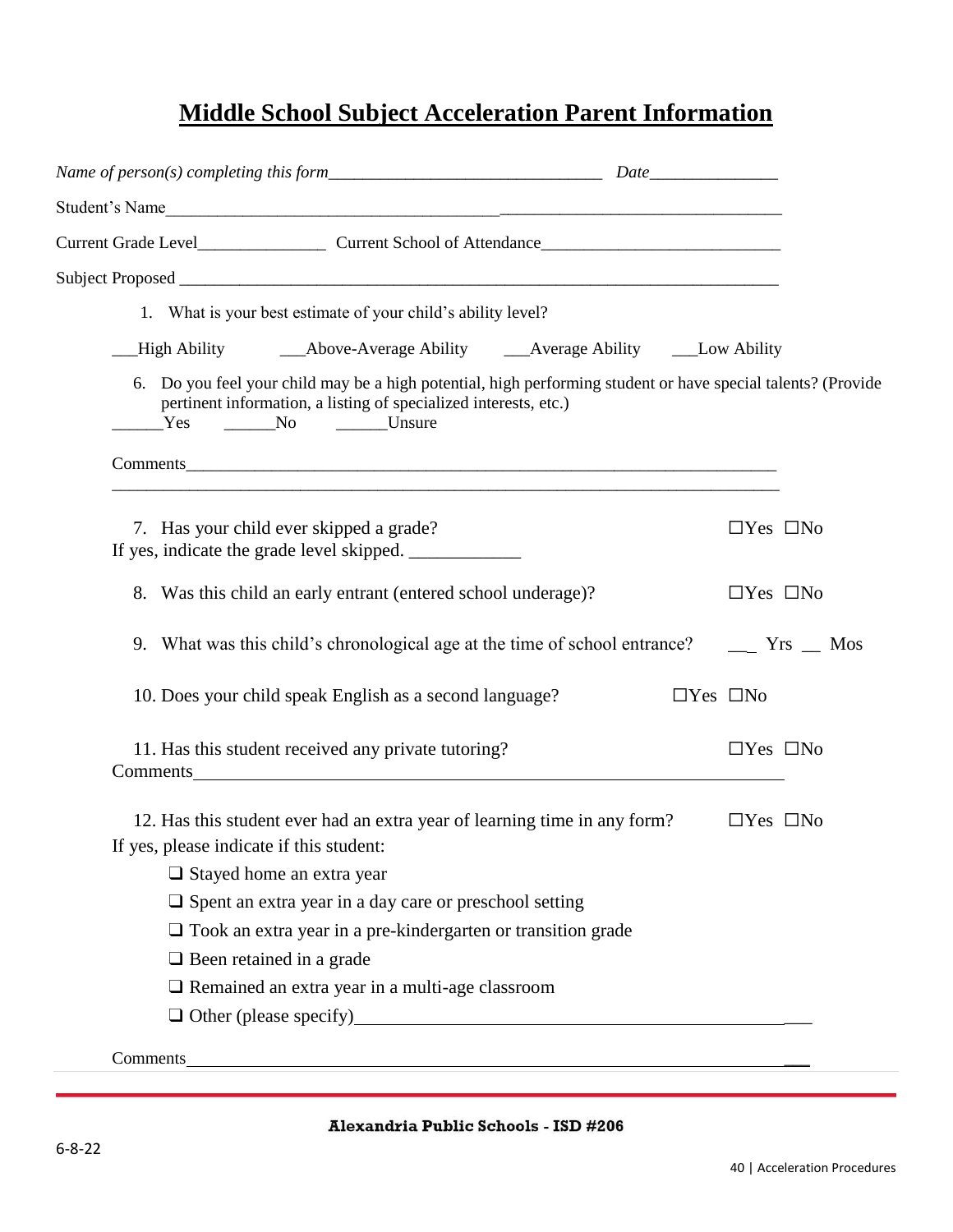13. Has this student experienced significantly little challenge in the following programs/grades? Check all that apply:

| Kindergarten $-4$ <sup>th</sup> grade | $\Box$ Yes $\Box$ No $\Box$ N/A |  |
|---------------------------------------|---------------------------------|--|
| $5th - 8th$ grade                     | $\Box$ Yes $\Box$ No $\Box$ N/A |  |
| $9th$ -12 <sup>th</sup> grade         | $\Box$ Yes $\Box$ No $\Box$ N/A |  |
| Comments                              |                                 |  |
|                                       |                                 |  |

14. Does your child have special academic needs not addressed at the current grade level?

❑ Yes ❑No Explain\_\_\_\_\_\_\_\_\_\_\_\_\_\_\_\_\_\_\_\_\_\_\_\_\_\_\_\_\_\_\_\_\_\_\_\_\_\_\_\_\_\_\_\_\_\_\_\_\_\_\_\_\_\_\_\_\_\_\_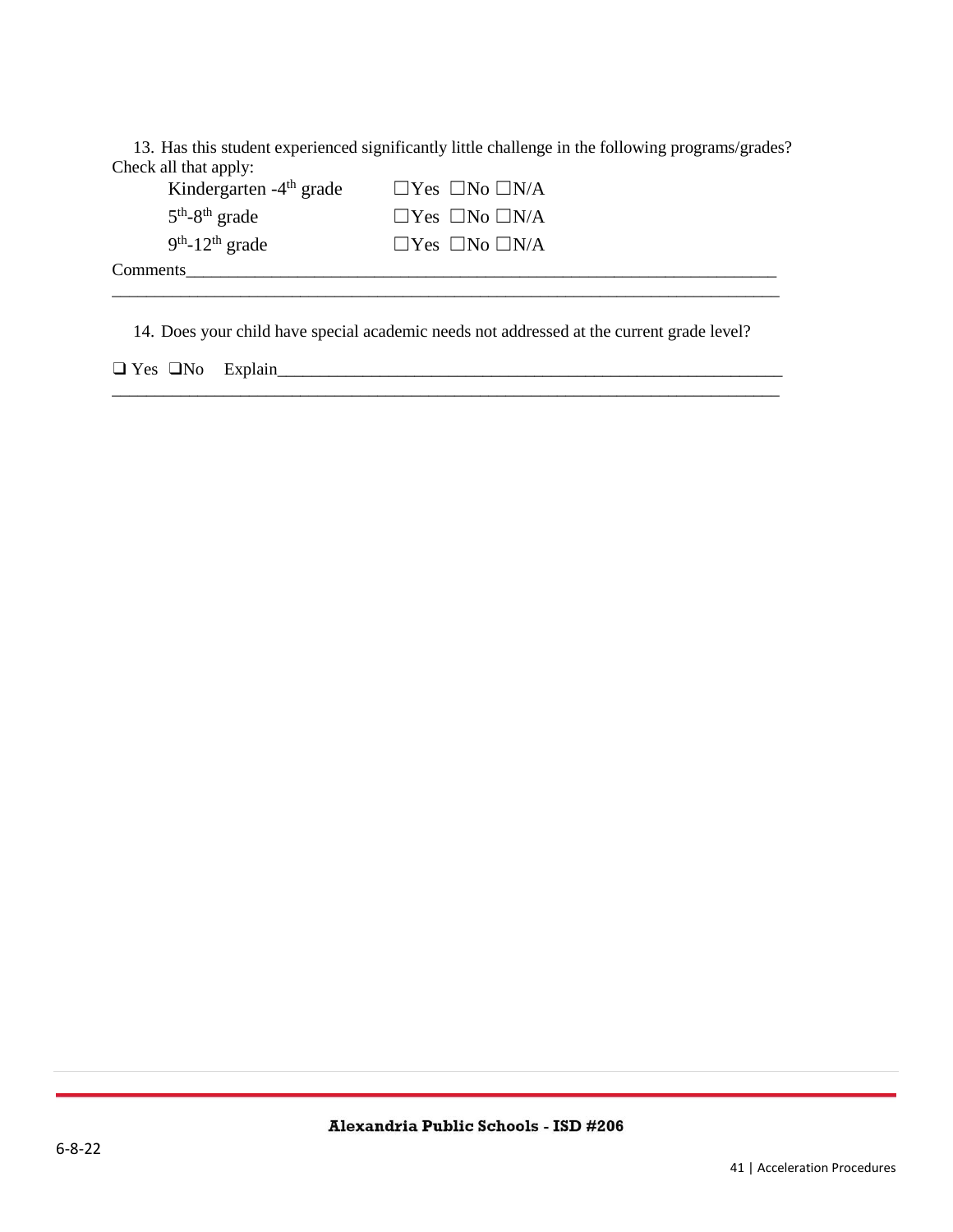### **Subject Acceleration Recommendation**

Do the following acceleration team members in attendance reach significant consensus\* at the staffing and believe this student is likely to benefit from subject acceleration?

| Member Name | Role | Yes | No | Unsure |
|-------------|------|-----|----|--------|
|             |      |     |    |        |
|             |      |     |    |        |
|             |      |     |    |        |
|             |      |     |    |        |
|             |      |     |    |        |
|             |      |     |    |        |
|             |      |     |    |        |
|             |      |     |    |        |
|             |      |     |    |        |
|             |      |     |    |        |

#### Comments

List the services to be provided for this student

\*Significant consensus means all but one person is in agreement.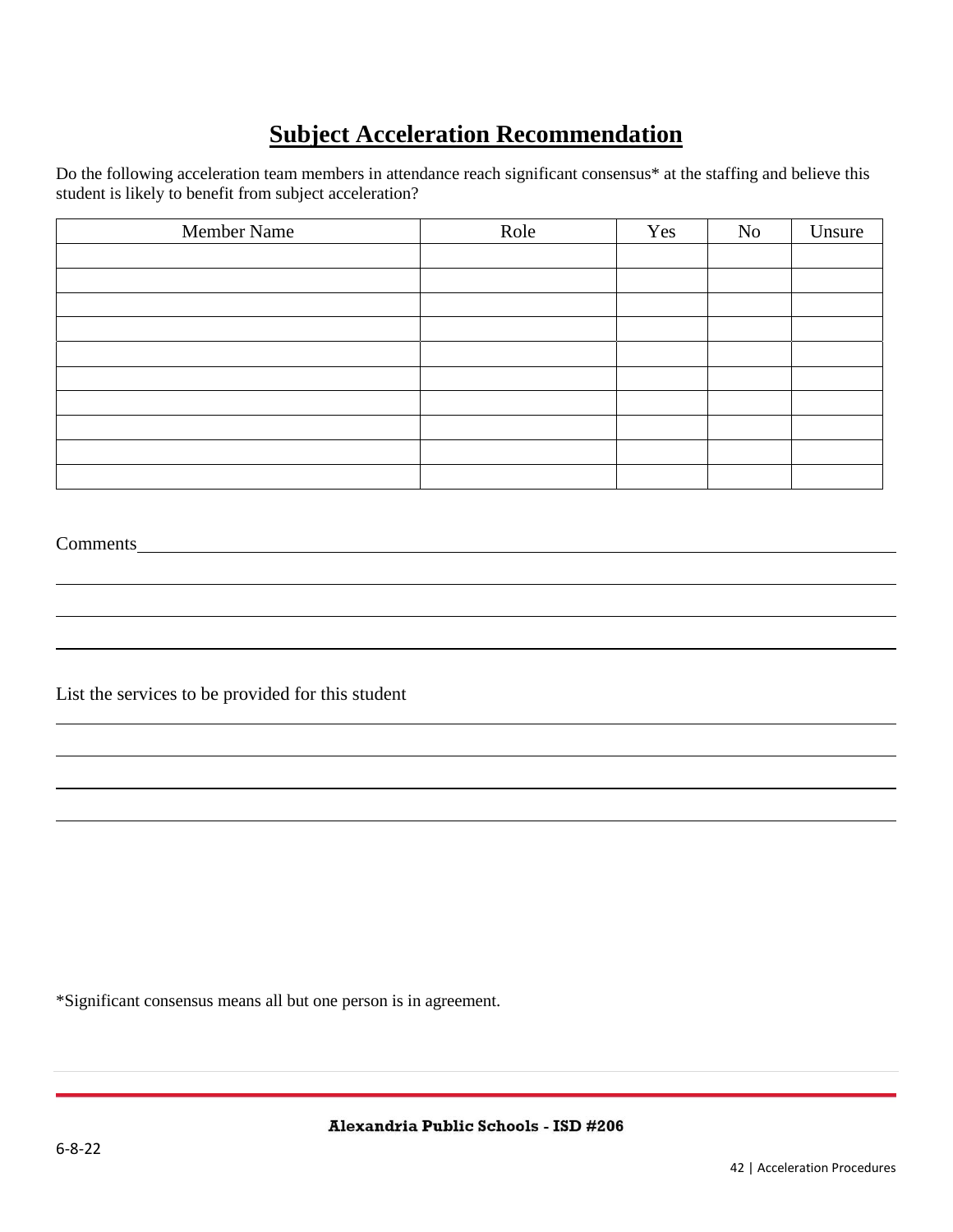### **Subject Acceleration Resolution**

The grade acceleration team recommends the student:

| ⊔        | Accelerate a subject level and receive additional specified services.           |
|----------|---------------------------------------------------------------------------------|
| ⊔        | Continue current subject progression with specified content area acceleration.  |
| ⊔        | Continue current subject progression and receive additional specified services. |
| ⊔        |                                                                                 |
| Comments |                                                                                 |

#### **Parent/Guardian Response to Team Recommendation**

| I agree with the recommendation.            | Parent/Guardian Signature         | Date |
|---------------------------------------------|-----------------------------------|------|
| I agree with the recommendation.            | Principal/Designee Signature      | Date |
| I disagree with the recommendation.         | Parent/Guardian Signature         | Date |
| I disagree with the recommendation.         | Principal/Designee Signature      | Date |
| <b>Student's Name</b>                       | <b>Date of Recommendation</b>     |      |
| Remaining at Current Subject Level of _____ | <b>Promoting to Subject Level</b> |      |

*Written appeal requests may be obtained from the building principal/school office.*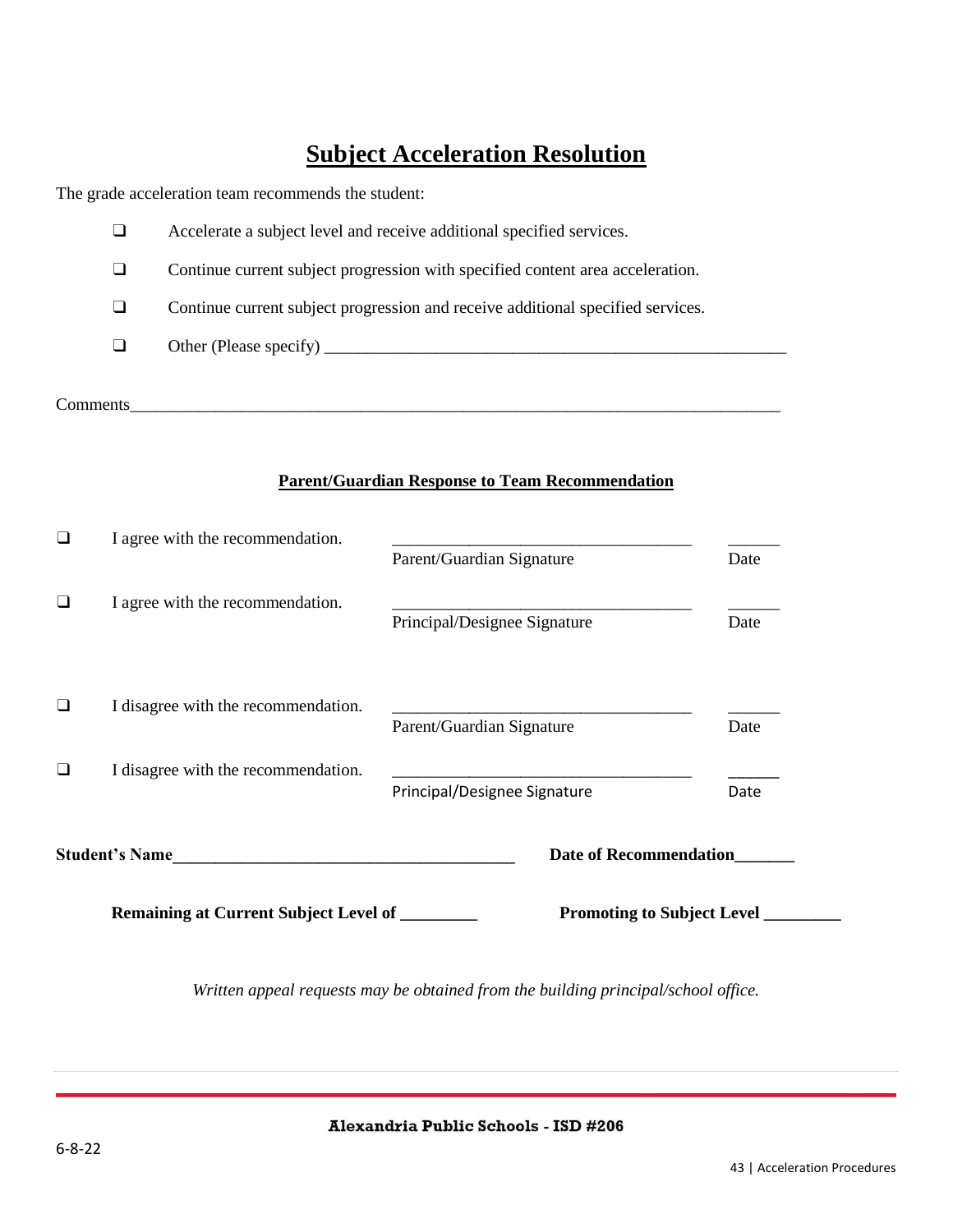### **Review Staffing**

The subject acceleration team recommends scheduling a staffing to review the student's progress:

| Team members to attend review:     |                                                                                                                      |  |
|------------------------------------|----------------------------------------------------------------------------------------------------------------------|--|
| Name                               | Title                                                                                                                |  |
|                                    |                                                                                                                      |  |
|                                    | <u> 1989 - Johann John Stone, market fan it ferskearre fan it ferskearre fan it ferskearre fan it ferskearre fan</u> |  |
|                                    |                                                                                                                      |  |
|                                    |                                                                                                                      |  |
| Goals and Concerns to be reviewed: |                                                                                                                      |  |
|                                    |                                                                                                                      |  |
|                                    |                                                                                                                      |  |
|                                    |                                                                                                                      |  |
|                                    |                                                                                                                      |  |
| Result of Review Staffing:         |                                                                                                                      |  |
|                                    |                                                                                                                      |  |
|                                    |                                                                                                                      |  |
|                                    |                                                                                                                      |  |
|                                    |                                                                                                                      |  |
|                                    |                                                                                                                      |  |

 $\overline{\phantom{a}}$ 

 $\overline{\phantom{0}}$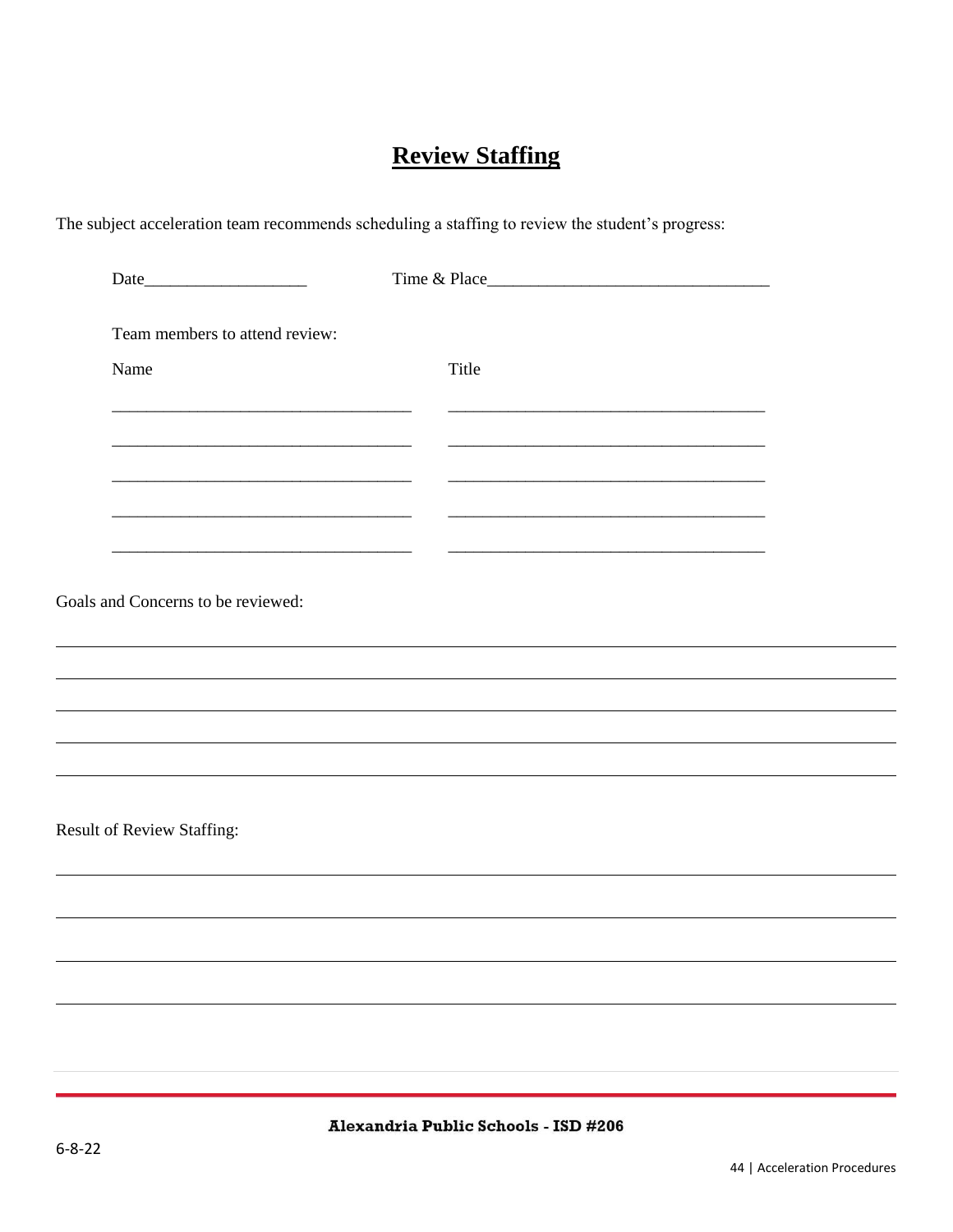### **Subject Acceleration Parent/Guardian Appeal Form**

| Parents/Guardians Names<br>Address <u>the contract of the contract of the contract of the contract of the contract of the contract of the contract of the contract of the contract of the contract of the contract of the contract of the contract of the c</u> |                                                |  |
|-----------------------------------------------------------------------------------------------------------------------------------------------------------------------------------------------------------------------------------------------------------------|------------------------------------------------|--|
|                                                                                                                                                                                                                                                                 |                                                |  |
| Date of Staffing Recommendation                                                                                                                                                                                                                                 | Date of Written Appeal<br><u>Letter Appeal</u> |  |
| Student's Name                                                                                                                                                                                                                                                  |                                                |  |
| Reasons for Appeal:                                                                                                                                                                                                                                             |                                                |  |
|                                                                                                                                                                                                                                                                 |                                                |  |
|                                                                                                                                                                                                                                                                 |                                                |  |
|                                                                                                                                                                                                                                                                 |                                                |  |
|                                                                                                                                                                                                                                                                 |                                                |  |
|                                                                                                                                                                                                                                                                 |                                                |  |
|                                                                                                                                                                                                                                                                 |                                                |  |
|                                                                                                                                                                                                                                                                 |                                                |  |
|                                                                                                                                                                                                                                                                 |                                                |  |
|                                                                                                                                                                                                                                                                 |                                                |  |

#### *Appeal form must be completed and returned to the Superintendent's Office within seven calendar days of the acceleration team staffing*